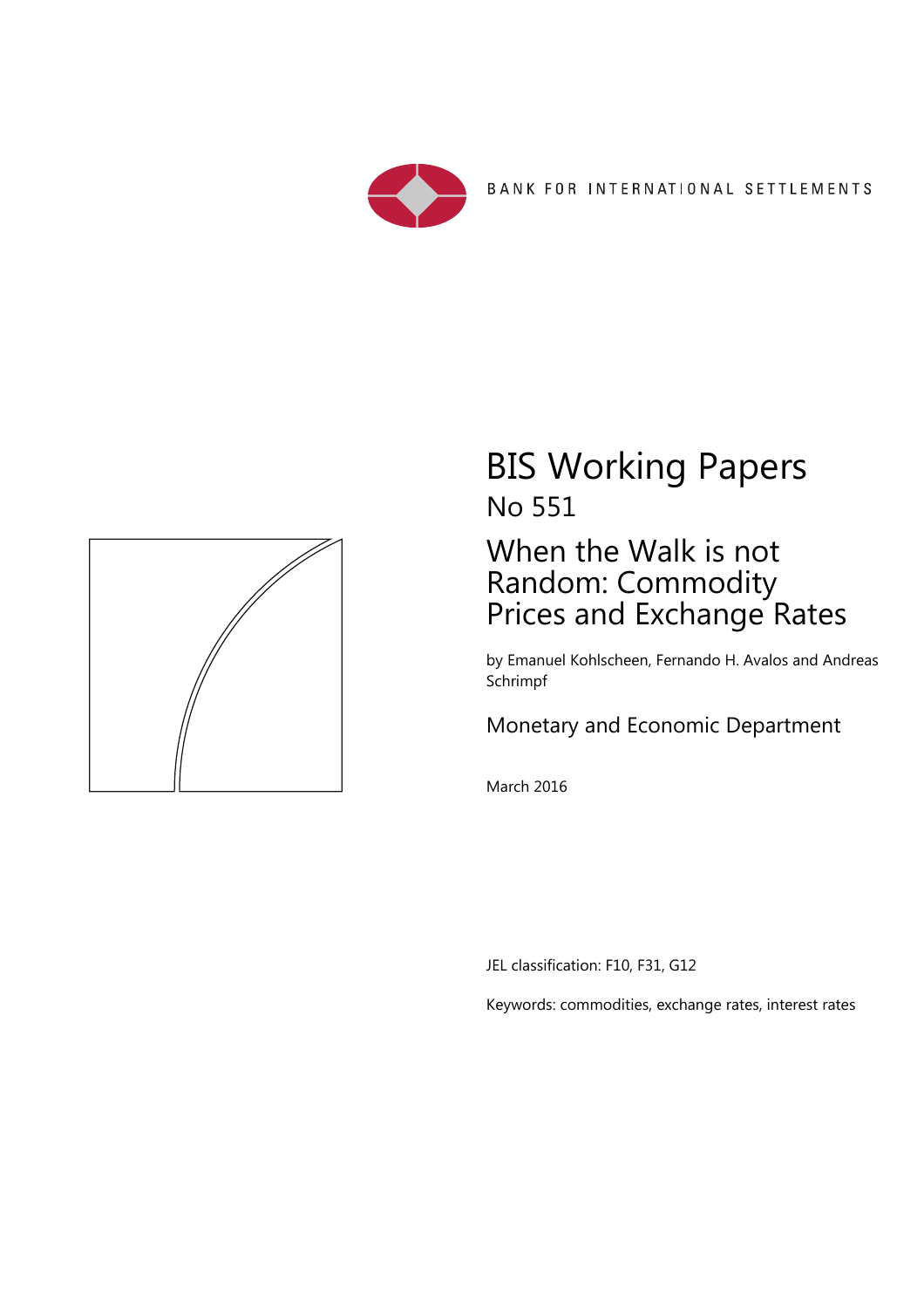BIS Working Papers are written by members of the Monetary and Economic Department of the Bank for International Settlements, and from time to time by other economists, and are published by the Bank. The papers are on subjects of topical interest and are technical in character. The views expressed in them are those of their authors and not necessarily the views of the BIS.

This publication is available on the BIS website (www.bis.org).

*© Bank for International Settlements 2016. All rights reserved. Brief excerpts may be reproduced or translated provided the source is stated.* 

ISSN 1020-0959 (print) ISSN 1682-7678 (online)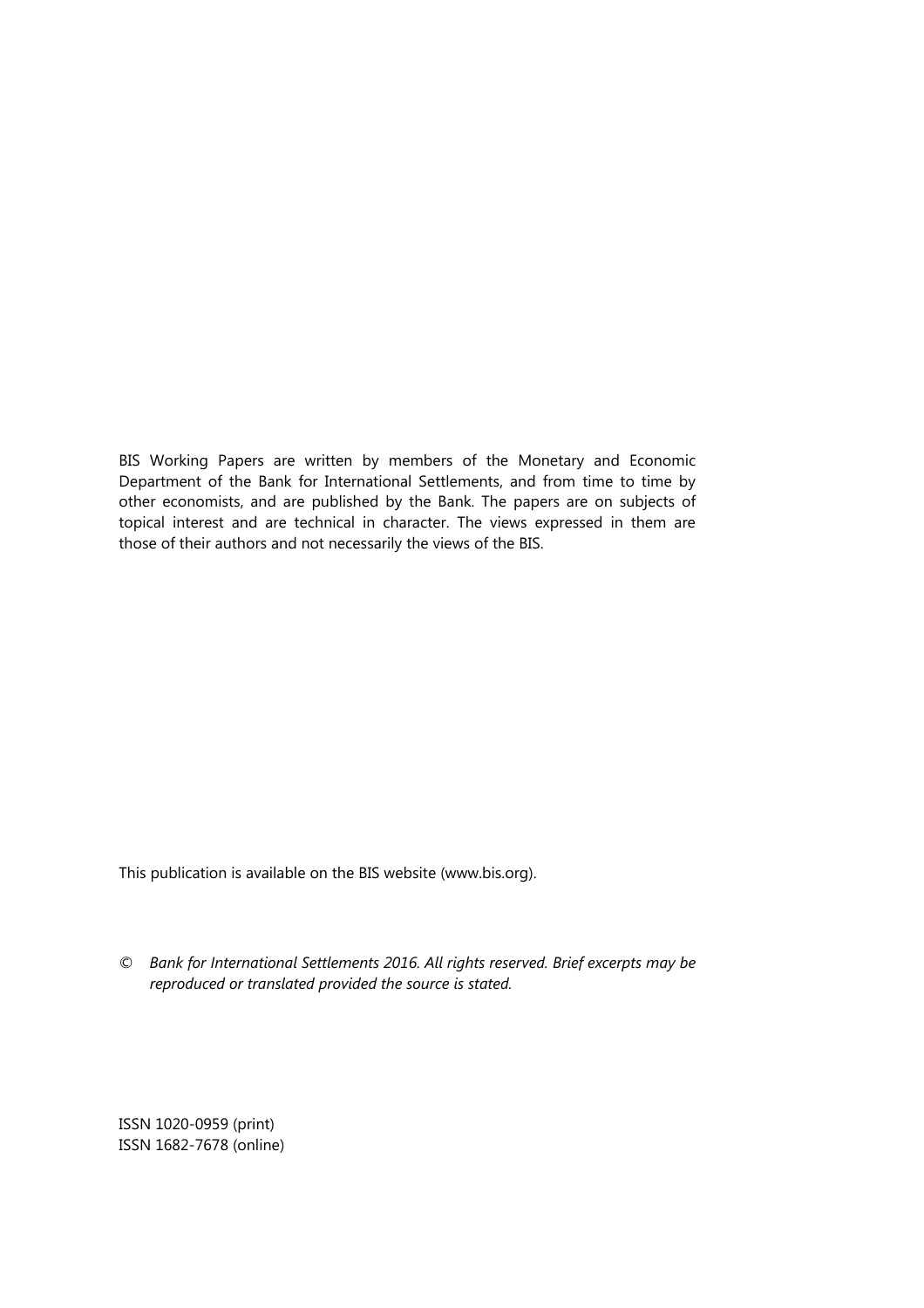## When the Walk is not Random: Commodity Prices and Exchange Rates

E. Kohlscheen, F.H. Avalos and A. Schrimpf∗†

#### Abstract

We show that there is a distinct commodity-related driver of exchange rate movements, even at fairly high frequencies. Commodity prices predict exchange rate movements of 11 commodity-exporting countries in an in-sample panel setting for horizons up to two months. We also find evidence of systematic (pseudo) out-of-sample predictability, overturning the results of Meese and Rogoff (1983): information embedded in our country-specific commodity price indices clearly helps improving upon the predictive accuracy of the random walk in the majority of countries. We further show that the link between commodity prices and exchange rates is not driven by changes in global risk appetite or carry.

JEL codes: F10, F31, G12.

Keywords: commodities, exchange rates, interest rates.

<sup>∗</sup>Monetary and Economic Department, Bank for International Settlements, Centralbahnplatz 2, 4051 Basel, Switzerland. E-mail addresses: emanuel.kohlscheen@bis.org (E. Kohlscheen); fernando.avalos@bis.org (F.H. Avalos) and andreas.schrimpf@bis.org (A. Schrimpf).

<sup>†</sup>We are grateful to three anonymous referees, Jonathan Kearns, Marco Lombardi, Robert McCauley, Ramon Moreno, Hyun Song Shin and seminar participants at the BIS for helpful comments. The views expressed in this paper are those of the authors and do not necessarily reflect those of the Bank for International Settlements. We thank Anamaria Illes and Diego Urbina for excellent research assistance.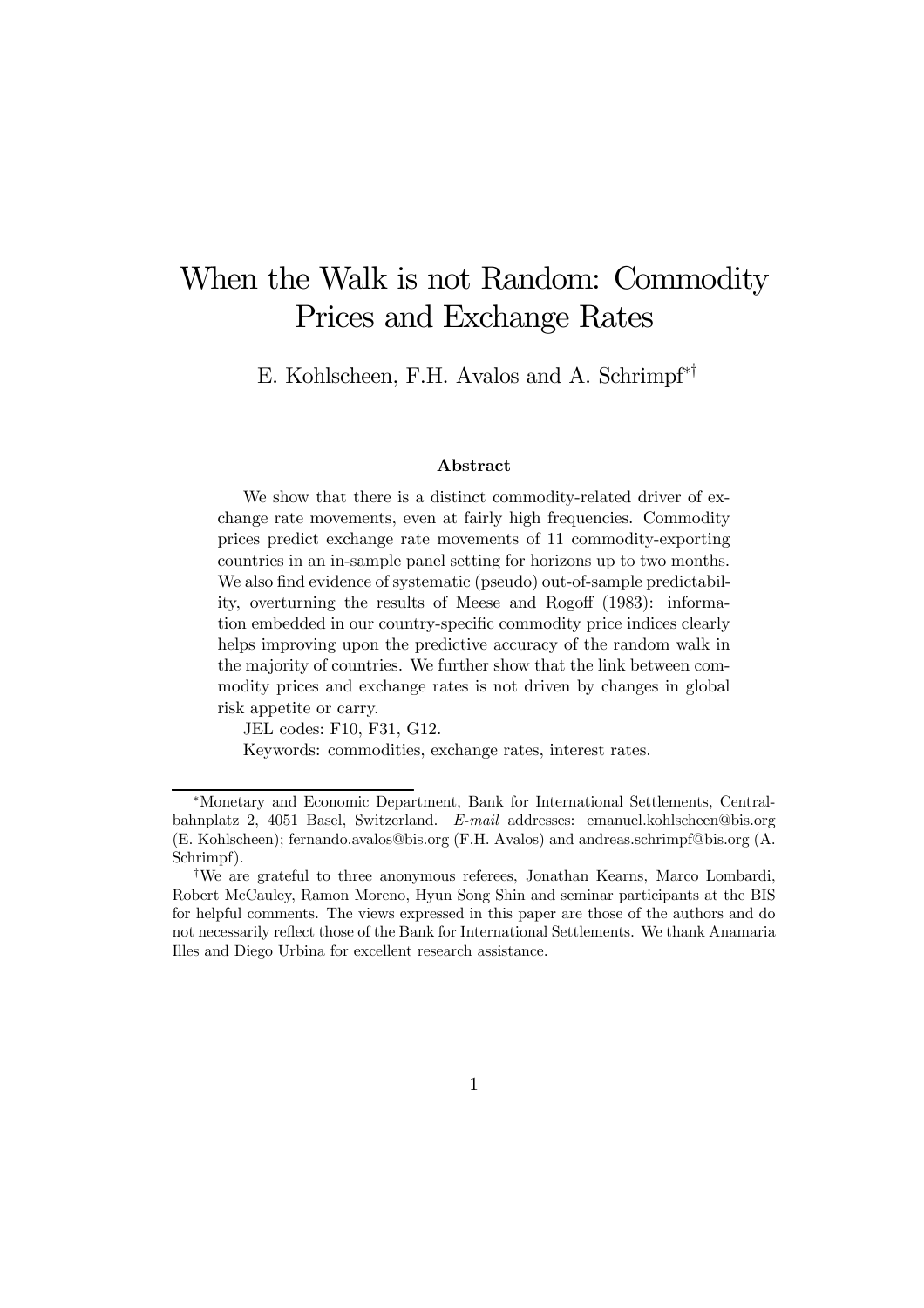### 1 Introduction

Recent developments in the oil market have brought the connection between commodity prices and the exchange rates of a number of countries back to the forefront of the policy debate. By affecting prospective inflows, substantial changes to the terms of trade of a given country are thought to exert a significant influence on exchange rates.

In the short-run, higher commodity prices lead to an increased supply of foreign exchange in the markets of commodity exporters, as a result of increased export revenues - causing an appreciation of the domestic currency. In the medium to long-run, this effect might then be compounded by ensuing foreign direct investment, as a result of more attractive investment prospects in the local commodity sector.  $\frac{1}{1}$ 

The above mechanisms tend to be fairly evident in the economies of commodity exporters. For such countries, price variation of key export commodities is often seen as a reasonably good proxy for terms of trade movements, as export price variation typically trumps the variation in import prices - which tends to be more dependent on more rigidly priced manufactured goods. Hence, changes in the prices of key exports may well bear a close link with exchange rate movements. <sup>2</sup>

<sup>1</sup>Over time, increased income due to improved terms of trade also tends to raise the demand for non-tradeable goods, pushing their relative prices up - causing further real exchange rate appreciation.

<sup>&</sup>lt;sup>2</sup>While it is of course possible that commodity price movements also affect the exchange rates of commodity importers, the link in these cases is likely to be less clear-cut, as there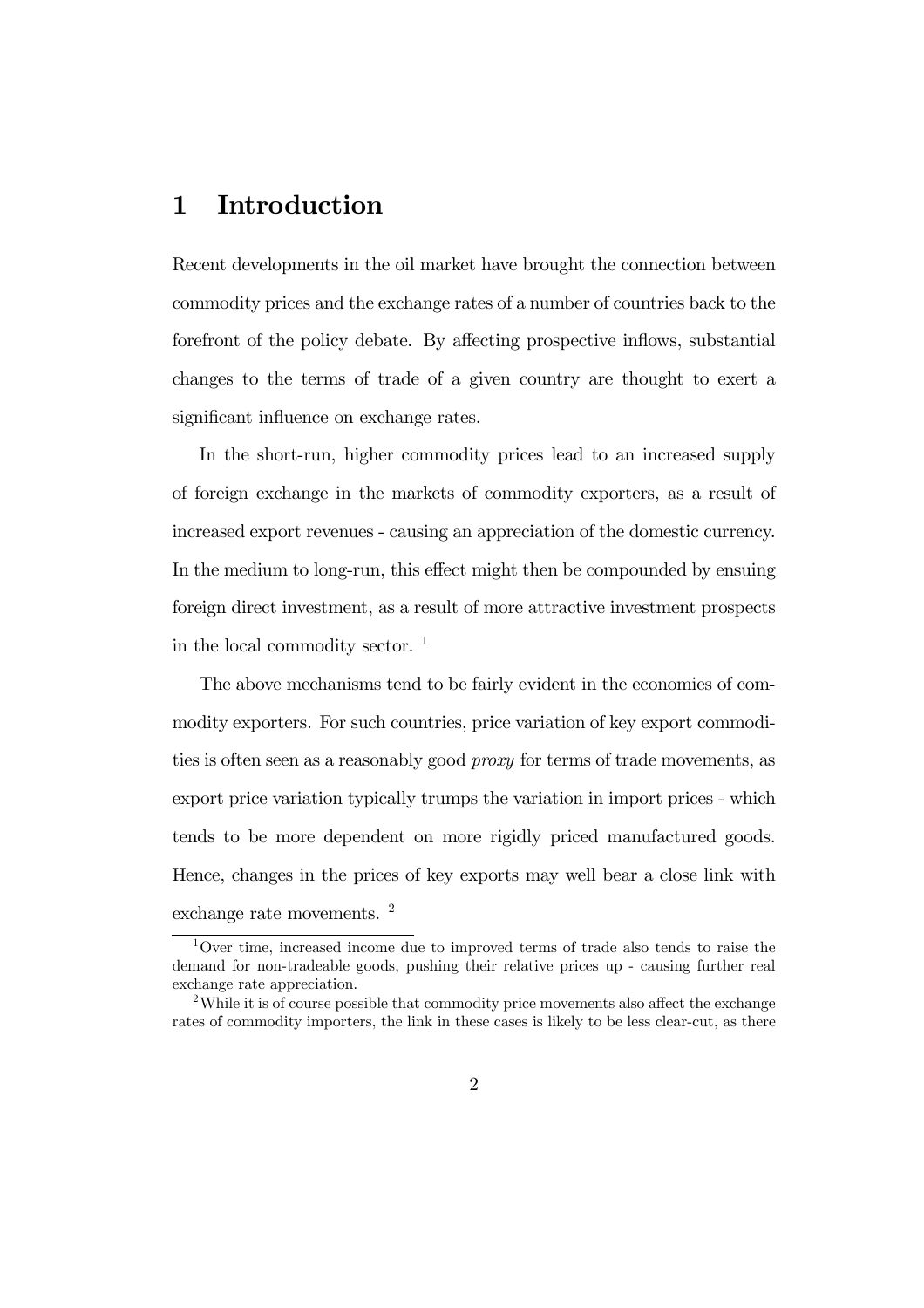In this paper we analyze the relation between commodity prices and the exchange rates of key commodity exporters in a systematic way. We base our analysis on a more timely proxy for terms of trade, which is based on granular 3-digit UN Comtrade data as well as market price information of 83 associated proxy commodities - which were used to construct countryspecific commodity export price indices (CXPIs) at daily frequency for 11 commodity-exporting countries. <sup>3</sup>

The daily CXPIs allow us to analyze the relation between commodity prices and exchange rates with greater precision at different frequencies, as well as to tease out the extent to which this relation is independent of variations in global risk appetite or carry. We show how the information that is contained in these indices clearly improves the predictive performance of exchange rate models for all 11 of the commodity exporters that we study. In addition, the indices provide more prompt information about the direction in which equilibrium exchange rates may be moving. They could thus prove to be useful for the evaluation of central bank or sovereign wealth fund actions in FX markets.

We find that commodity prices predict exchange rate movements of commodity exporters up to two months ahead when the analysis is based on

may be greater symmetry in the effects of import price fluctuations on different countries. <sup>3</sup>As we show in the paper, the volatility of the export indices (expressed in US dollars) is lower than that of the oil price. It is, however, typically much larger than that of the aggregate Commodity Research Bureau (CRB) commodity price index for all eleven countries. Indeed, for 8 of them the standard deviation of the commodity export price indices is more than double that of the CRB.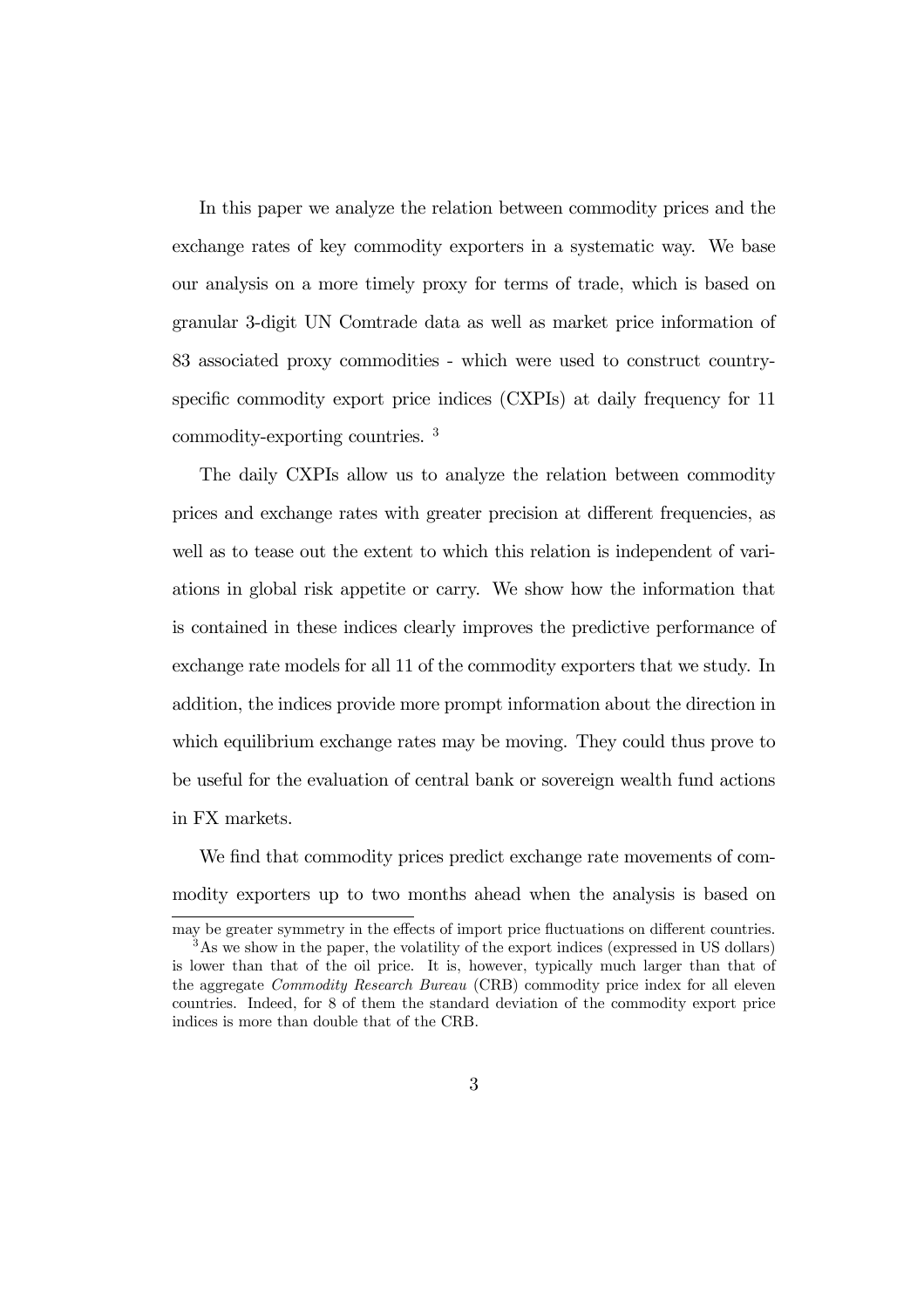in-sample panel regressions. Out-of-sample estimations also show that simple linear predictive models based on our commodity price indices tend to have superior predictive performance for exchange rates when compared to random walk benchmarks. These findings hold true for the three advanced economies and eight emerging markets in our sample. They hold for bilateral variations against the US dollar and the Japanese yen, as well as for the nominal effective exchange rate variations.

The key finding that commodity price models dominate random walk models is based on the usual approach of utilizing realized variables as predictors (so-called pseudo out-of-sample tests), as pioneered by Meese and Rogoff (1983). As we show, evidence of out-of-sample predictability using only lagged predictors is clearly weaker, possibly as a consequence of the fact that commodity prices themselves are hard to predict.

We further show that variation in commodity prices has an effect on nominal exchange rates at high frequency that goes beyond the impact of global risk appetite. Daily variations in the Chicago Board Options Exchange volatility index (VIX) - also explain a share of the nominal exchange rate variation. But, commodity prices explain a significant part of the variation of the exchange rate that is orthogonal to risk.  $4\,$  In other words, the highfrequency relation that exists between commodity prices and exchange rates

<sup>&</sup>lt;sup>4</sup>The finding that variations in global risk and risk appetite influence currency movements, in particular those that feature strongly as funding or investment currencies in carry trades, is in line with recent studies by Adrian et al (2009), Lustig et al (2011), Menkhoff et al (2012), Gourio et al (2013) and Farhi and Gabaix (2014), among others.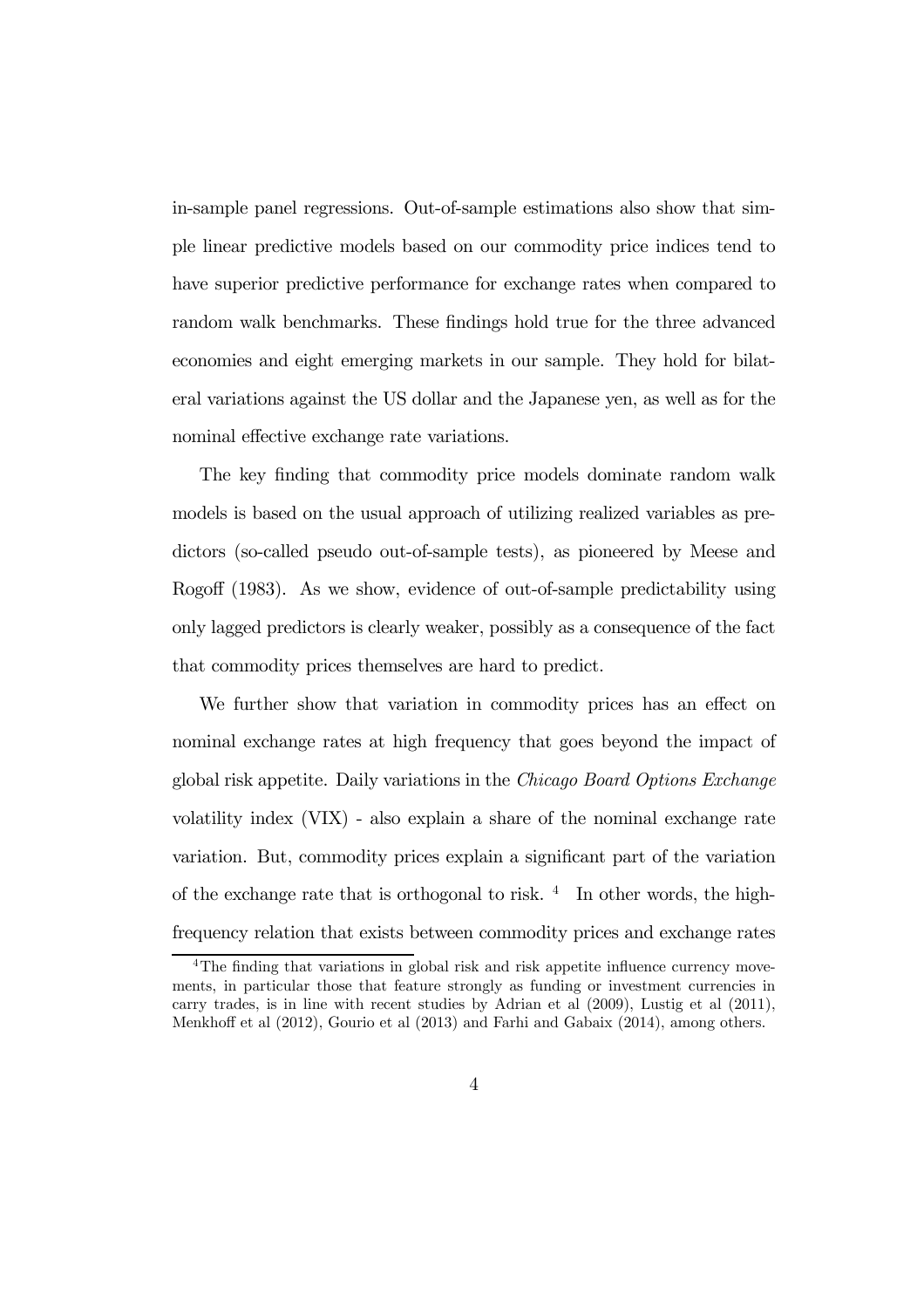goes beyond what is driven by the simultaneous movement of investors into (out of) commodity markets and high-yielding currencies during risk-on (riskoff) episodes. Our results are also found to be robust to the incorporation of information on short-term government bond yields differentials.

All in all, we provide extensive evidence that there is a distinct commodityrelated driver of exchange rate movements, even at relatively high frequencies. For commodity exporters variation in exchange rates is not random, but tightly linked to movements in commodity prices.

Relation to the literature. Several prior studies have established a low-frequency relation between commodity export prices and real exchange rates, including the seminal papers of Chen and Rogoff (2003) and of Cashin, Cespedes and Sahay (2004). Along the same lines, MacDonald and Ricci (2004) found strong evidence of cointegration between the real value of the South African Rand and real commodity export prices. <sup>5</sup> In contrast to this literature, our study focuses on the high-frequency relation by drawing on a very rich dataset that allows us to examine the relation between daily variations in nominal variables in a systematic way for 11 major commodityexporting countries. More specifically, we make use of much more granular data on commodity export prices and export volumes. This much broader

 $5$ Sidek and Yussof (2009) as well as Kohlscheen (2014) report similar findings for the Malayan ringitt and the Brazilian real, respectively. Also Hambur et al (2015) report a strong relationship between Australia's terms of trade and the real exchange rate. Equally, terms of trade shocks affect the Chilean peso in a very significant way, according to estimates presented in de Gregorio and Labbe (2011). These authors find that effects on the exchange rate under inflation targeting are more immediate, but of smaller magnitude in the long run when compared to the pre- inflation targeting period.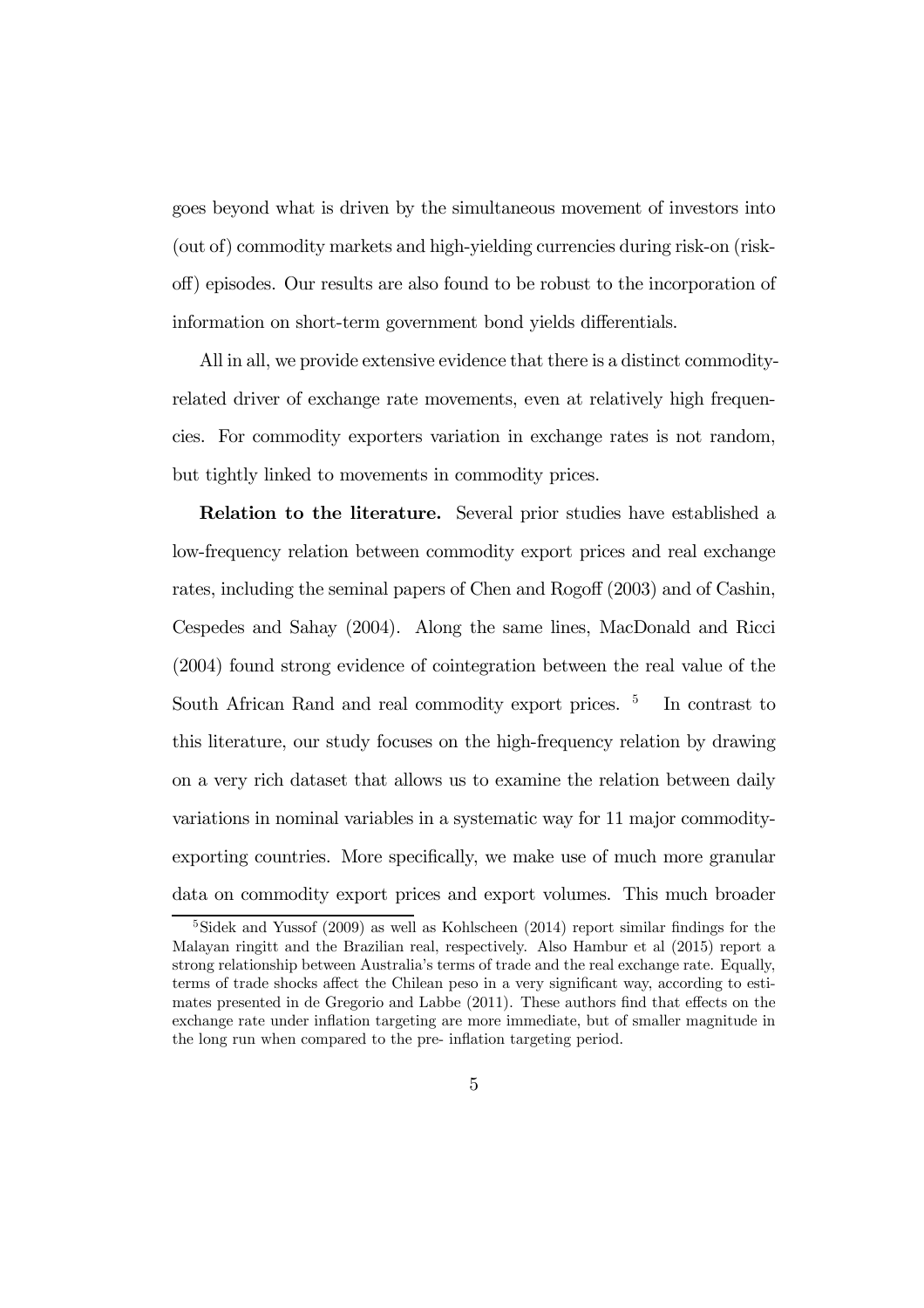coverage ensures that the constructed country-specific export indices are a better proxy of terms of trade shocks, measured at high-frequency. Furthermore, incorporating price information for 83 commodity groups allows us to investigate the link between commodity prices and exchange rates also for countries that have a more diversified base of commodity exports.

In terms of the empirical strategy and methodology, our paper is closely related to that of Ferraro, Rogoff and Rossi (2015), which focuses mostly on the relationship between oil prices and the nominal value of the Canadian dollar. We go beyond by studying a much wider array of currencies and commodity prices. By finding that a key economic variable - commodity prices - consistently helps improving upon the predictive accuracy of the random walk, we overturn the well known negative results of Meese and Rogoff (1983) and of Cheung, Chinn and Pascual (2005). These two papers had established that models based on macroeconomic fundamentals are unable to outperform a simple random walk.  $6$  We also show that these findings are not driven by changes in uncertainty and global risk appetite, as proxied for by the VIX, which generally tend to be correlated with commodity price movements.

Outline. The article proceeds as follows. Section 2 describes the construction of the country-specific commodity export price indices (the CXPIs). Section 3 shows how the high-frequency variation in these indices is tightly

<sup>6</sup>While many studies claimed better long-horizon predictability for models based on monetary fundamentals, Kilian (1999) argued that these findings were mostly due to size distortions.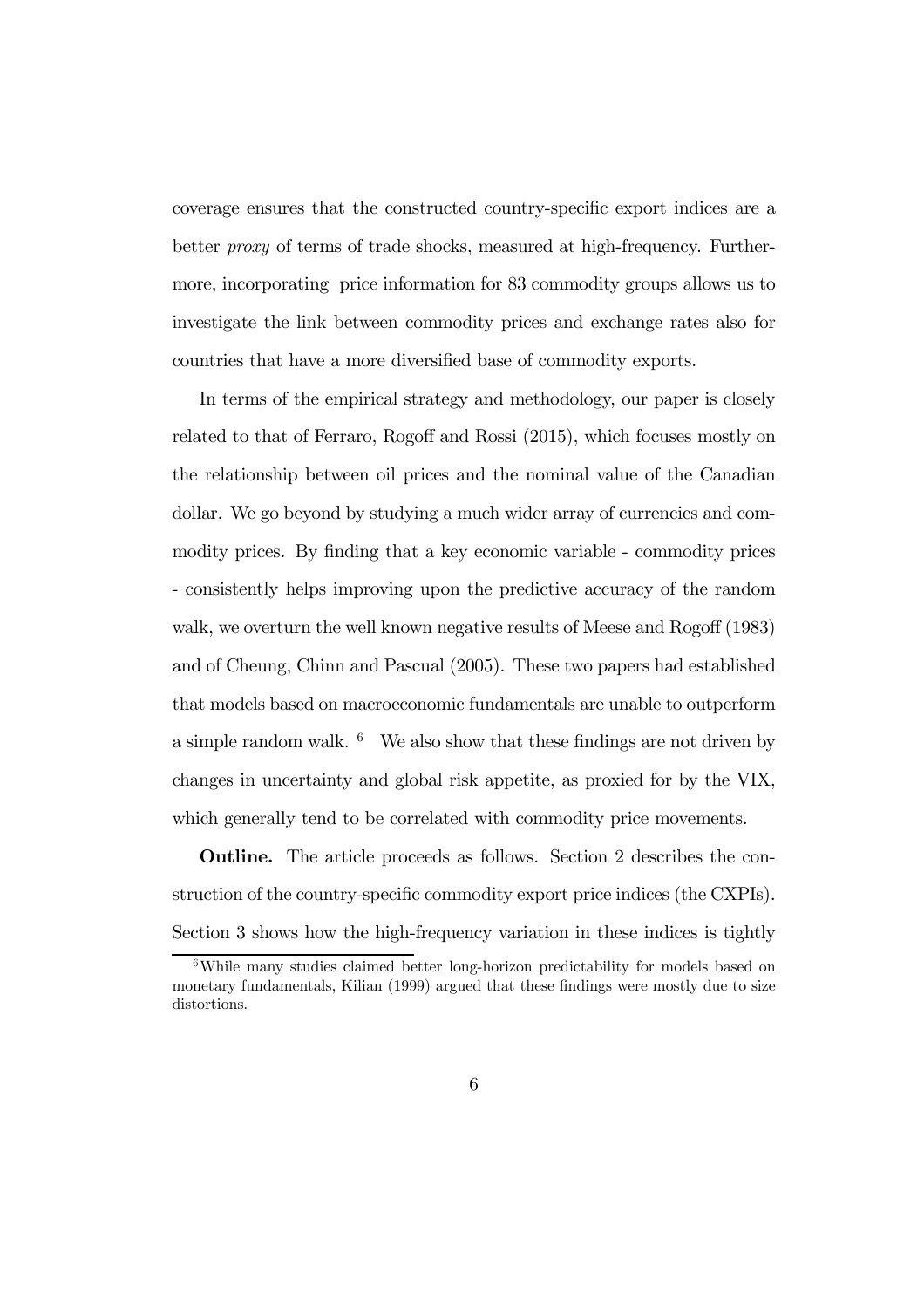related to the nominal exchange rate movements of commodity exporters. Section 4 shows that short-term yield differentials tend to perform relatively poorly as exchange rate predictors (with the notable exceptions of Australia and Canada), while adding information on commodity prices greatly improves forecasting performance. Section 5 presents several robustness tests. We conclude by discussing some possible directions for future research.

# 2 Constructing country-specific commodity export price indices (CXPIs)

To study the link between commodity prices and exchange rates, we construct a daily commodity export price index (CXPI) for each major commodity exporting country based on market price data of key commodities. We were able to associate quoted prices at daily frequency with a total of 83 UN Comtrade 3-digit commodity groups. 26 referred to metals, 36 to agricultural commodities, 11 to livestock and 10 to energy. Price information was collected from Datastream and from Bloomberg. The main original source of data is the London Metal Exchange (LME) and the Chicago Mercantile Exchange (CME), but data from a number of alternative sources was also used. Iron ore prices, for instance, were based on data from the Shanghai Metal Exchange. For oil we used the Brent reference price.

The country-specific commodity export price indices were constructed as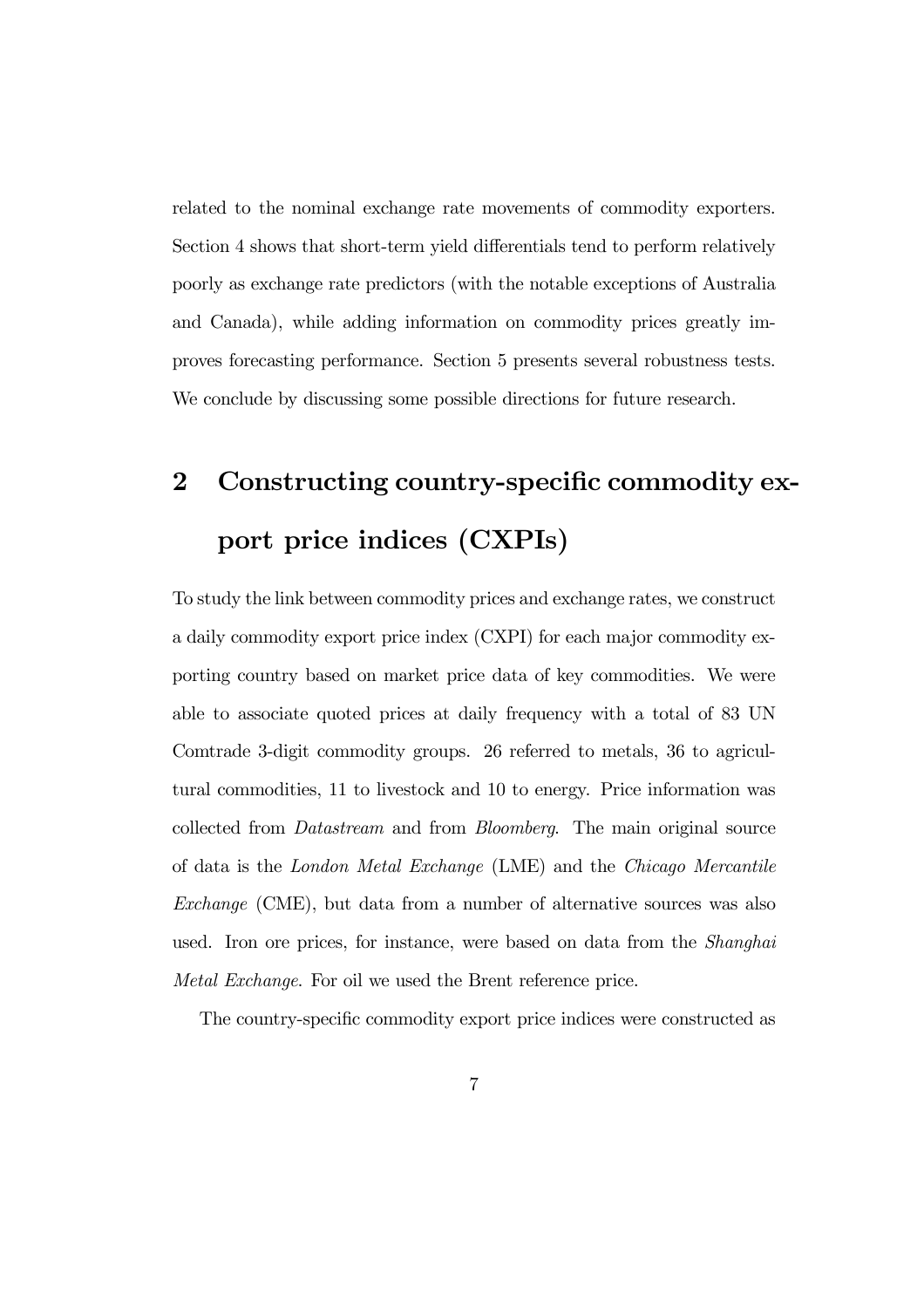Laspeyres indices. The weight of each commodity in each country basket was chosen so as to match the share of export revenues in total commodity export revenues in the respective country between 2004 and 2013. <sup>7</sup>

The weight of commodity groups for which good proxy market prices were not available was assumed to be zero. The underlying baskets of the CXPI indices cover 98% of commodity exports of the countries considered in this study. The ten most important commodity segments for each country, according to their share in total export revenues, and their respective weights can be seen in Table A1 in the appendix. The resulting indices give a measure of the price of the exported commodity index in US dollars. Note that this refers to nominal terms, as no correction for inflation was made. The sample period covers the time span between 2 January 2004 and 28 February 2015.

### [Figure 1 about here]

Fig. 1 shows the variation of the country-specific commodity export price indices for the eleven countries we analyze, as well as for the oil price (Brent) and the CRB commodity price index. The bars show that the Norwegian and the Russian CXPIs are clearly the most volatile indices - which is a reflection of the very large contribution of oil in the commodity exports of these two

<sup>7</sup>Technically, because the basket weights are taken from an average over the entire period, the CXPI index is a Lowe index - which also belongs to the family of Laspeyres indices. Triplett (1981) offers a more complete discussion. Strictly speaking, our index is not a pure Laspeyres index because the basket weight is not the weight measured at one specific instance of time. The value of a Lowe index tends to lie between the value given by the pure Laspeyres index and a Paasche index.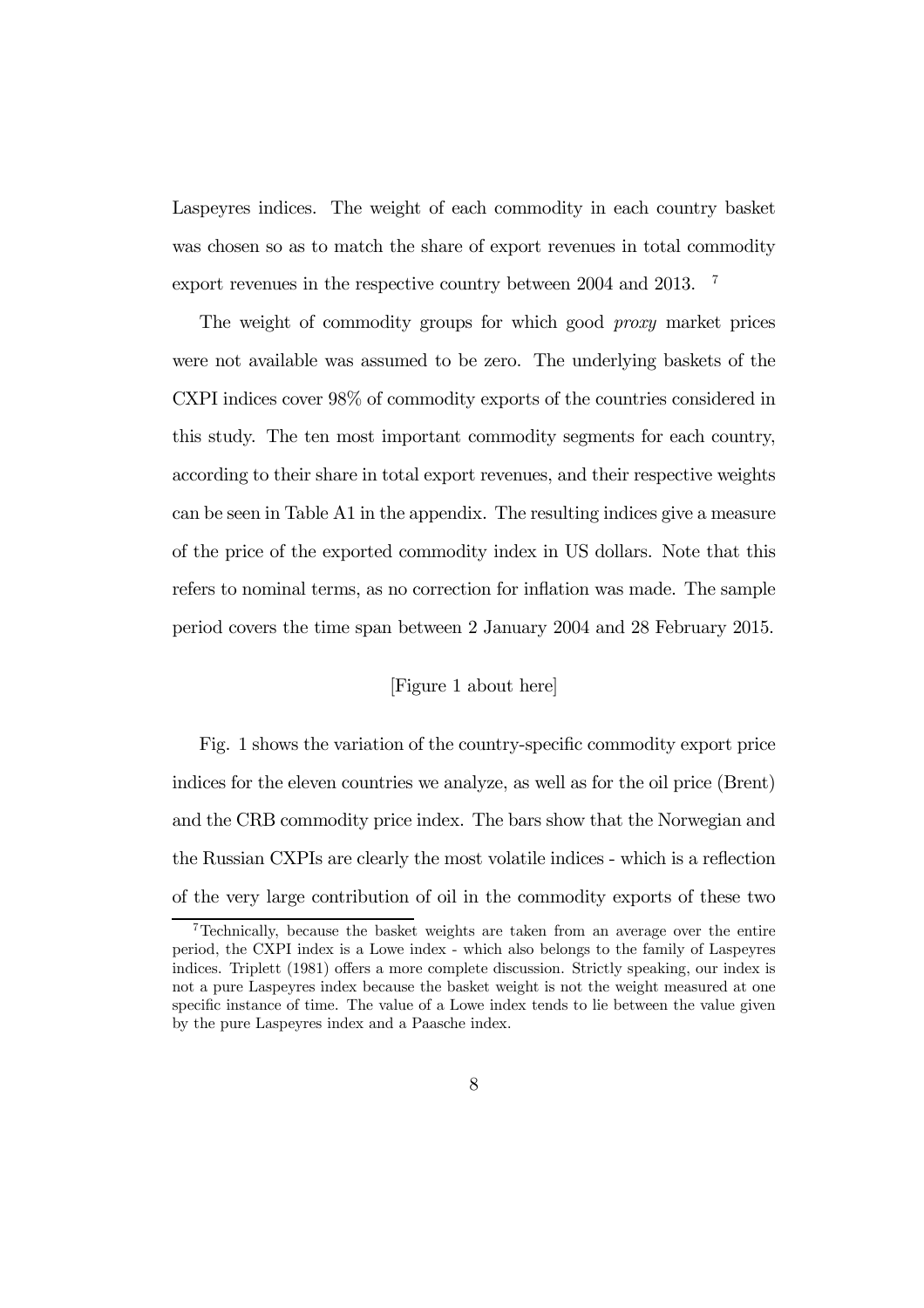countries. Even though the standard deviation of the Norwegian CXPI is 3.5 times larger than that of the CRB (1.73% vs. 0.49%), its volatility is somewhat lower than the volatility of the oil price because of diversification. On the other hand, Brazil has the least volatile index (with a standard deviation of 0.57%). That said, there have been episodes of basket price drops in excess of 5% within a day for all countries during our sample period (with one case of a drop in excess of 9% for the Norwegian CXPI). On the upside, Chile, Malaysia, Russia and Norway have witnessed basket price increases above 8% within a single day.

### [Figure 2 about here]

Fig. 2 plots the evolution of the CXPIs for each of the three selected countries, as well as for the CRB. The graph shows for instance how the sharp increase in commodity export prices in the second half of the 2000s in Chile predated similar movements for the Australian and Canadian indices. The end of the sample captures the sharp oil price fall in late 2014 and the temporary partial rebound in early 2015 - which is reflected in a discernible way in the evolution of the Canadian CXPI.

We compared the evolution of the Australian CXPI with the monthly index published by the Reserve Bank of Australia, which explains 75% of the variation in Australian exports according to Robinson and Wang (2013). At monthly frequency, the correlation of our index with that of the RBA is 0.904. While movements are broadly similar, the amplitude of the variations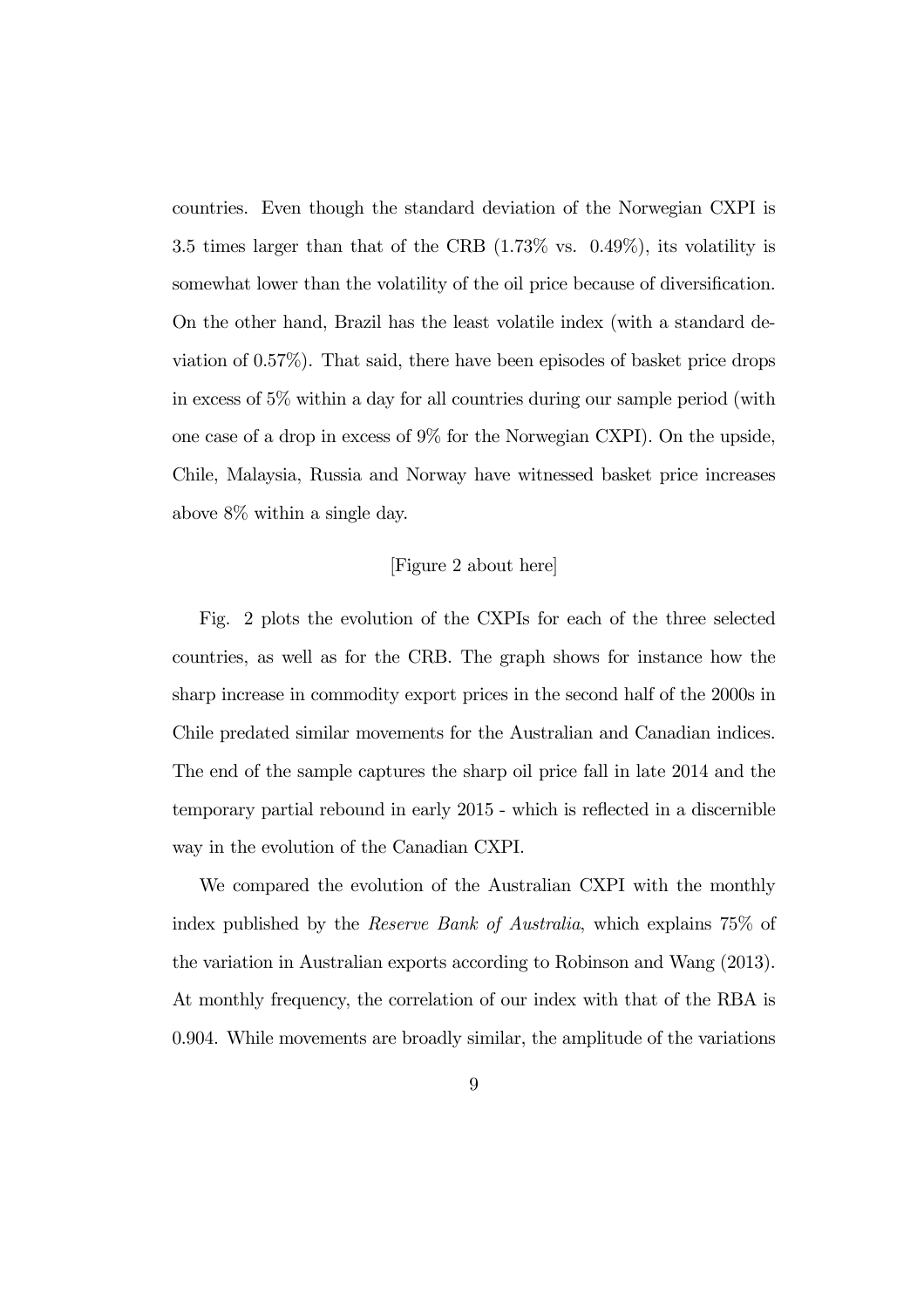of the RBA index during the sample period is slightly larger than that of the corresponding CXPI, which is a reflection of the fact that the RBA index is rebased from time to time, whereas we did not rebase our daily index during our sample period.

### [Table 1 about here]

The correlation matrix in Table 1 shows that pairwise correlations vary quite substantially between countries. Commodity indices for Colombia and Mexico, for instance are highly correlated (0.971), again reflecting the predominance of oil in the commodity baskets of these countries. On the other hand, the cross-country correlations tend to be much lower for Chile (a large copper exporter). Of course, correlation of oil price variations with the changes in the values of the other commodity baskets creates the possibility that oil prices alone may actually predict exchange rate movements of countries that barely export any oil (see Ferraro et al (2015)).

#### [Figure 3 about here]

Lastly, Fig. 3 illustrates that the mean absolute daily exchange rate variation tends to be larger in countries in which the share of commodities in total exports is larger. An exception is Peru, possibly due to active intervention in FX markets (see Fuentes et al (2013) and Blanchard et al (2015)). This suggests that there could be a direct relation between commodity price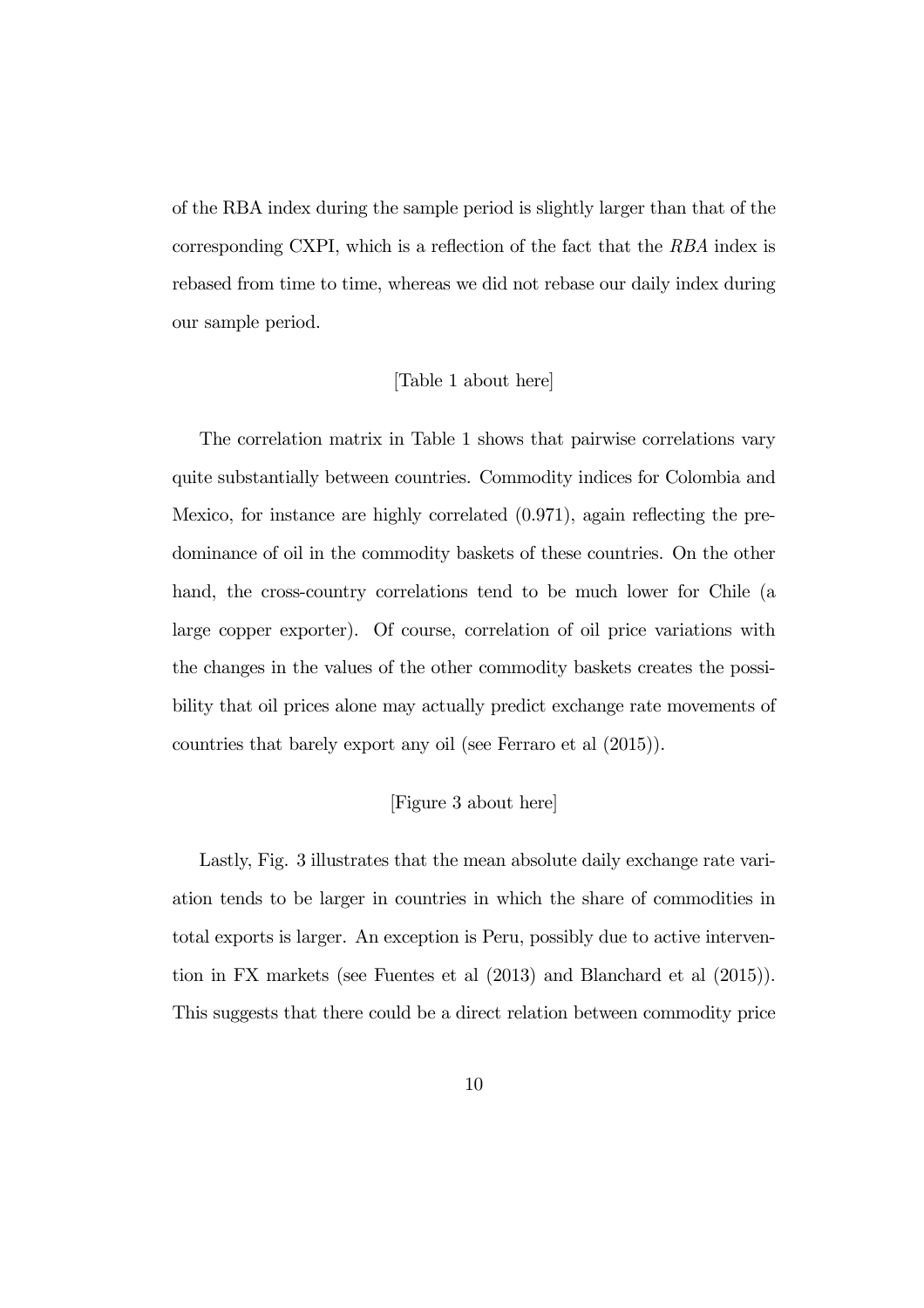and exchange rate movements. As we show in the Sections that follow, this is indeed the case.

# 3 Commodity prices as a drivers of exchange rate movements

### 3.1 In-sample fit: contemporaneous correlations

As a first step, we run some simple panel regressions to explore the contemporaneous relation between exchange rates and commodities prices for our panel of 11 commodity exporters. These first pass regressions suggest a clear association of nominal exchange rates with daily commodity price index variations in-sample for all countries. More specifically, we estimate

$$
\Delta s_{i,t} = \alpha + \beta \cdot \Delta CXPI_{i,t} + \gamma_i + \theta_t + \varepsilon_{i,t} \tag{1}
$$

where  $s_{i,t}$  stands for the log of the (nominal) exchange rate of country *i* vis-avis the USD on day  $t, CXPI_{i,t}$  for the log of the country-specific commodity export price index on the same day,  $\alpha$  for the constant term,  $\gamma_i$  for country fixed effects,  $\theta_t$  for a vector of year dummies and  $\varepsilon_{i,t}$  for the error term. <sup>8</sup> The choice of a first-difference approach appears natural as we are focusing on high-frequency variations and the variables in question typically contain

<sup>8</sup>Daily variations in real terms - if they were available - would tend to follow nominal variables quite closely, as  $s_t$  and  $CXPI_t$  are based on market prices which adjust rapidly to news.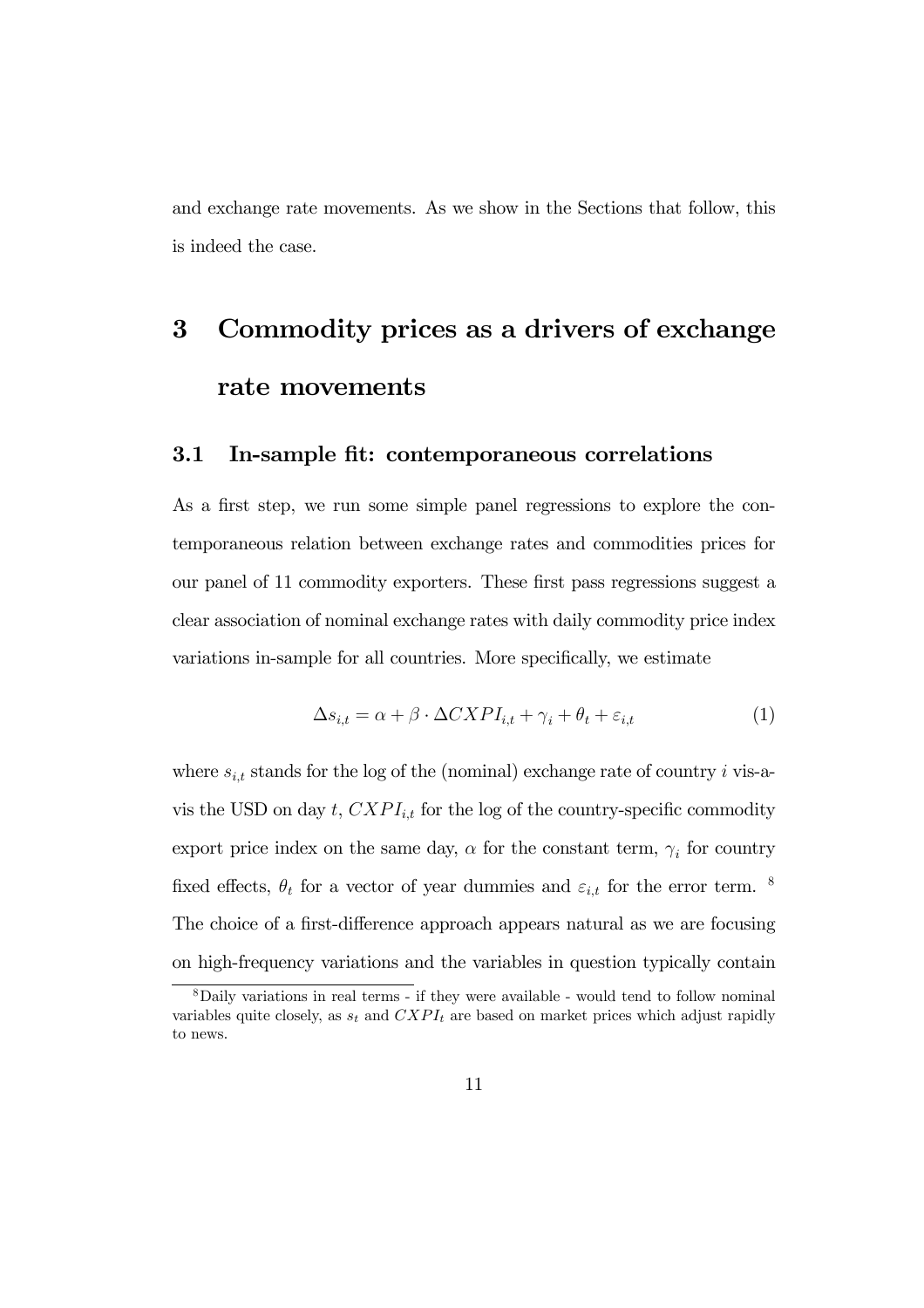stochastic trends.

The exercise was based on 30,294 country-day observations. The sample period goes from January 2004 to February 2015. For Malaysia, however, the sample starts only in August 2005, after the country abandoned its peg against the USD, whereas for Russia the sample period starts only in February 2009 (ie after the very substantial widening of the dual currency board (BIS (2013)).

We obtain the following panel estimation results:

$$
\Delta s_{i,t} = const. - 0.21 \cdot \Delta CXPI_{i,t} + Fixed Effects, \quad R^2 = 0.104,
$$
  
[6.19] (2)

where the  $t$ -statistics in the brackets below the coefficient estimate were based on cluster-robust standard errors. The estimated coefficient indicates that a 10% increase in the price of the commodities that are exported by a country in our sample is associated with a 2.1% appreciation of the respective currency - on average.

On a country by country basis (not tabulated here), the information of commodity price variation alone, explains more than 23% of the variation in the USD exchange rate in the cases of Australia and Canada, on an ex-post basis. On the other hand, this explanatory power was only about 3% for Peru.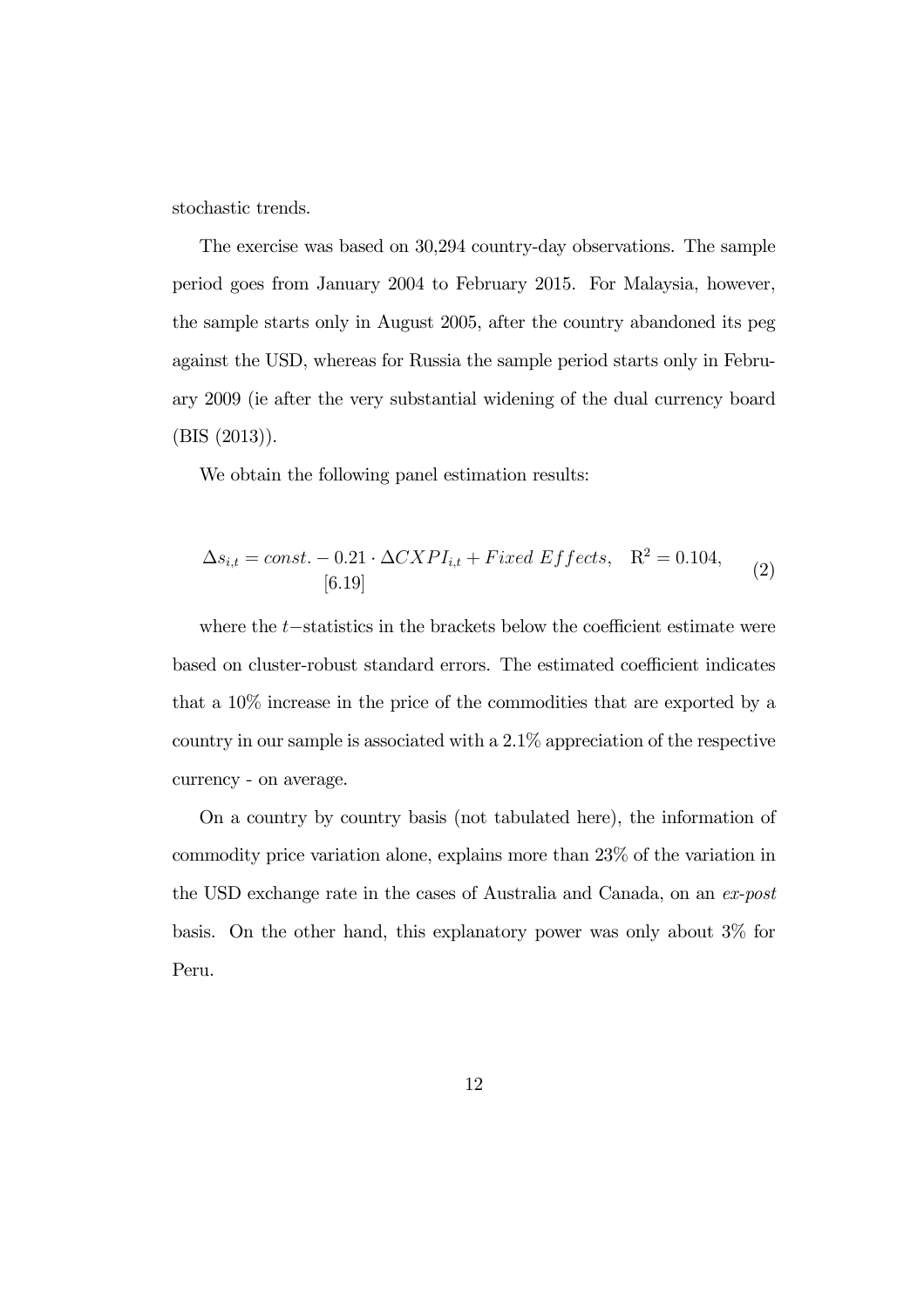### 3.2 Predictive regression: In-sample

To assess whether our commodity price indices are able to predict nominal exchange rate variations we estimated a generalized version of equation (1):

$$
\Delta s_{i,t+k} = \alpha + \beta \cdot \Delta CXPI_{i,t} + \gamma_i + \theta_{t+k} + \varepsilon_{i,t+k},\tag{3}
$$

where  $k$  denotes the forecasting horizon (in working days). A significant  $\beta$  coefficient indicates that the commodity price information that is available at day  $t$  is indeed useful for predicting the variation of the exchange rate between t and  $t + k$ . We estimated this panel regression for horizons of 1 day up to 3 months. Estimations were based on country fixed effects  $\gamma_i$  and time effects  $\theta_{t+k}$  as well as clustered standard errors. <sup>9</sup> For a discussion of pooled panel data and their merits for studying exchange rate predictability, the reader is referred to Mark and Sul (2001, 2011).

The results that are reported in Table 2 show that commodity prices are indeed significant predictors of future exchange rates for horizons of up to two months. The  $R^2$  statistics indicate that the explanatory power in this in-sample forecasting exercise is larger for variation between countries than within.

### [Table 2 about here]

Up to now we have imposed a common coefficient for all 11 countries of

<sup>&</sup>lt;sup>9</sup>Only yearly dummy variables were used as time effects, so as to avoid having more than 2,500 daily time dummy variables.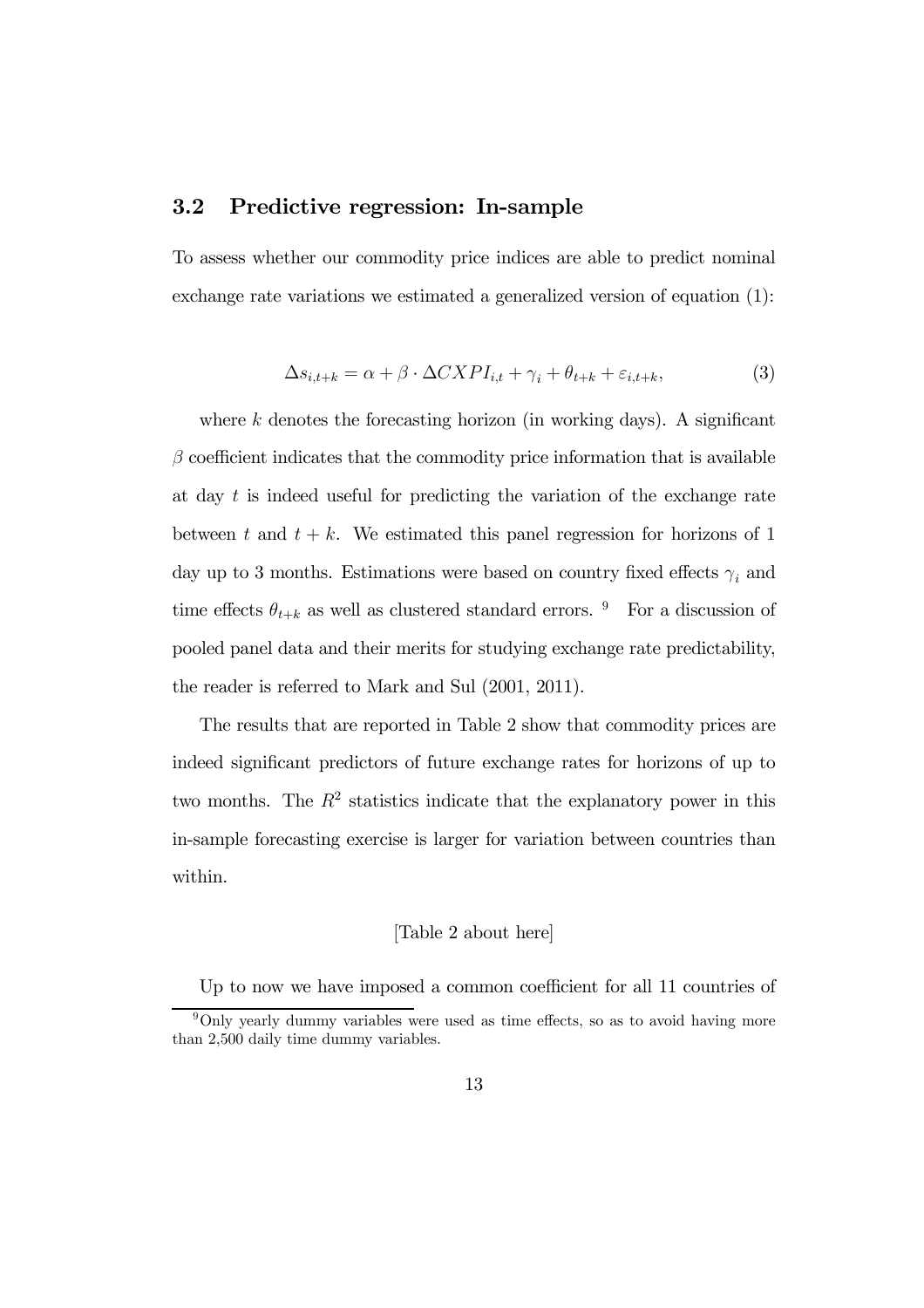our study. Of course, coefficients may vary a great deal between countries due for instance to the differing weight of commodities in total export revenues or to differences in the volatility of these indices. The exchange rate may react less to price changes in countries where price indices are very volatile, as these changes may be perceived as having only temporary effects on export revenues.

Table A2 in the Appendix reports the results country by country. Even though the much smaller sample implies greater variation in coefficients over different horizons and countries, the monthly horizon (ie 22 days) stands out as being the one in which forecasting performance is more robust across countries. Commodity prices emerge as significant in-sample predictors for 10 of the 11 countries. With the notable exception of South Africa, in-sample exercises suggest that exchange rates are at least to some extent predictable.

### 3.3 An out-of-sample forecasting experiment

A natural question is whether exchange rates of commodity exporters are also predictable out-of-sample. To evaluate the out-of-sample (OOS) performance of exchange rate models, we rely on the classical pseudo OOS prediction framework, pioneered by Meese and Rogoff (1983). To this end, we run the following regression equation based on a rolling window

$$
\Delta s_t = \hat{\alpha}_{t-T,t-1} + \hat{\beta}_{t-T,t-1} \cdot \Delta CXPI_{i,t} + \varepsilon_t
$$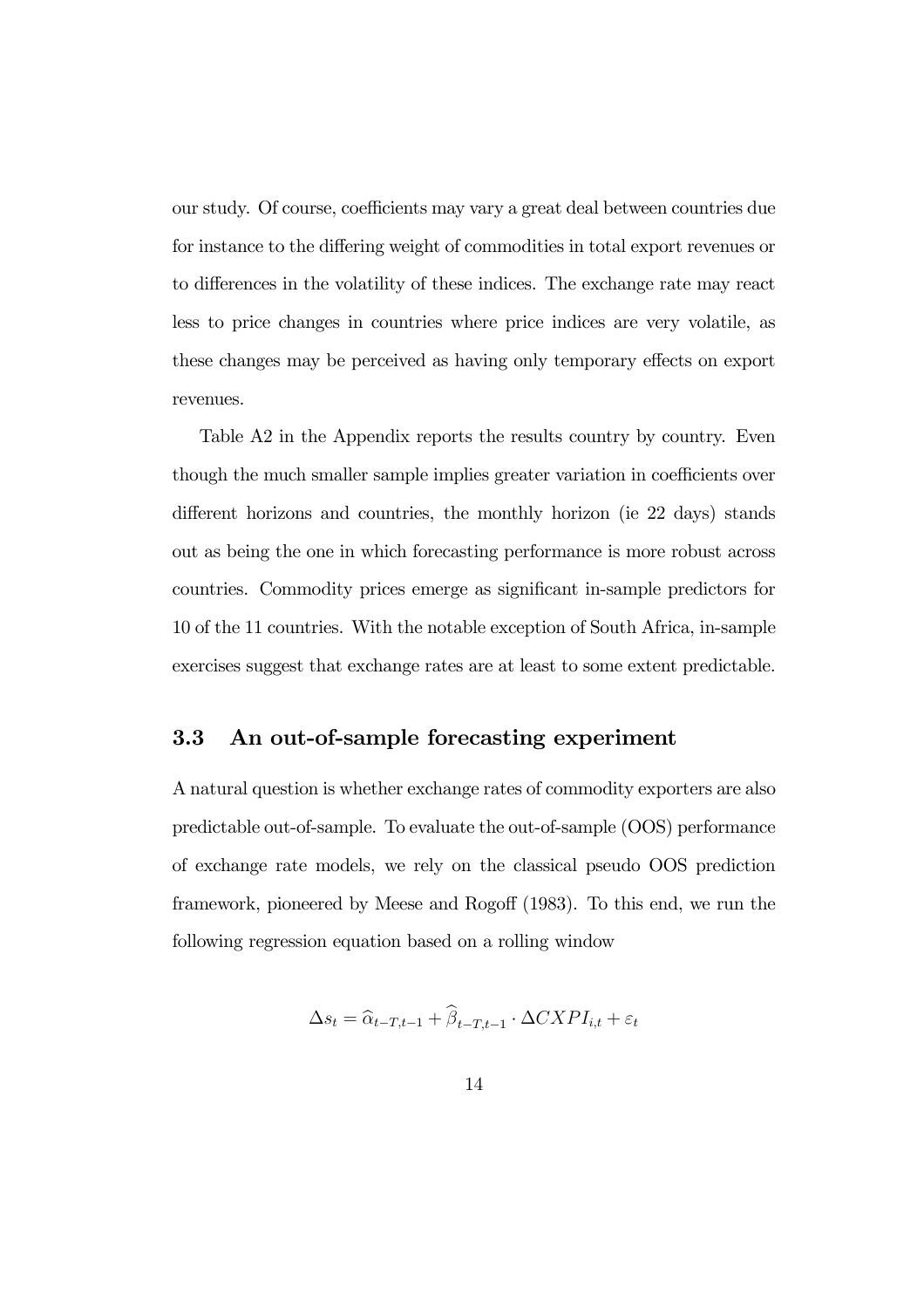The estimated parameters  $\hat{\alpha}_{t-T,t-1}$  and  $\beta_{t-T,t-1}$  capture drifts and the magnitude of the exchange rate response to commodity price changes. In other words, our procedure is able to capture the long-term variations in the sensitivity of exchange rates to commodity prices that may result for instance from secular changes in the share of commodities in the total exports of a country - or changes in FX intervention policies. The use of out-of-sample forecasts for performance evaluation also diminishes the risks associated with data mining.  $10$ 

We follow the convention of the literature (Meese and Rogoff (1983), Cheung, Chinn and Pascual (2005)) in that we use a rolling window of fixed length T to estimate the parameters  $\hat{\alpha}_{t-T,t-1}$  and  $\beta_{t-T,t-1}$ , which are then used to produce an out-of-sample forecast. The window is then rolled forward one period at a time to produce the coefficient estimates for the subsequent period. This procedure has also been dubbed a pseudo out-of-sample experiment as only contemporaneous (and not lagged) realizations of the predictors are used. Yet, even in this very basic framework it has proven very challenging for any economic models to outperform a random walk forecast (Rossi (2013)).

In our baseline specification, we use a five-year estimation window (roughly half of the sample size), which leaves an evaluation period of 1,607 working days.  $11$  In other words, we estimate the set of coefficients 1,607 times

 $10$ See Inoue and Kilian (2004) and Cheung et al (2005).

<sup>&</sup>lt;sup>11</sup> Because of the shorter time series, a 3 year window is used in the case of Russia.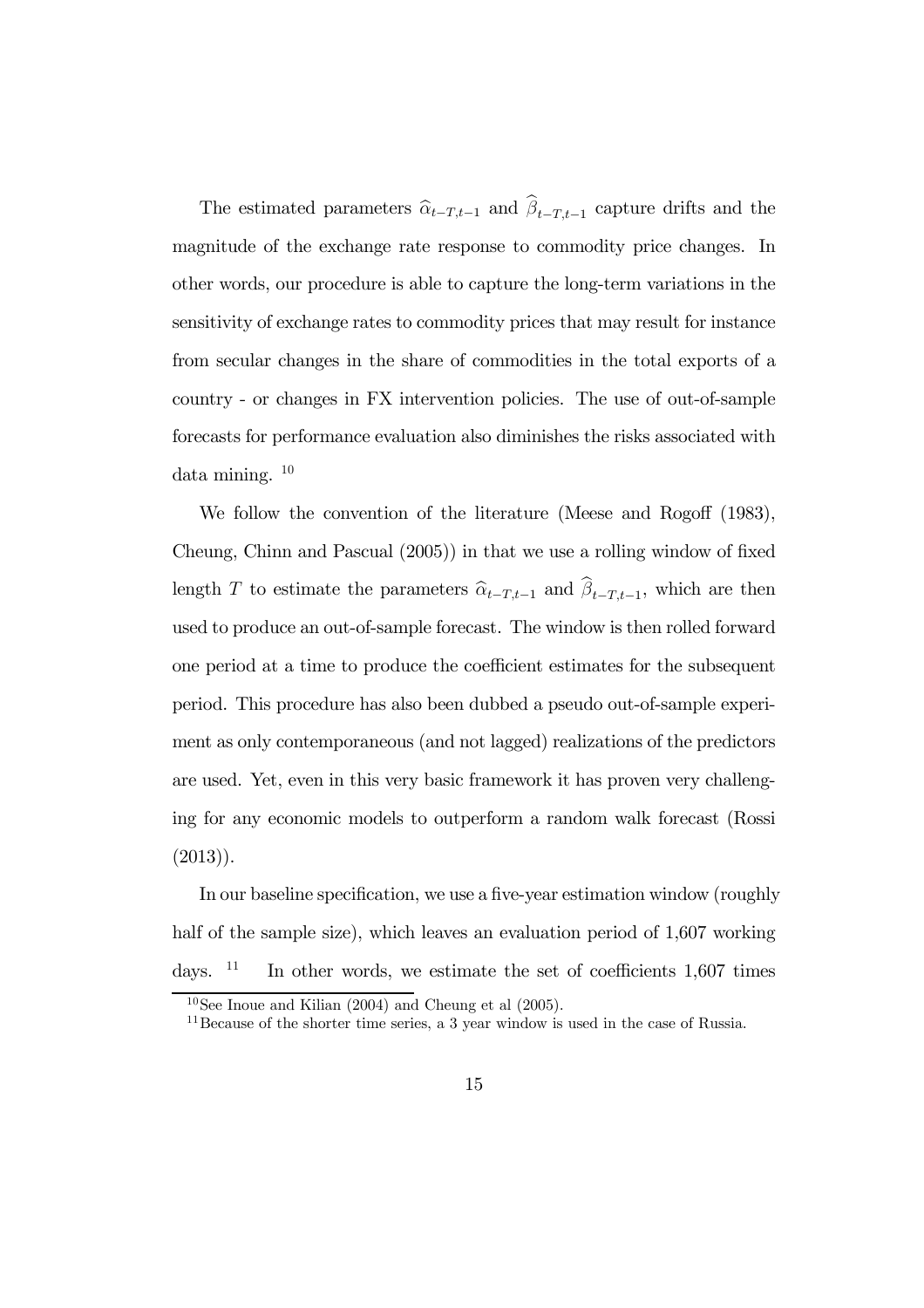for each country and then evaluate the performance of the model between January 2009 and February 2015. <sup>12</sup>

To evaluate the predictive performance of the exchange rate models, we compare the mean square prediction error (MSPE) of the baseline model with that of a pure random walk, as well as that of a random walk with a time varying drift (which is obtained from the estimation of the model  $\Delta s_t = \alpha_{t-T,t-1} + \varepsilon_t$  for each period).

The statistical significance of the difference between the squared error losses of the models is evaluated based on a long-run estimate of the its variance, following the methodology proposed by Diebold and Mariano (1995). The DM test is known to be asymptotically valid also for nested models when the size of the prediction sample grows, while the length of the estimation window is held fixed (see Giacomini and White (2006)).

### [Table 3 about here]

DM test statistics for each country and benchmark are reported in Table 3. A statistically significant negative DM statistic indicates that the CXPI based model has superior forecast accuracy relative to random walk benchmarks.

The results show that the information on commodity price variation clearly leads to a one-step ahead prediction performance that beats both

 $12$ In the robustness section we reduce the length of the estimation window. As we show, this does not lead to any substantive change to our conclusions.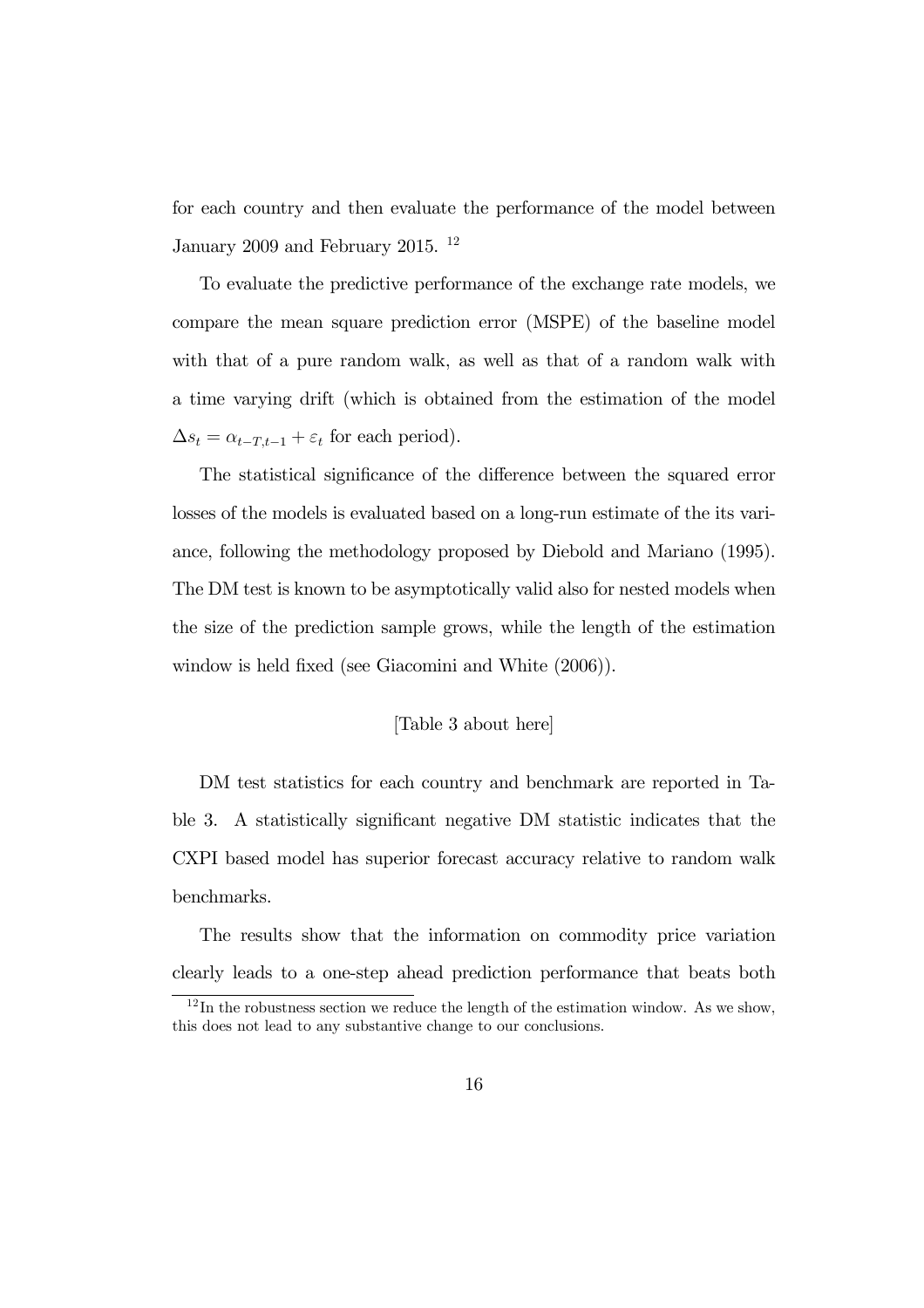benchmark random walk models. The null of equal forecast accuracy is rejected with p-values below 1% for 10 of the 11 currencies (Australia, Canada, Norway, Brazil, Chile, Colombia, Mexico, Peru, Russia and South Africa). The two cases were the DM statistics are less significant are those of the two countries for which the sample size is smaller (Russia and Malaysia). <sup>13</sup>

Note also that the countries in which the reduction in the relative RMSE ratio is larger are advanced economies (in particular, the RMSE ratio is 0.850 for Canada and 0.858 for Australia). Countries that tend to perform larger interventions in terms of the average turnover of the respective FX market show considerably lower MSE reductions.

Since in most cases the absolute value of the DM statistic is smaller in the case of the random walk with time-varying drift, this model proves to be (slightly) more difficult to beat. For this reason we adopt the random walk with drift as the benchmark to beat in the sections that follow.

### 3.4 OOS predictability over longer horizons

Given the strong relationship between commodity price developments captured by the CXPI indices and exchange rates, we checked whether this link is also evident at lower frequencies. <sup>14</sup>

### [Table 4 about here]

<sup>13</sup>Overall, we find that adding a drift component to the random walk benchmark has very minor effects on forecast accuracy, as the estimated drifts are very small and generally not statistically significant.

<sup>14</sup>We thank an anonymous referee for making this suggestion.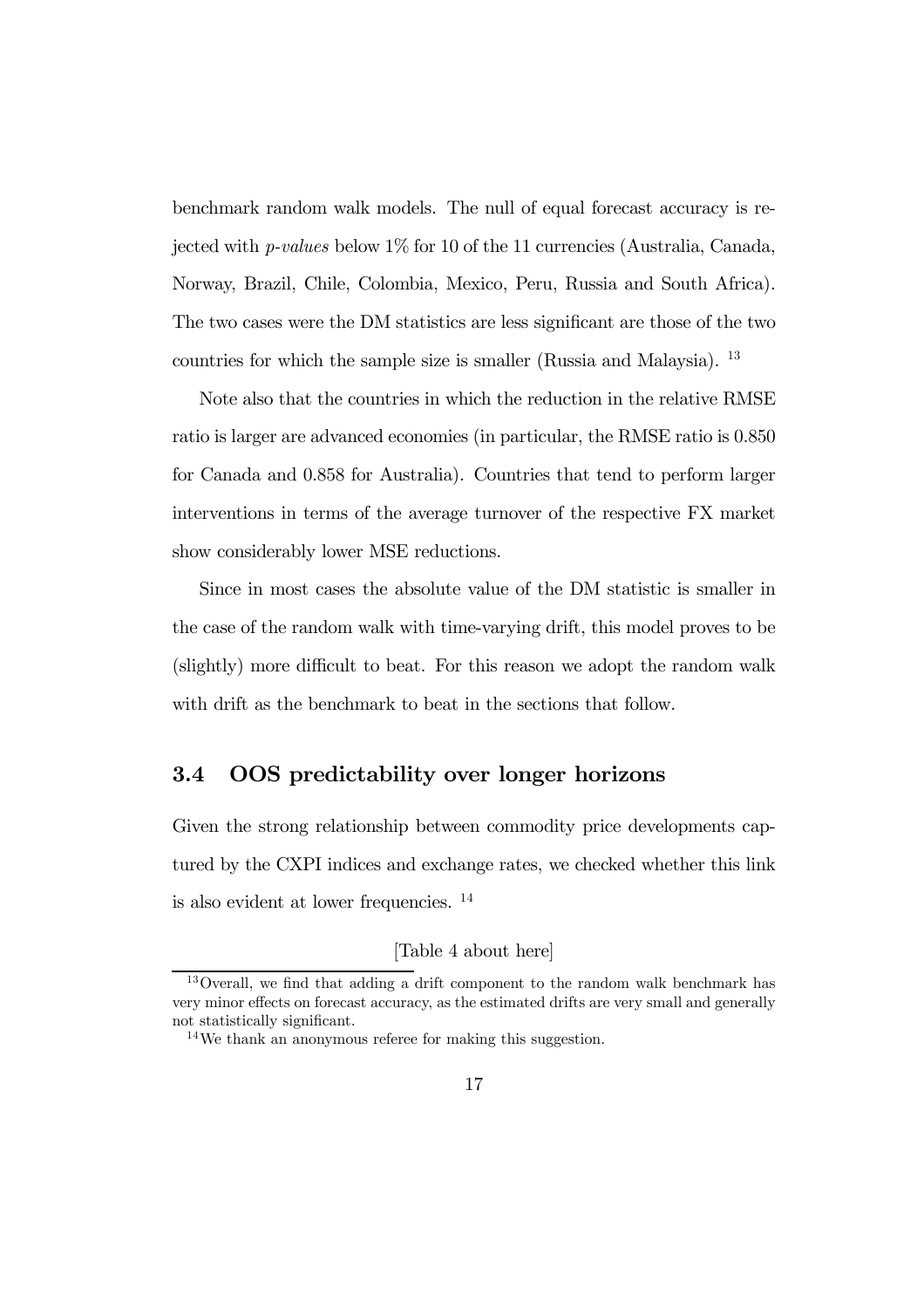#### [Figure 4 about here]

The results in Table 4 - and plotted in the associated Fig. 4 - show that for most cases the relation is also found to be important at lower frequencies. In most cases, lengthening the window in which price variations are measured has the effect of weakening the relation somewhat in this out-of-sample exercise. Lengthening the window could have the effect of including additional sources of shocks that end up affecting the measured relation.

### 3.5 OOS predictability with alternative commodity prices

As we have already pointed out above, the correlation of oil price variations with changes in the values of the other commodity baskets creates the possibility that oil prices alone may actually predict exchange rate movements of countries that barely export any oil (Ferraro et al (2015)).

Indeed, the results shown in the 3rd column of Table 5 show that daily Brent price variations predict the exchange rates of many of the countries in question in a way that is superior to the random walk at the 5% confidence level at daily frequency. Overall, however, the performance of the CXPI model is superior at daily frequency in all these cases, with the exception of the Russian rouble. Contrary to the case of the CXPI models, however, this relation disappears completely once the frequency is lowered to 6 months.

[Table 5 about here]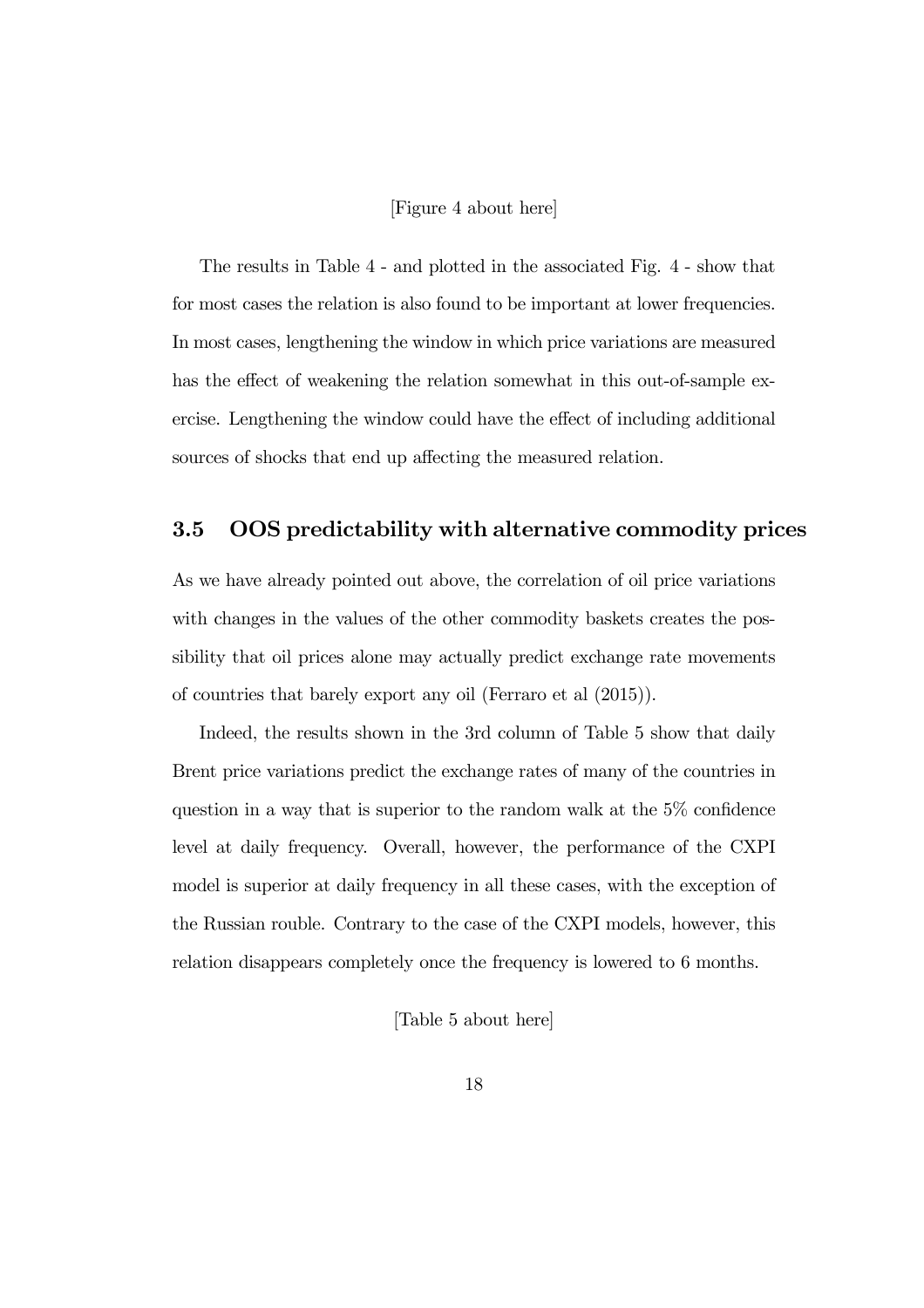Similar results obtain for the CRB commodity price index. Again, the performance of the CXPI is superior - even though the CRB clearly does convey information that is relevant for exchange rate prediction at daily frequency.

### 3.6 OOS predictability with lagged commodity prices

An important consideration is that the out-of-sample exercises above are based on the well-established Meese and Rogoff (1983) benchmark of utilizing realized economic variables which are not known ex-ante. This implies that the relations that were found are not necessarily useful for true forecasting or for making profitable investment bets as the Meese and Rogoff methodology is based on information which is only available ex-post.

While forecasting actual exchange rate movements is clearly beyond the scope of this paper, we re-estimated the model using only information on lagged commodity prices. Results of this exercise are shown in Table A3 in the Appendix. Forecasts that use exclusively lags of CXPIs beat the random walk benchmarks in only a few countries (at the 10% level), with Chile standing out as the case with the greatest success. The lack of more general favorable outcomes in true out-of-sample predictability could be related to the fact that FX markets tend to be fairly efficient. This result is also in line with earlier findings in the literature, which have concluded that success in forecasting future exchange rate movements is often only detectable in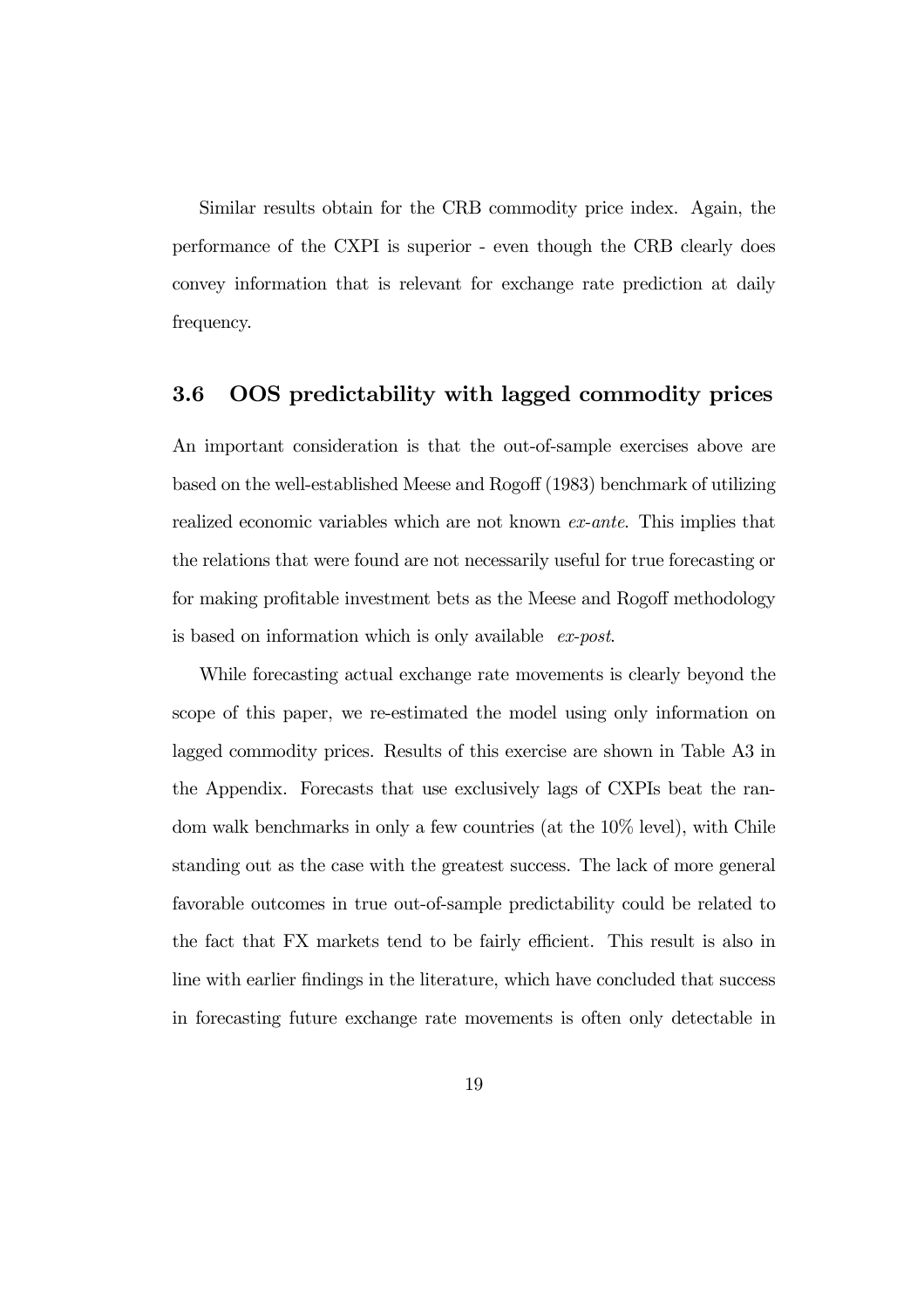certain instances and sample periods (Rossi  $(2013)$ ). <sup>15</sup> <sup>16</sup>

### 3.7 A reverse link: Do exchange rates predict CXPIs?

As our commodity price indices are country-specific, there could also be a reverse link - going from exchange rates to commodity prices measured in US dollars. One rationale is that by increasing production costs, an appreciation of the currency of a commodity exporter might push up the US dollar prices of the commodities produced in these exporters.

Indeed, there is the possibility of emergence of feedback loops between countries that produce the same type of commodities. An appreciation of the Brazilian real, for instance, could increase the costs of iron ore production, increasing the international price of this commodity. This in turn may well exert upward pressure on the value of the Australian dollar - which then pushes the price of iron ore further up, leading to a new round of appreciation of the Brazilian real and amplifying initial shocks. Mechanisms of this kind are explored in greater detail in Clements and Fry (2008).

To test for the possibility of this reverse link, we estimated the inverse

<sup>&</sup>lt;sup>15</sup>It is commonly accepted that forecasting exchange rates in the time-series dimension is very hard, especially at shorter horizons. Engel and West (2005) show that the weak predictive relation between exchange rates and economic fundamentals can be reconciled within a standard present-value model when discount factors are close to unity and fundamentals are non-stationary.

<sup>&</sup>lt;sup>16</sup>More success in predicting actual exchange rates has been obtained in the microstructure literature (Evans and Lyons(2005), Rime et al (2010) and Menkhoff et al (2016)).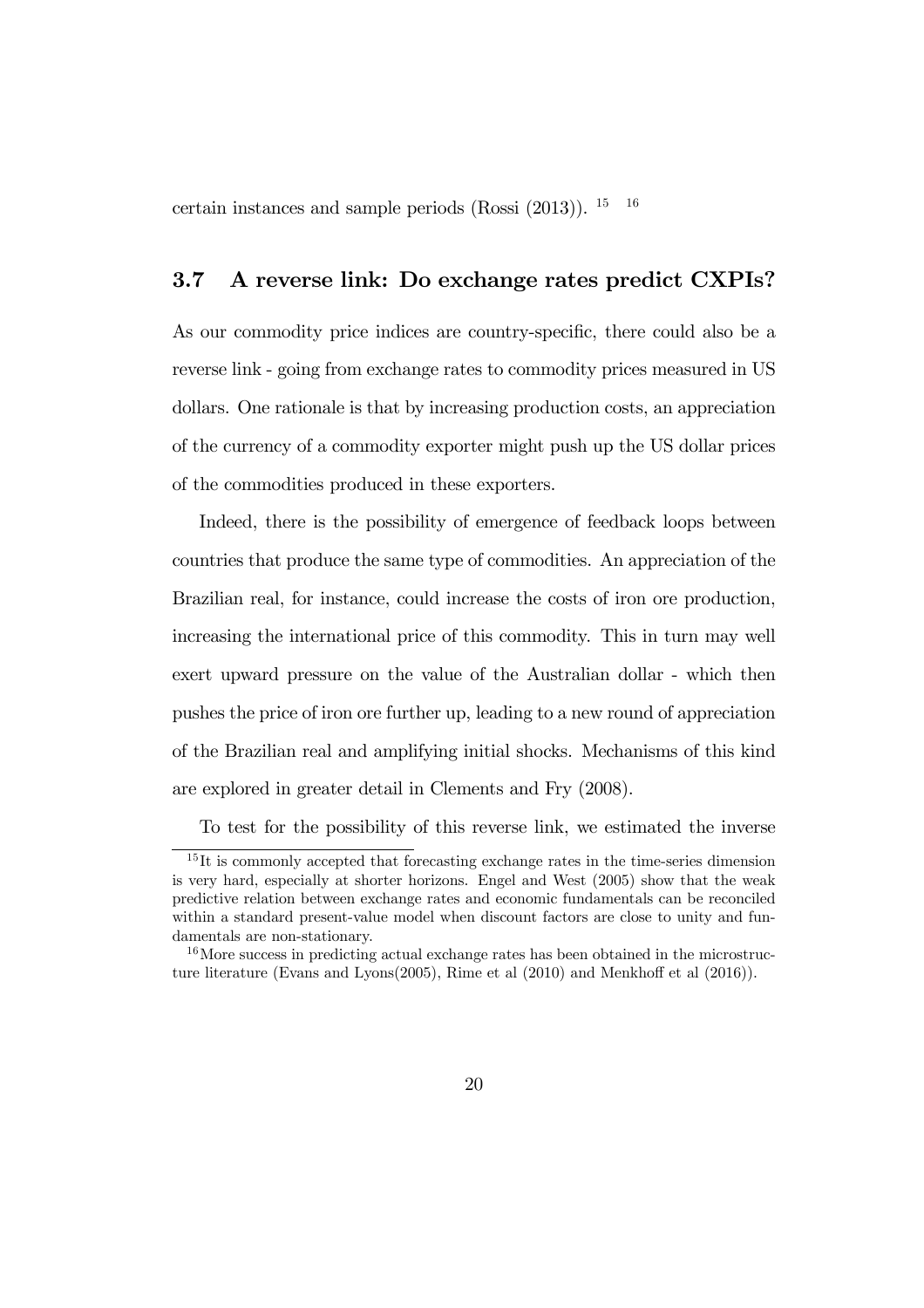model

$$
\Delta CXPI_{i,t+k} = \alpha + \beta \cdot \Delta s_{i,t} + \gamma_i + \theta_{t+k} + \varepsilon_{i,t+k},\tag{4}
$$

using the panel approach that was outlined in the previous section.

### [Table 6 about here]

Contrary to what is the case for the direct link, any indication of a reverse link disappears as soon as the 6 or 12 months after the collapse of Lehman Brothers are excluded from the analysis (Table 6).

### 4 Commodity prices vs carry

To check for the robustness of the results of the previous section, we also compared the performance of forecasting models based on commodities to that of models based on interest rate differentials vis-a-vis the US (known as "carry"). The literature on the forward premium puzzle (Fama (1984)) has generally established that interest rate differentials have predictive power for exchange rates, yet in a manner that is inconsistent with uncovered interest parity (UIP).  $^{17}$ 

Our carry indicator is based on the difference between the 1-year government bonds yield for the country in question and the United States. These

<sup>&</sup>lt;sup>17</sup>Verdelhan (2015) also presents evidence that carry is an important driver of variation in bilateral exchange rates. Akram and Mumtaz (2016) on the other hand show that, in the case of Norway, the correlations between money market rates an nominal exchange rates have steadily fallen towards zero.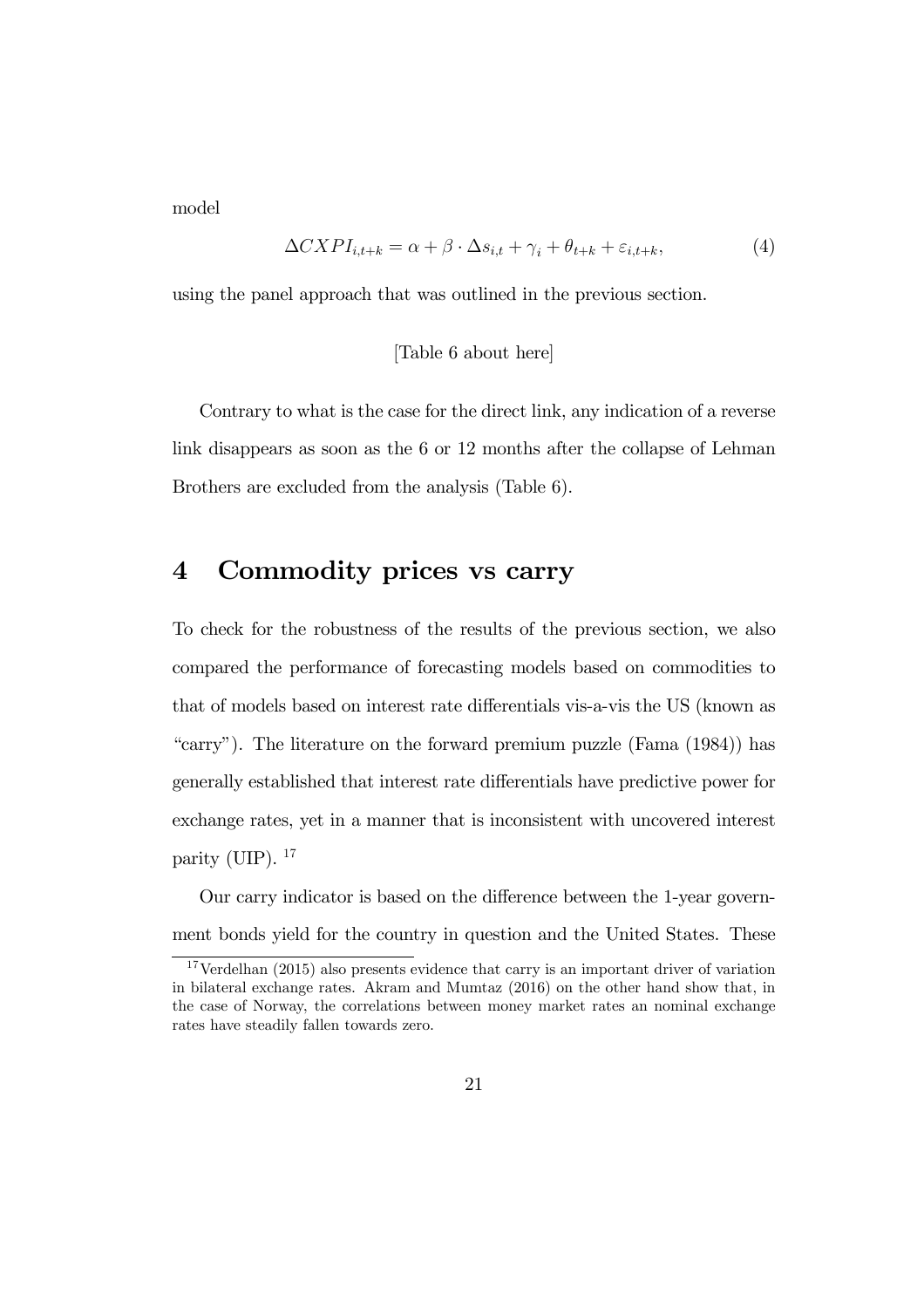data were obtained from Datastream. Overall, the results in Table 7 show that the pure yield differential models only outperform the random walk benchmarks in the cases of the Australian and of the Canadian dollar. When the information of the CXPIs is added to the yield differential model, the expanded model beats the random walk benchmarks in 9 cases at the 5% confidence level (in 10 cases at the 10% level).

### [Table 7 about here]

What is clear is that for many commodity exporters information of commodity prices appear to be more important than that of government bond yields. The DM statistics when commodity prices are used as predictors are systematically below those obtained when relying on carry - also in the cases of Australia and Canada. <sup>18</sup> In the latter two cases, however, the model that combines information of both factors tends to be the superior one.

### 5 Robustness

We performed a number of robustness checks, which largely confirmed the conclusions drawn above. In the following, we summarize a few main takeaways.

<sup>18</sup>Note that this does not mean that trading strategies based on interest differentials (so-called carry trades) are unprofitable. See Hassan and Mano (2014) on evidence that the informational content of carry is mostly cross-sectional rather than in the time-series dimension.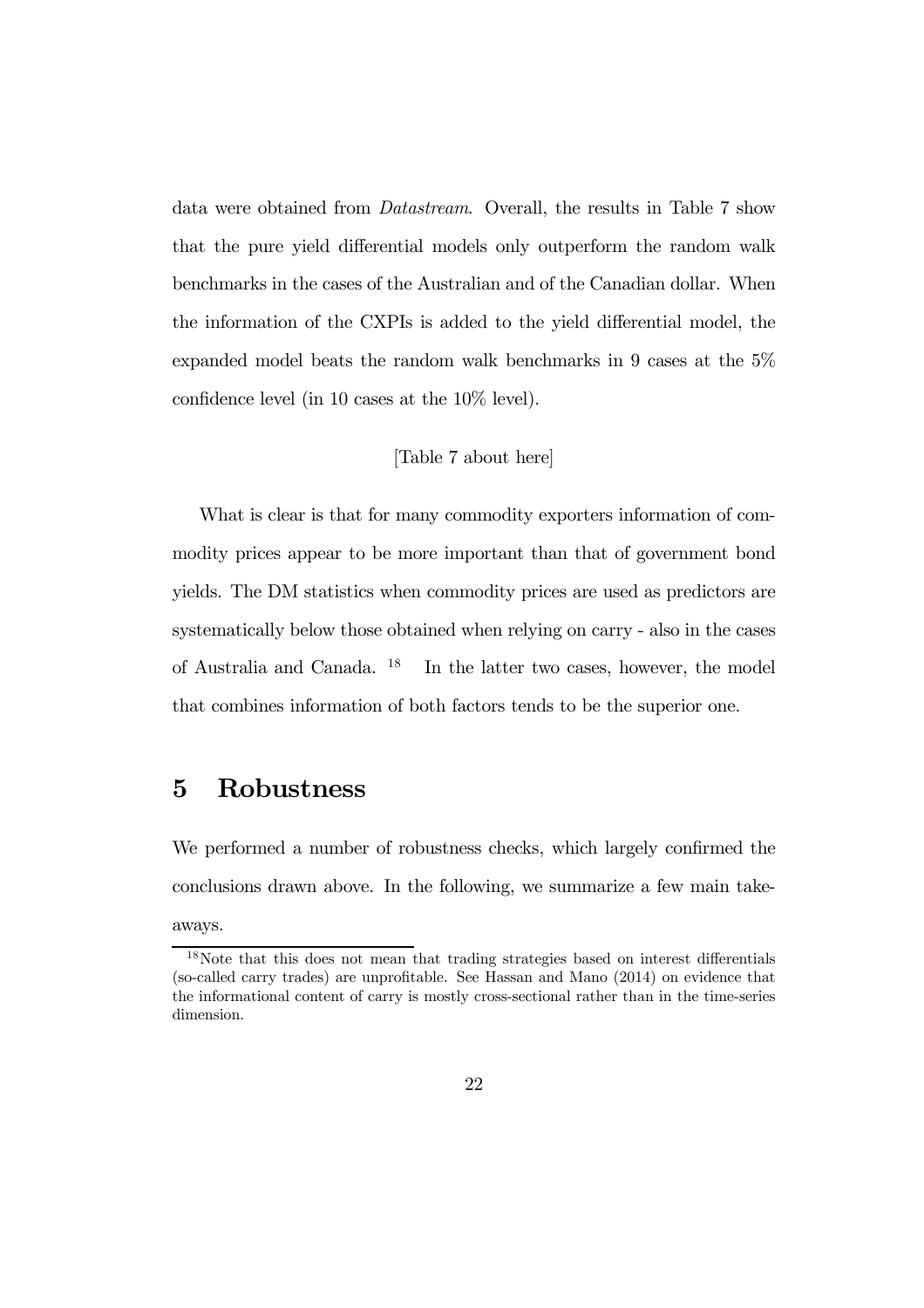### 5.1 Changes in uncertainty and global risk appetite

At least in principle, there could be the possibility that the relations that were highlighted in the previous sections are mainly due to changes in global risk appetite. These may cause global investors to move into or out of commodity markets and foreign exposures in a synchronized way, with consequent effects on exchange rates. Daily variation in risk perceptions can be proxied by the CBOE VIX index - as in Adrian et al (2009), McCauley (2012) or Bock and Carvalho Filho  $(2015)$ . <sup>19</sup> The latter studies suggest that the VIX is indeed a good indicator to flag risk-off episodes in global financial markets.

#### [Table 8 about here]

To ensure that the relation which we found above is not just a side effect of variations in global risk (appetite), we checked whether commodity price variations are able to explain the component of exchange rate variation that is orthogonal to changes in the VIX. The results in Table 8 show that in all eleven cases that were listed before, daily variations in the commodity price index indeed explain the exchange rate movements that are unrelated to changes in the VIX. The explanatory power attains its maximum in the cases of Australia and Canada, but is economically and statistically significant at  $1\%$  in all 11 cases.

 $19\text{ As discussed in Bekaert et al } (2013)$ , the VIX can be thought of as a measure of stock market uncertainty and the reward investors require for taking on risk.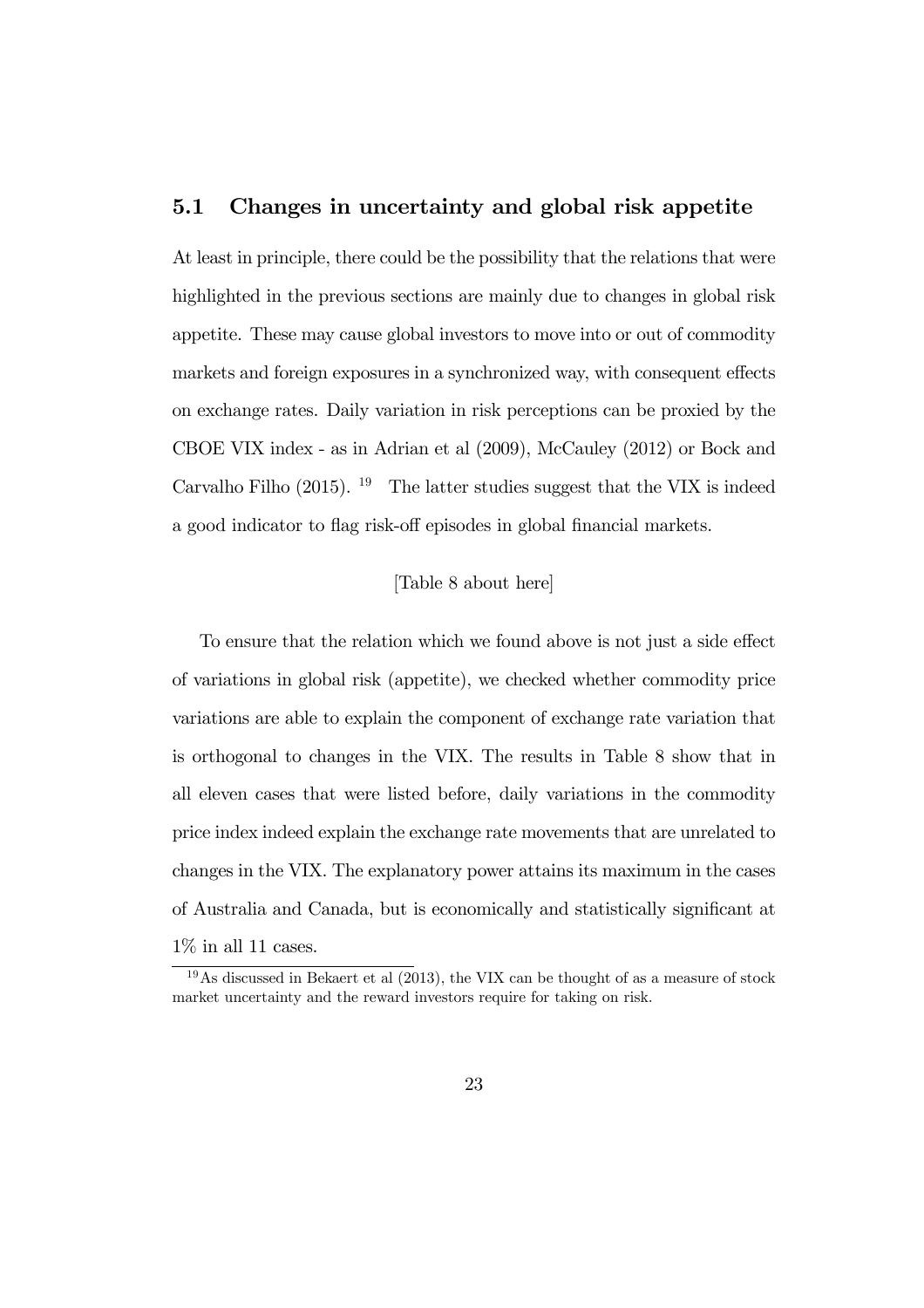### 5.2 Changing the base currency

Results in the previous Sections were based on bilateral USD exchange rates. Table A4 in the Appendix shows that results weaken only marginally when the nominal exchange rate vis-a-vis the JPY is used instead.  $20$  This can be explained by the fact that most commodities are actually priced in US dollars. A change in the value of the US dollar - the invoicing currency tends to lead to some change in the final USD price of commodities. Indeed, periods of US dollar weakness tend to be associated with higher oil prices (see Akram (2009)). Nevertheless, linear JPY exchange rate models based on commodities still outperform the random walk benchmark for 9 of the 11 currencies at the 5% significance level.

The last column of the table shows that very similar results are also obtained when daily exchange rate variations are measured in terms of an effective nominal exchange rate. Here the effective nominal exchange rates were computed against a basket of the 5 major global currencies (the US dollar, the euro, the Japanese yen, the British pound and the Chinese yuan). The weight of each currency in the country-specific basket was based on the total trade relation of the country in question with the United States, Japan, the 12 first members of the Euro area, the United Kingdom and China.

<sup>20</sup>The JPY is the global currency that is least correlated with the USD during our sample period.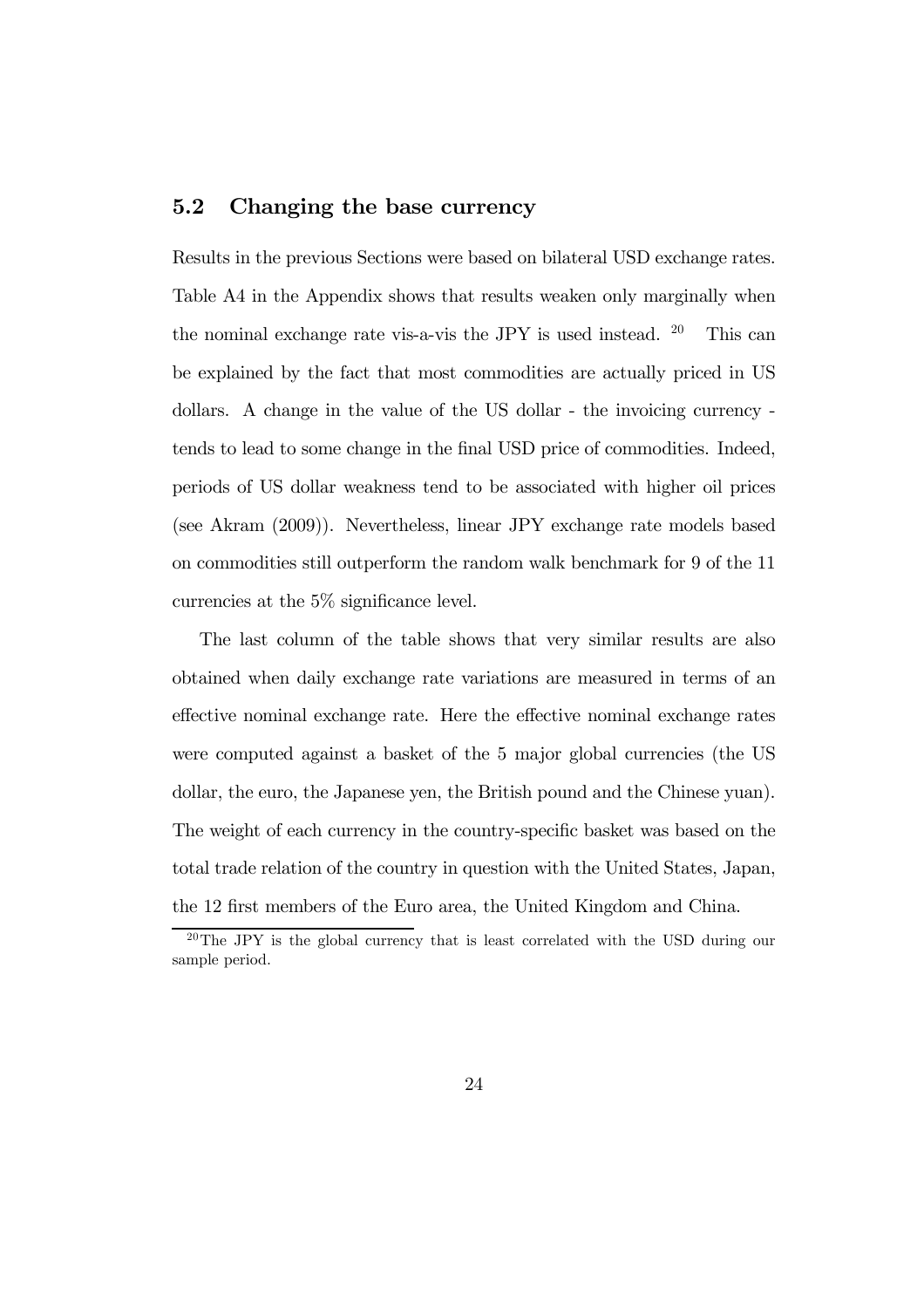### 5.3 Clark and West tests

So far we have reported the outcome of Diebold and Mariano tests, which is appropriate given the setup of our out-of-sample exercise (Giacomini and White (2006)). Clark and West (2007) however point out that, for nested models, the mean square prediction errors should be adjusted to account for the possibility that less parsimonious models might introduce noise by estimating a parameter whose value might actually be zero in the population. The statistic proposed by Clark and West properly takes this possibility of model degeneration into account. The adjusted MSPE is

$$
\frac{\Sigma (y_{t+\tau} - \widehat{y}_{1t,t+\tau})^2 - \left[\Sigma (y_{t+\tau} - \widehat{y}_{2t,t+\tau})^2 - \Sigma (\widehat{y}_{1t,t+\tau} - \widehat{y}_{2t,t+\tau})^2\right]}{N},
$$

where  $\widehat{y}_{1t,t+\tau}$  is the predicted value of the parsimonious model,  $\widehat{y}_{2t,t+\tau}$  is the predicted value of the model that nests the parsimonious specification,  $y_{t+\tau}$ is the actual outcome and  $N$  the number of predictions. The last term on the numerator represents the adjustment to the estimated variance of the nesting model.

Table A5 in the appendix shows that the use of the Clark and West statistic tends to strengthen the results of the previous sections. In all cases the  $p - values$  of the null of equal forecast accuracy diminishes relative to the one obtained from the Diebold and Mariano comparison of MSPEs.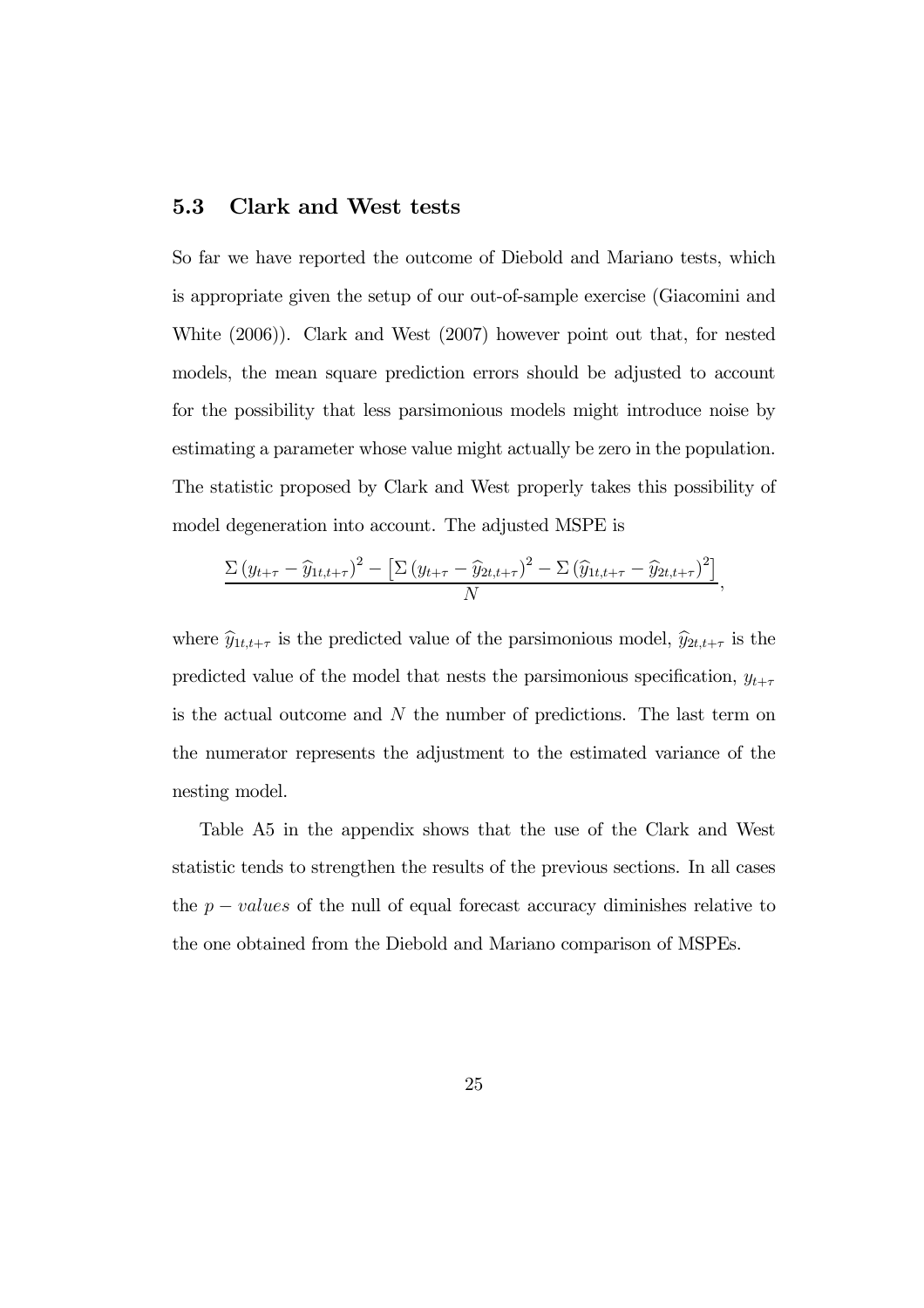### 5.4 Shorter estimation windows

Finally, to be sure that our results are not driven by our particular selection of the window length, we also replicated the estimation of the previous section using a different window length. The original 5-year choice had been made so that the estimation window was roughly half the sample size of 11 years. Table A6 shows that our conclusions are not changed in any material way if we use a 3-year window instead. We find that the commodity price model outperforms the random walk models at the 5% significance level for all 11 countries.

### 6 Conclusion

This paper shows evidence of a distinct commodity-related driver in currency movements. The link between commodity prices and exchange rates is economically and statistically significant even at high-frequency. Further, the commodity price-exchange rate nexus is largely unaffected when changes in uncertainty and global risk appetite are taken into account: models incorporating commodity prices explain the component of exchange rate variations that is purely orthogonal to changes in risk and risk appetite. They also tend to deliver better predictive accuracy than standard models based on interest rate differentials (carry).

Our intention in this paper was not to provide daily forecasts of move-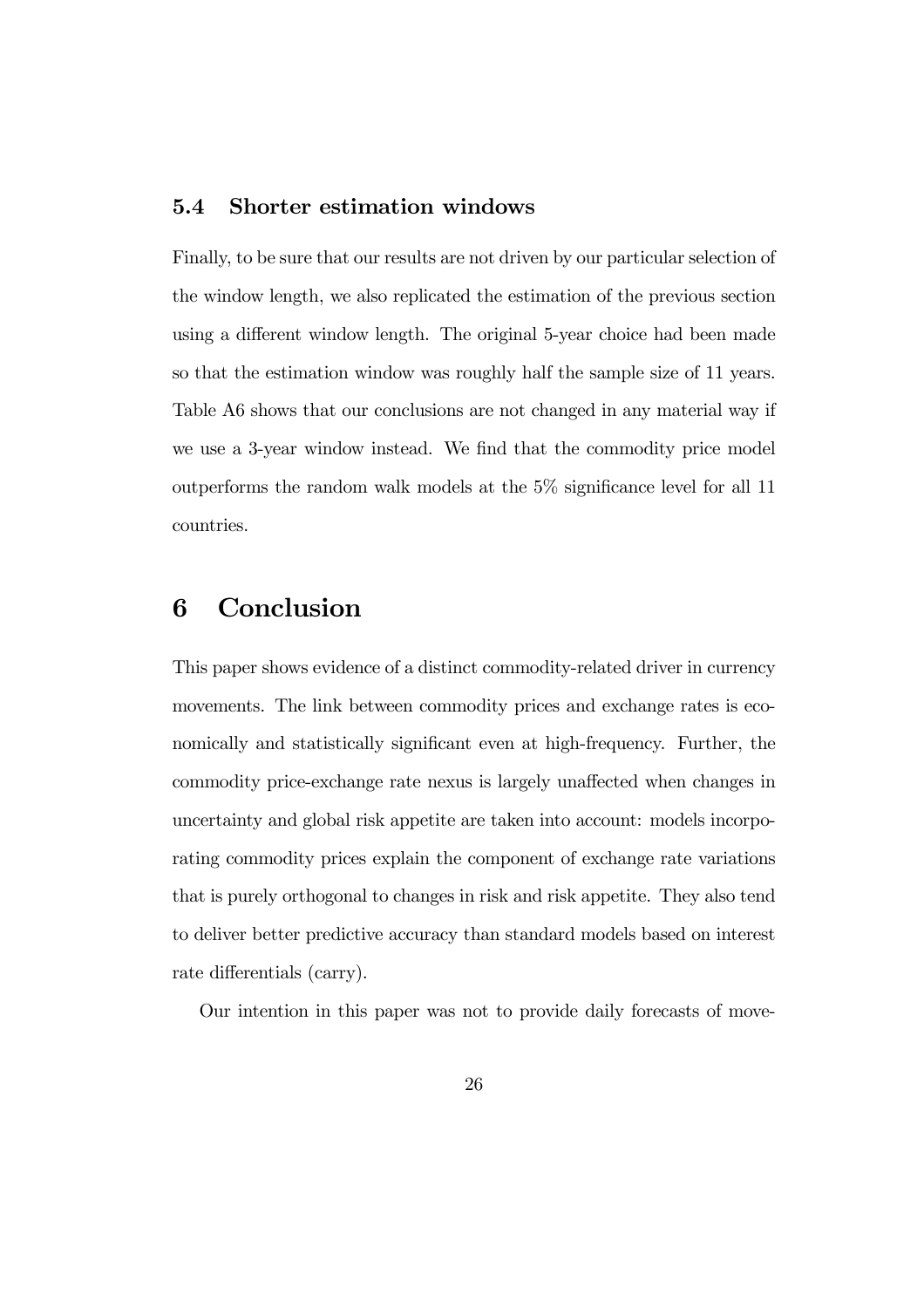ments in actual exchange rates. Following the usual practice of the literature, we utilized realized variables in the exchange rate prediction. Based on this standard setting, we show that even high-frequency movements of the exchange rates of commodity exporters have a strong relationship with the market value of their exports.

Our finding of a distinct commodity-related driver of exchange rates suggests that currency movements are not purely random. There is a factor related to commodities that helps explain movements in exchange rates which goes beyond the information embedded in carry, global uncertainty and risk appetite.

Finally, the connection between export commodity prices and the exchange rates of resource rich countries raises a number of more fundamental questions. For instance, several commodity exporters intervene in their FX markets with some regularity. It would be interesting to establish the degree to which these interventions are affected by commodity price developments or take these into account. Still other countries seek some degree of stabilization via operations of sovereign wealth or oil funds. To the extent that these operations shift inflows intertemporally and generate expectations of future inflows, they may well have an effect on the exchange rate and possibly other macroeconomic variables. Identifying such effects could be an additional interesting avenue for future research.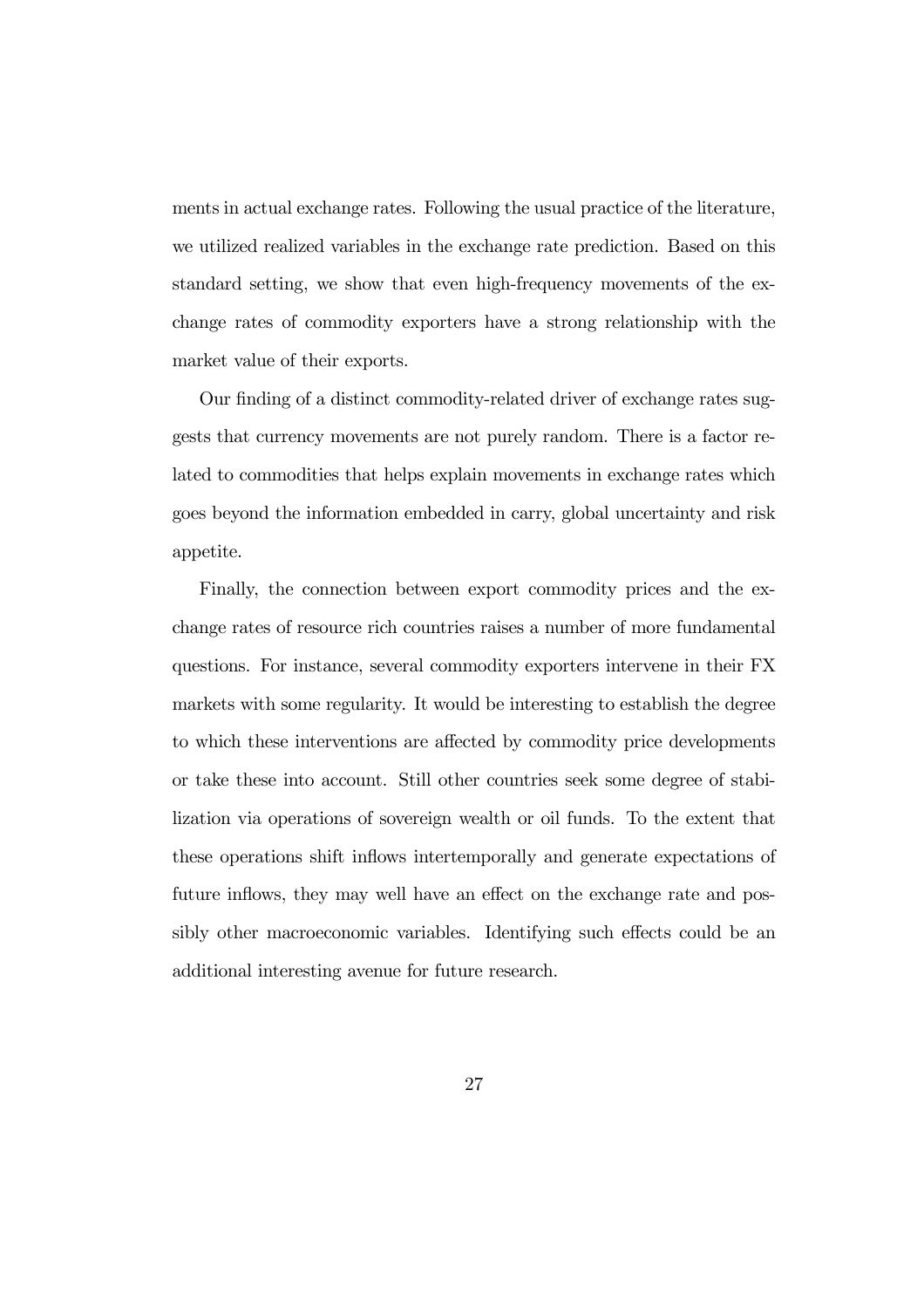### References

- [1] Adrian, T., E. Etula and H.S. Shin (2009) Risk appetite and exchange rates. FRB NY Staff Report no. 361.
- [2] Akram, Q.F. (2009) Commodity prices, interest rates and the dollar. Energy Economics 31, 6, 838-851.
- [3] Akram, Q.F. and H. Mumtaz (2016) The role of oil prices and monetary policy in the Norwegian economy since the 1980s. Norges Bank. Working Paper 1-16.
- [4] Bekaert, G., M. Hoerova and M. Lo Duca (2013) Risk, uncertainty, and monetary policy. Journal of Monetary Economics 60, 7, 771–88.
- [5] BIS (2013) The history of the Bank of Russia's exchange rate policy. In Market volatility and foreign exchange intervention in EMEs: what has changed? BIS Papers No. 73, 293-299.
- [6] Blanchard, O., G. Adler, I. Carvalho Filho (2015) Can foreign exchange intervention stem exchange rate pressures from global capital flow shocks? NBER Working Paper No. 21427.
- [7] Bock, R. and I. Carvalho Filho (2015) The behavior of currencies during risk-off episodes. Journal of International Money and Finance 53, 218- 234.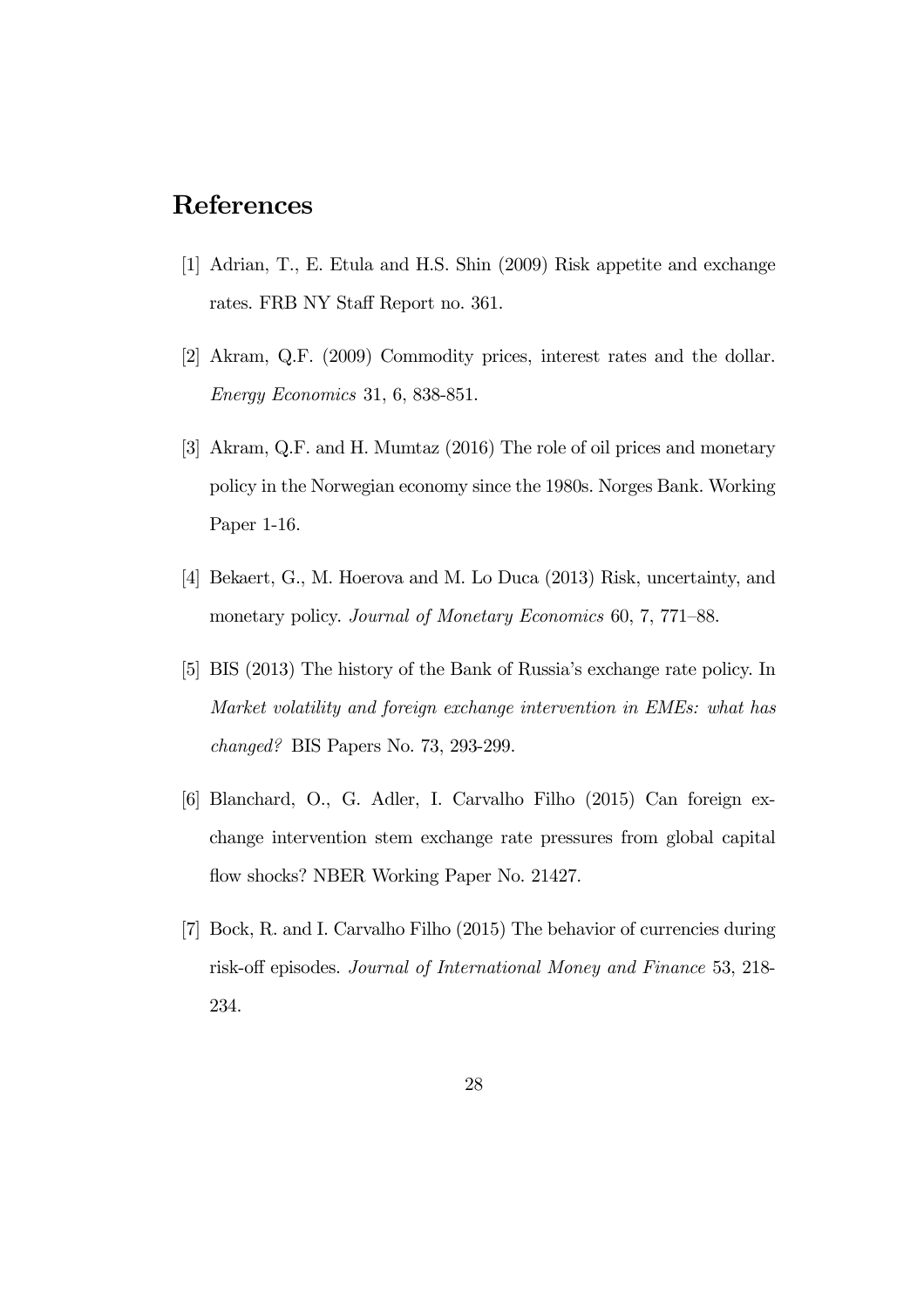- [8] Cashin, P., Cespedes, L.F. and R. Sahay (2004) Commodity currencies and the real exchange rate. Journal of Development Economics 75, 239— 268.
- [9] Chen, Y. and K. Rogoff (2003) Commodity currencies and empirical exchange rate puzzles. Journal of International Economics 60, 133—160.
- [10] Cheung, Y.W., M.D. Chinn and A.G. Pascual (2005) Empirical exchange rate models of the nineties: are any fit to survive? Journal of International Money and Finance 24, 1150-1175.
- [11] Clark, T. and K. West (2007) Approximately normal tests for equal predictive accuracy in nested models. Journal of Econometrics 138, 291- 311.
- [12] Clements, K.W and R. Fry (2008) Commodity currencies and currency commodities. Resources Policy 33, 2, 55-73.
- [13] Engel, C., and K.D. West (2005) Exchange rates and fundamentals. Journal of Political Economy 113, 485—517.
- [14] Evans, M.D. and R. Lyons (2005) Meese-Rogoff redux: Micro-based exchange rate forecasting. American Economic Review, Papers and Proceedings 95, 405—414.
- [15] Fama, E.F. (1984) Forward and spot exchange rates. Journal of Monetary Economics 14, 319—338.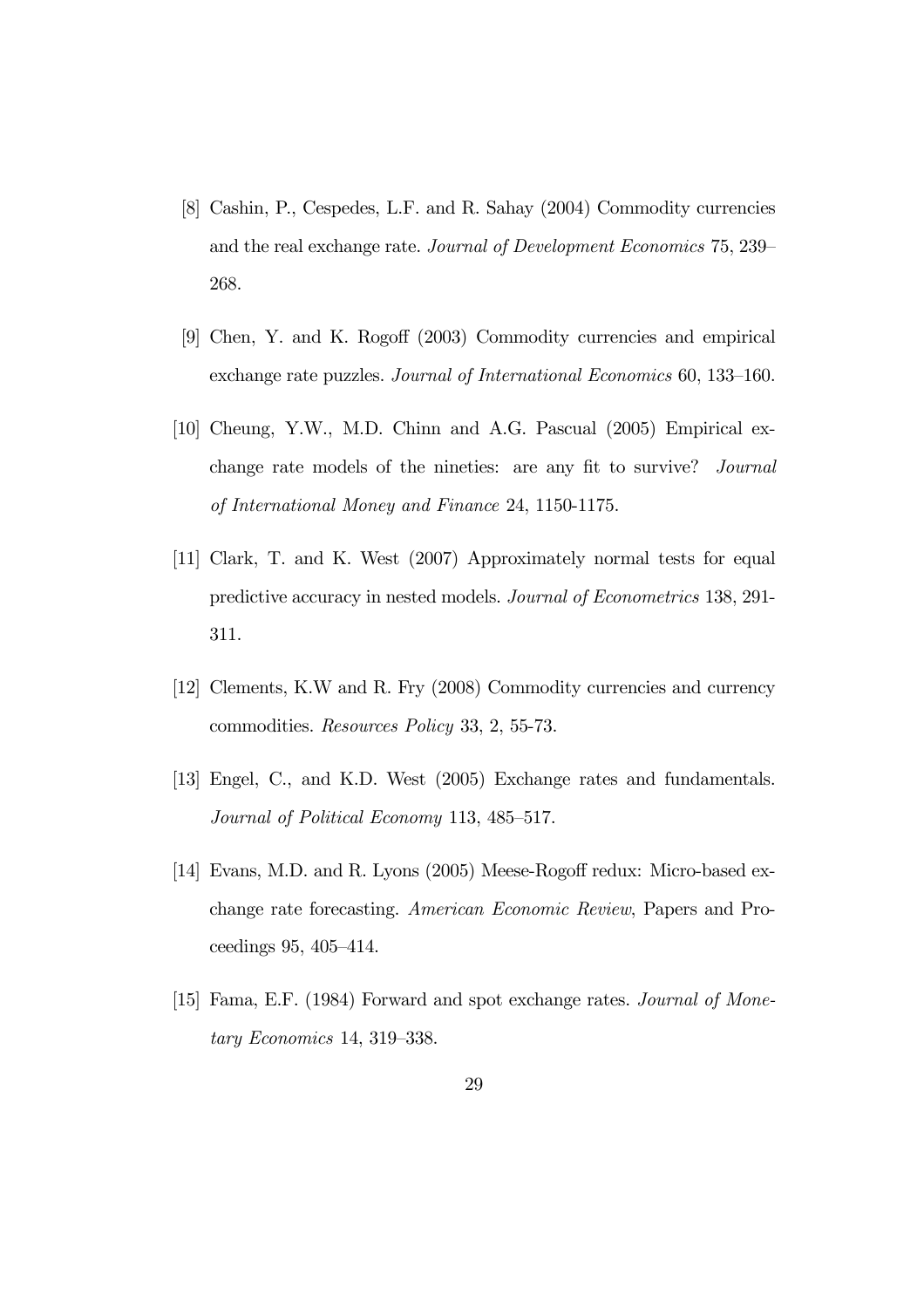- [16] Farhi, E. and X. Gabaix (2014) Rare disasters and exchange rates. New York University. Mimeo.
- [17] Fuentes, M., P. Pincheira, J.M. Julio, H. Rincon, S.G. Verdu, M. Zerecero, M. Vega, E. Lahura and R. Moreno (2013) The effects of intraday foreign exchange market operations in Latin America: results for Chile, Colombia, Mexico and Peru. BIS Working Paper No. 462.
- [18] Diebold, F.X. and R. Mariano (1995) Comparing predictive accuracy. Journal of Business and Economic Statistics 13, 253-263.
- [19] Ferraro, D., K. Rogoff and B. Rossi (2015) Can oil prices forecast exchange rates? Journal of International Money and Finance 54, 116-141.
- [20] de Gregorio, J. and F. Labbe (2011) Copper, the real exchange rate and macroeconomic fluctuations in Chile. Central Bank of Chile. Working Papers no. 640.
- [21] Giacomini, R. and H. White (2006) Tests of conditional predictive ability. Econometrica 74, 6, 1545-1578.
- [22] Gourio, F., M. Siemer and A. Verdelhan (2013) International risk cycles. Journal of International Economics 89, 471-484.
- [23] Hambur, J., L. Cockerell, C. Potter, P. Smith and M. Wright (2015) Modelling the Australian dollar. RBA Research Discussion Paper 2015- 12.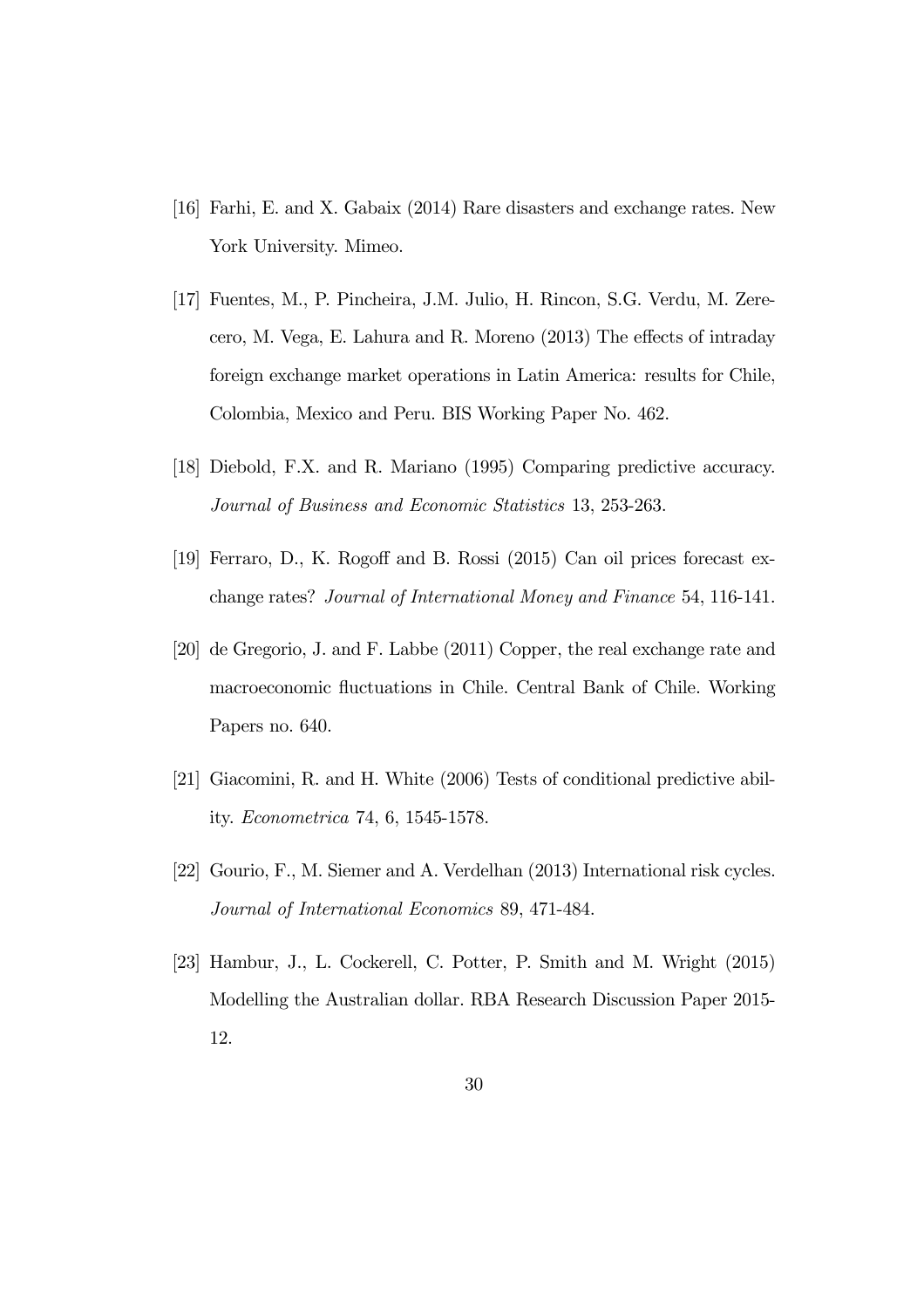- [24] Hassan, T., R.C. Mano (2014) Forward and spot exchange rates in a multi-currency world. NBER Working Paper No. 20294.
- [25] Inoue, A. and L. Kilian (2004) In-sample or out-of-sample tests of predictability: which one should we use? Econometric Reviews 23, 371-402.
- [26] International Monetary Fund (2009) Export and import price index manual: theory and practice. Washington, DC.
- [27] Kilian, L. (1999) Exchange rates and monetary fundamentals: evidence on long-horizon predictability. Journal of Applied Econometrics 14, 491- 510.
- [28] Kohlscheen, E. (2014) Long-run determinants of the Brazilian Real: a closer look at commodities. International Journal of Finance and Economics 19, 4, 239-250.
- [29] Lustig, H., N. Roussanov and A. Verdelhan (2011) Common risk factors in currency markets. Review of Financial Studies 24, 11, 3731-3777.
- [30] MacDonald, R. and L. Ricci (2004) Estimation of the equilibrium real exchange rate for South Africa. South African Journal of Economics 72, 2, 282-304.
- [31] Mark, N.C. and D. Sul (2001) Nominal exchange rates and monetary fundamentals: evidence from a small post-Bretton woods panel. Journal of International Economics 53, 29-52.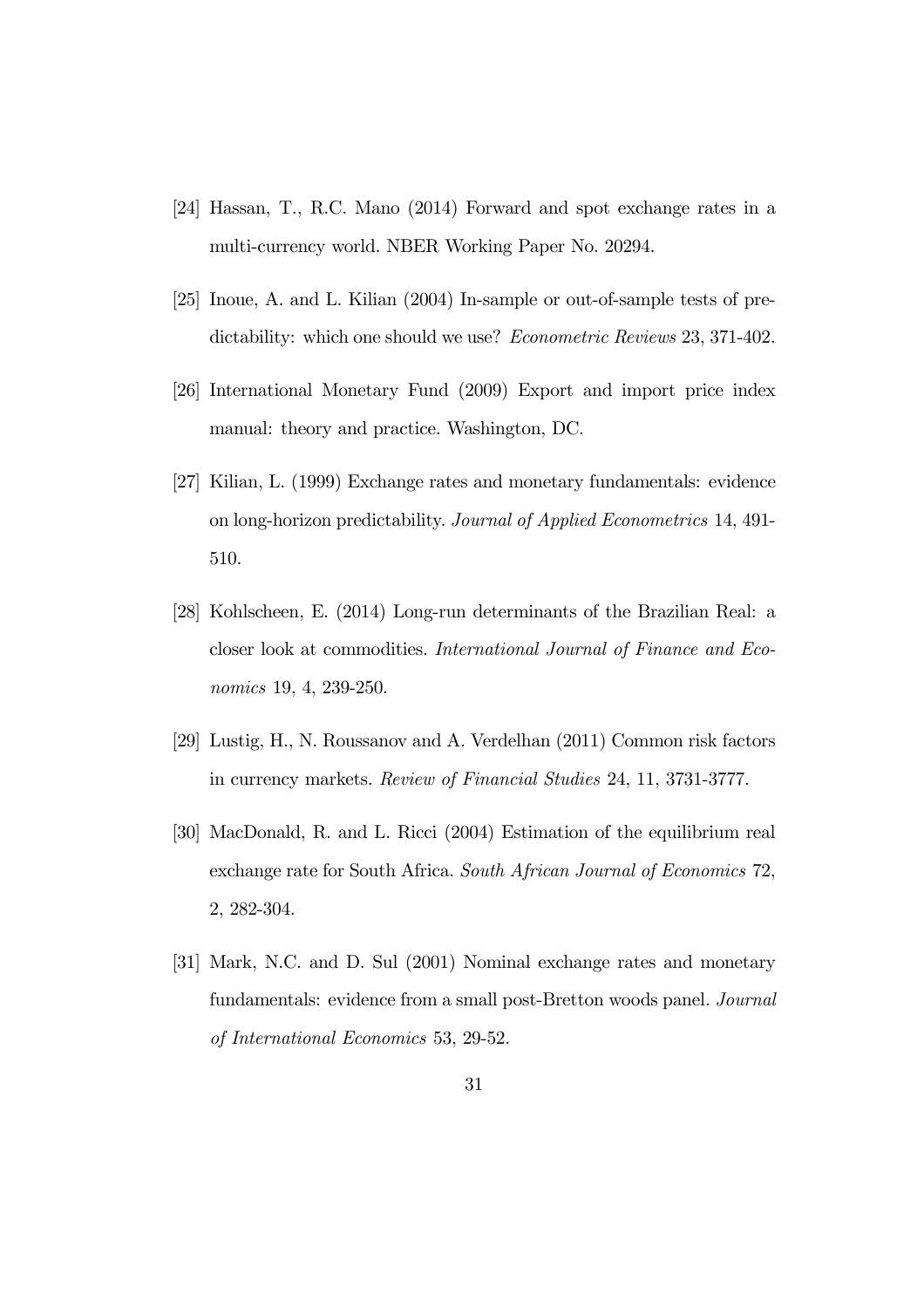- [32] Mark, N.C. and D. Sul (2011) When are pooled panel-data regression forecasts of exchange rates more accurate than the time-series regression forecasts? Handbook of Exchange Rates. John Wiley & Sons.
- [33] McCauley, R.N. (2012) Risk-on/risk-off, capital flows, leverage and safe assets. BIS Working Papers no. 382.
- [34] Meese, R. and K.S. Rogoff (1983) Exchange rate models of the seventies. Do they fit out of sample? Journal of International Economics 14, 3-24.
- [35] Menkhoff, L., L. Sarno, M. Schmeling and A. Schrimpf (2012) Carry trades and global foreign exchange volatility. Journal of Finance 67, 2, 681-718.
- [36] Menkhoff, L., L. Sarno, M. Schmeling and A. Schrimpf (2016) Information flows in foreign exchange markets: dissecting customer order flow. Working Paper.
- [37] Rime, D., L. Sarno, and E. Sojli (2010) Exchange rates, order flow and macroeconomic information. Journal of International Economics 80, 72— 88.
- [38] Robinson, T. and H. Wang (2013) Changes to the RBA Index of Commodity Prices. RBA Bulletin, March.
- [39] Rossi, B. (2013) Exchange rate predictability. Journal of Economic Literature 51, 4, 1063-1119.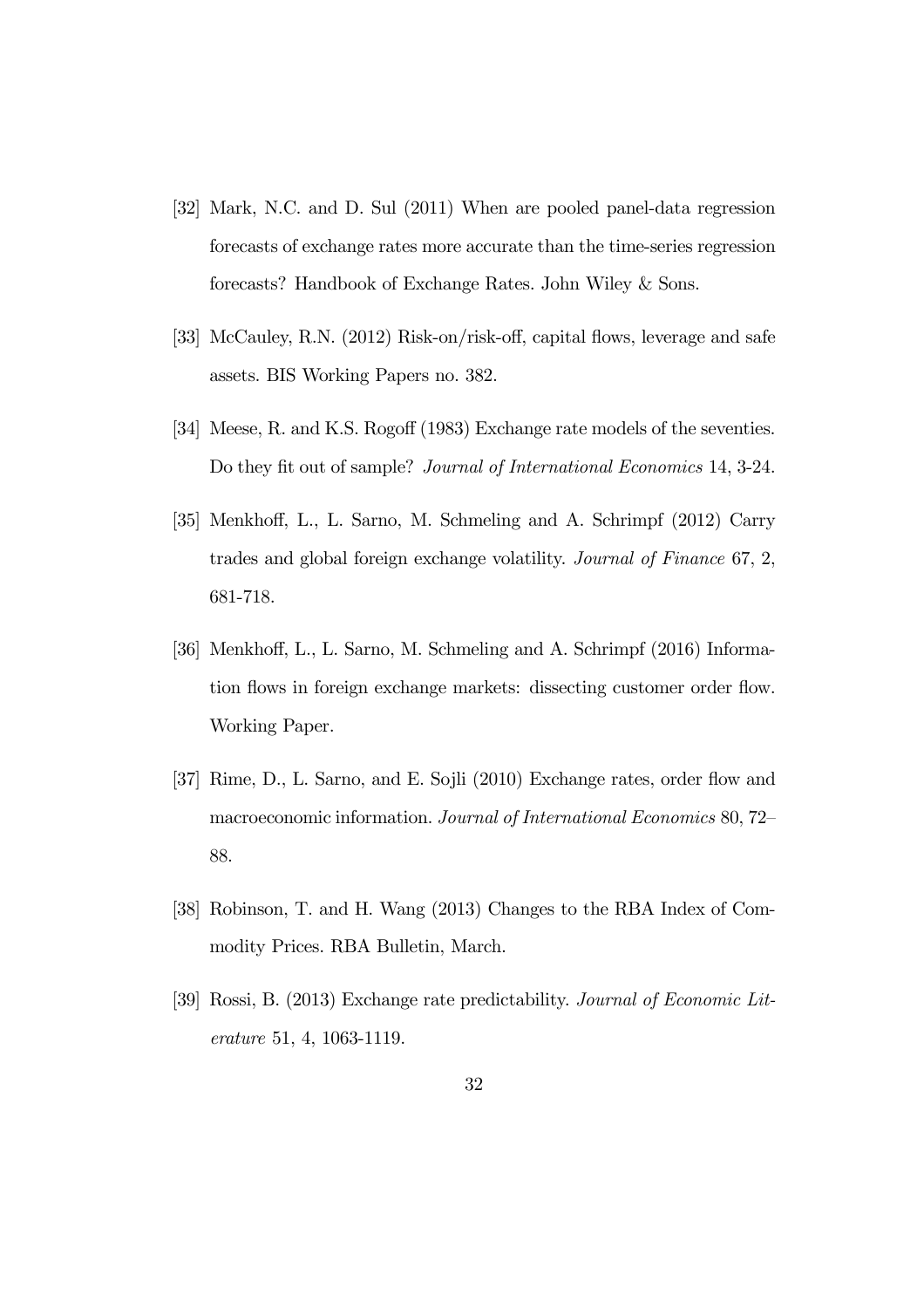- [40] Sidek, N.Z.M. and M.B. Yussof (2009) An empirical analysis of the Malayan Ringitt equilibrium exchange rate and misalignment. Global Economy and Finance Journal 2, 2, 104-126.
- [41] Triplett, J. (1981) Reconciling the CPI and the PCE Deflator. Monthly Labor Review (September), pp. 3—15.
- [42] Verdelhan, A. (2015) The share of systematic risk in bilateral exchange rates. MIT Mimeo.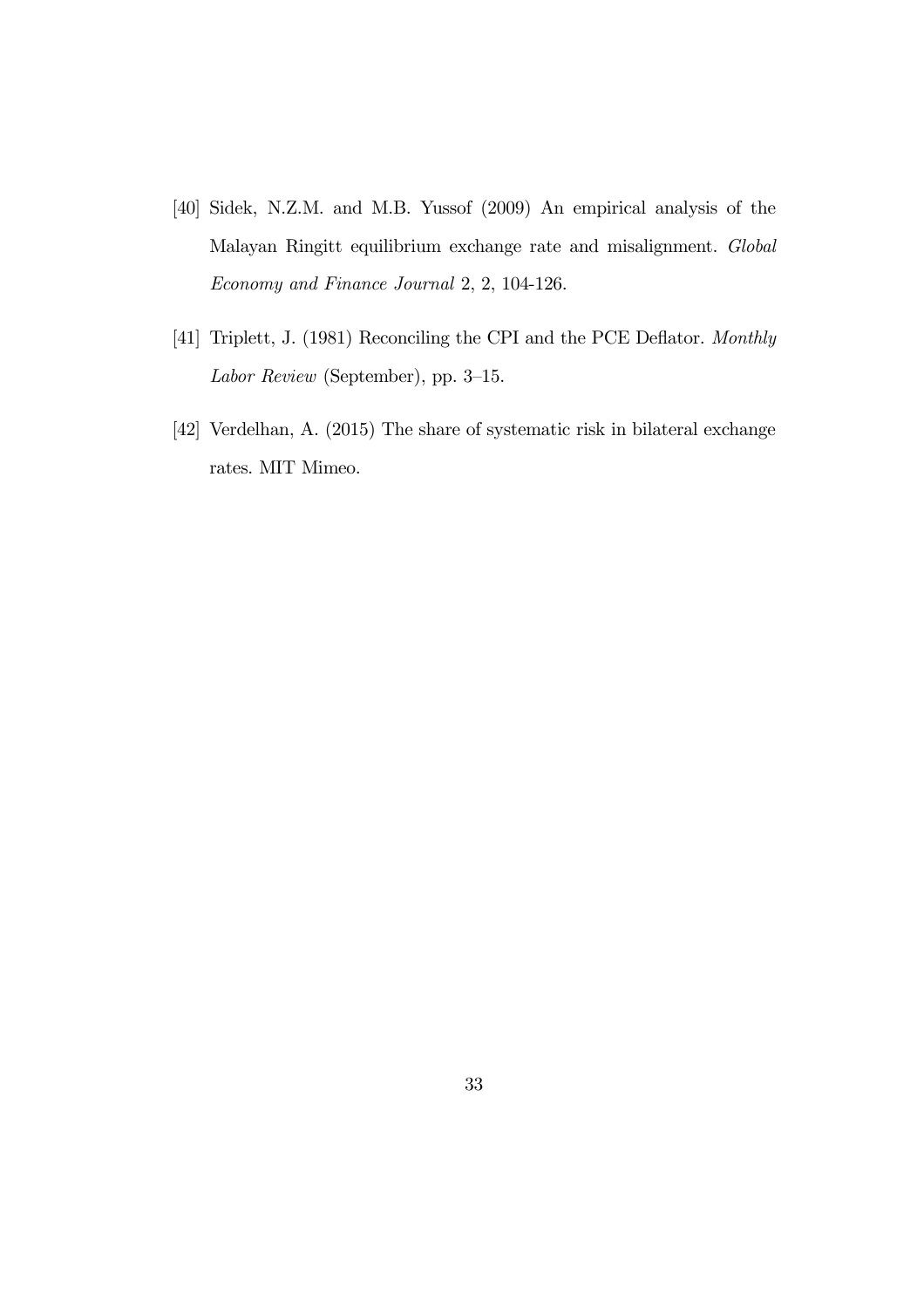

**Fig. 1 - Variability of Commodity Export Price Indices (CXPIs)**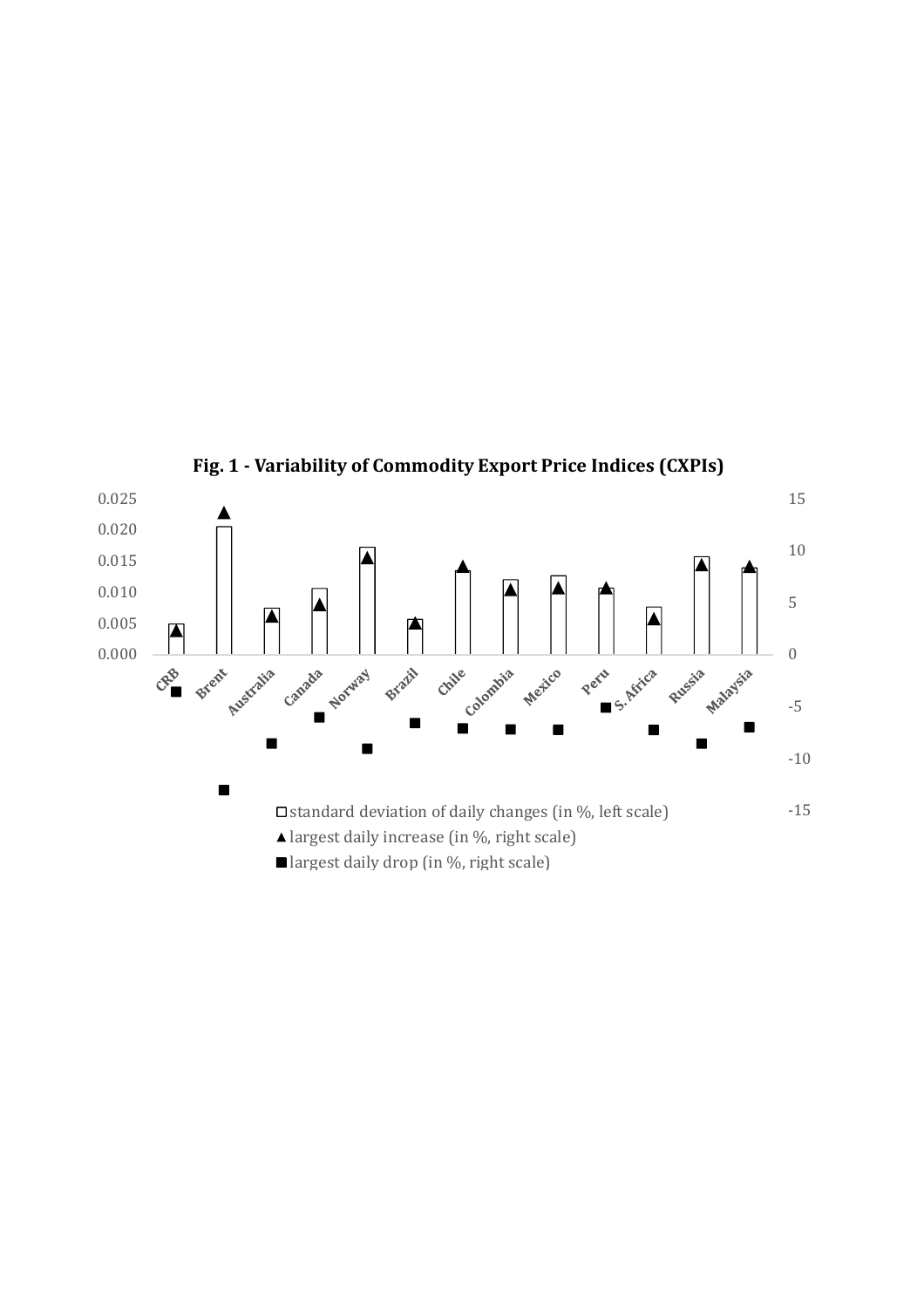## **Table 1 - Correlations of commodity price indices**

|                       | Australia | Canada | Norway | <b>Brazil</b> | Chile | Colombia | Mexico | Peru  | S. Africa | Russia | Malaysia | <b>CRB</b> | <b>Brent</b> |
|-----------------------|-----------|--------|--------|---------------|-------|----------|--------|-------|-----------|--------|----------|------------|--------------|
| <b>CXPI</b> Australia |           |        |        |               |       |          |        |       |           |        |          |            |              |
| CXPI Canada           | 0.794     |        |        |               |       |          |        |       |           |        |          |            |              |
| <b>CXPI Norway</b>    | 0.670     | 0.937  |        |               |       |          |        |       |           |        |          |            |              |
| <b>CXPI Brazil</b>    | 0.720     | 0.687  | 0.538  |               |       |          |        |       |           |        |          |            |              |
| <b>CXPI Chile</b>     | 0.665     | 0.599  | 0.411  | 0.518         |       |          |        |       |           |        |          |            |              |
| CXPI Colombia         | 0.678     | 0.871  | 0.789  | 0.716         | 0.484 |          |        |       |           |        |          |            |              |
| <b>CXPI Mexico</b>    | 0.664     | 0.896  | 0.796  | 0.713         | 0.565 | 0.971    |        |       |           |        |          |            |              |
| <b>CXPI Peru</b>      | 0.763     | 0.730  | 0.543  | 0.607         | 0.919 | 0.631    | 0.698  | 1     |           |        |          |            |              |
| CXPI S. Africa        | 0.810     | 0.676  | 0.496  | 0.661         | 0.669 | 0.635    | 0.662  | 0.806 |           |        |          |            |              |
| CXPI Russia           | 0.691     | 0.964  | 0.969  | 0.618         | 0.453 | 0.894    | 0.903  | 0.587 | 0.552     |        |          |            |              |
| <b>CXPI Malaysia</b>  | 0.687     | 0.917  | 0.955  | 0.546         | 0.422 | 0.740    | 0.744  | 0.551 | 0.519     | 0.927  | 1        |            |              |
| CRB                   | 0.491     | 0.475  | 0.329  | 0.477         | 0.517 | 0.425    | 0.473  | 0.543 | 0.507     | 0.375  | 0.367    |            |              |
| <b>Brent</b>          | 0.550     | 0.839  | 0.784  | 0.622         | 0.428 | 0.957    | 0.971  | 0.546 | 0.509     | 0.898  | 0.714    | 0.364      |              |

Note: Data at daily frequency, in log changes.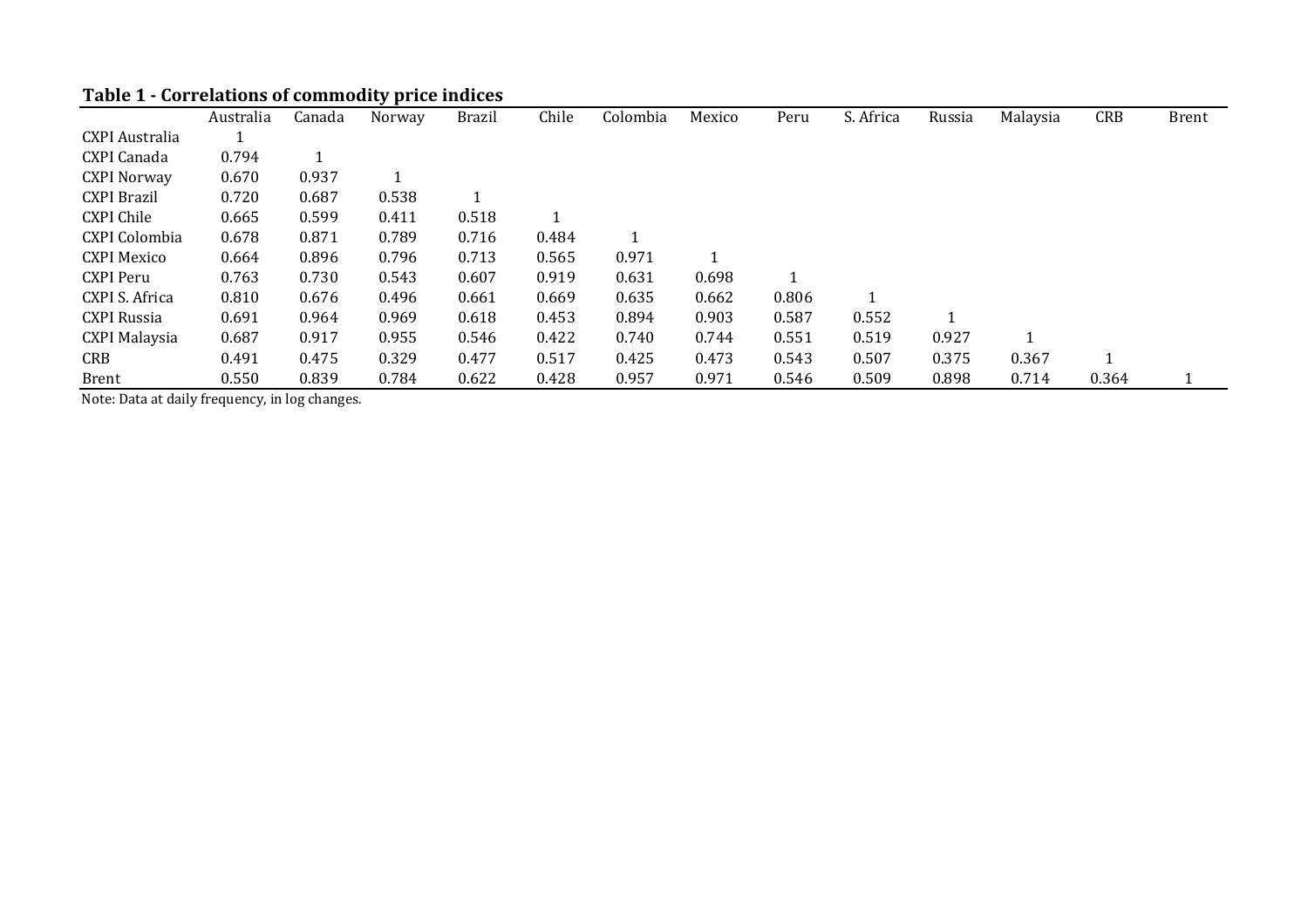

Note: Average of 2008 = 100. Own computation.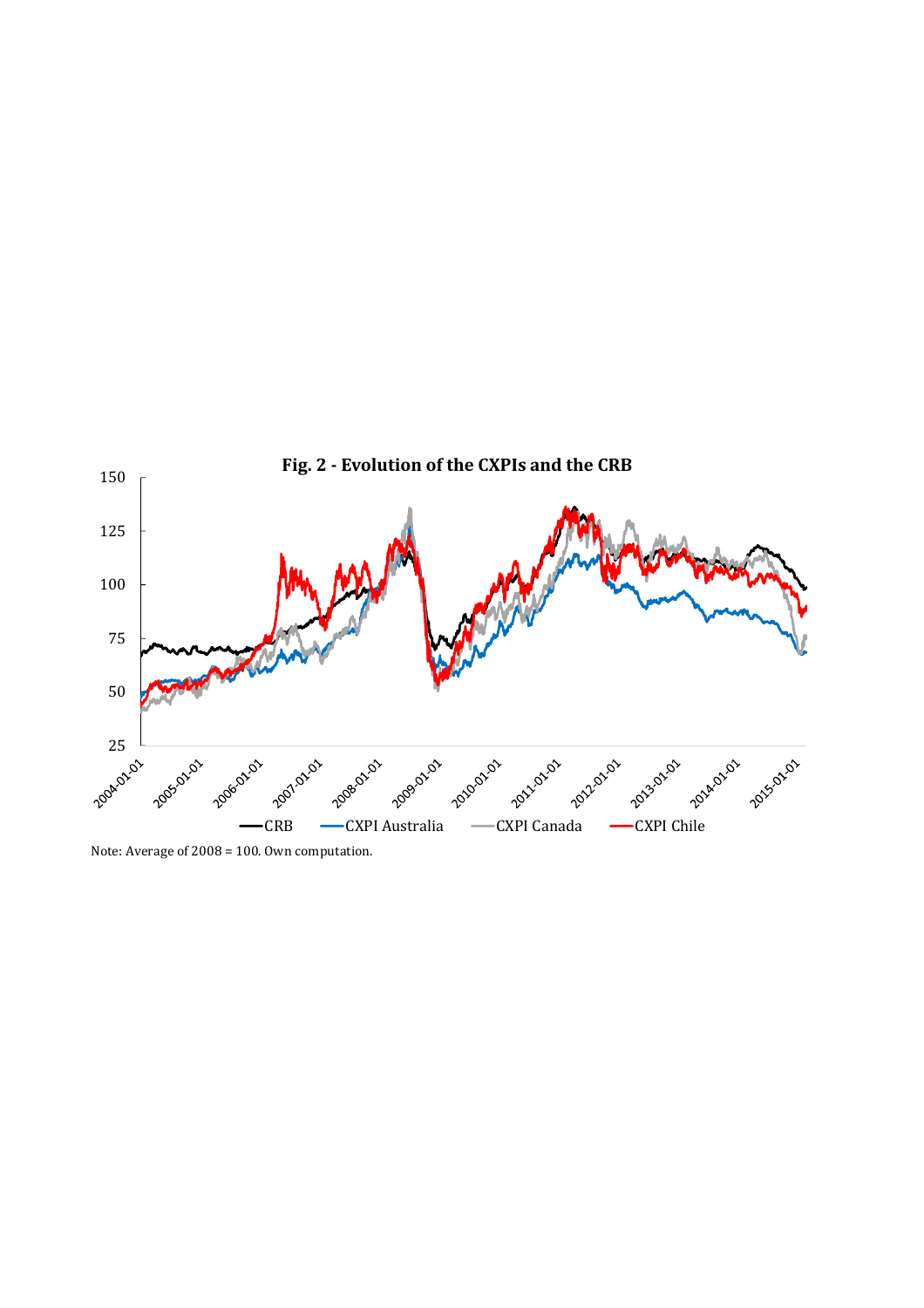

Fig. 3 - Commodity Share in Exports and Exchange Rate Volatility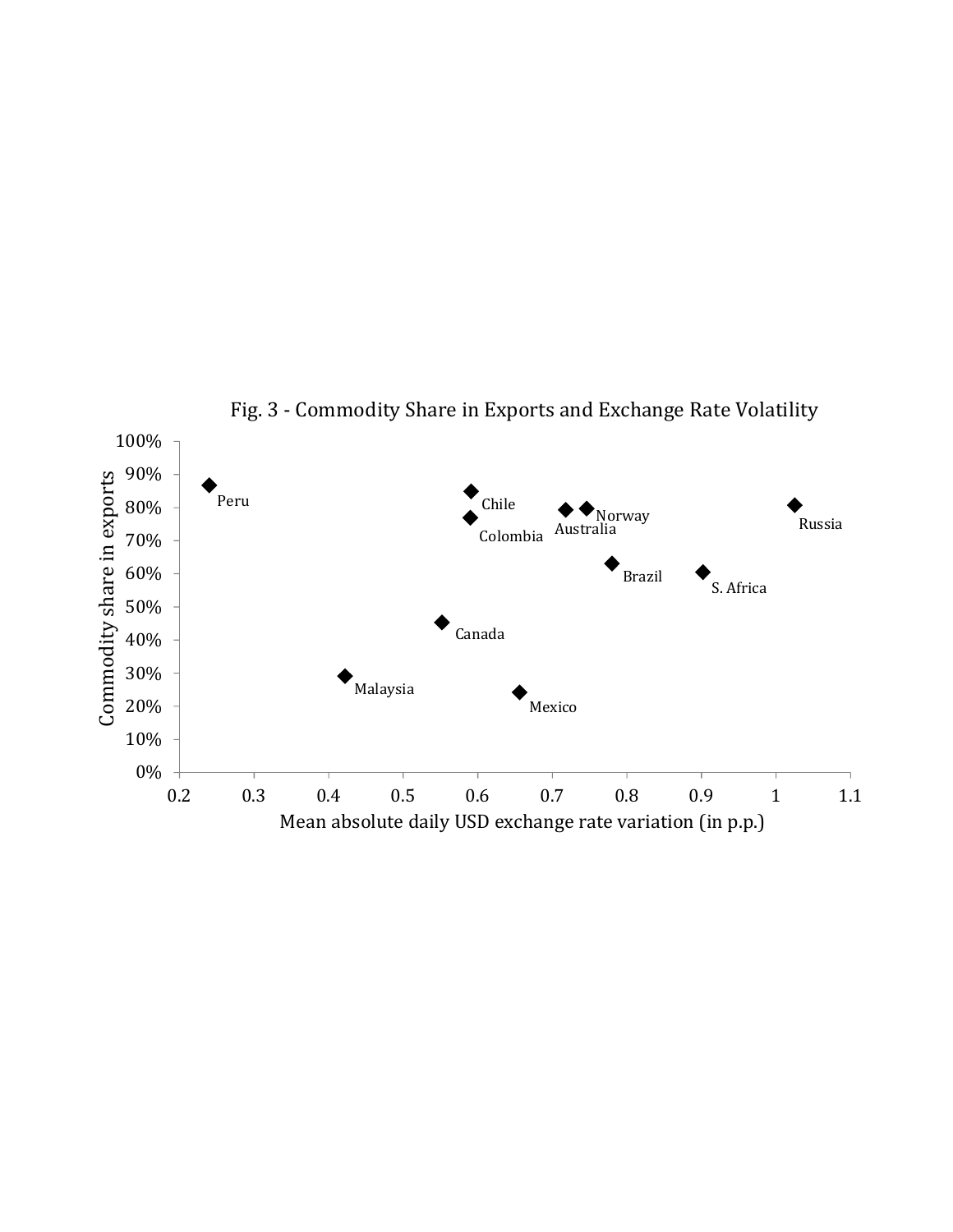### **Table 2 Exchange rate predictability (in-sample) in a panel setting**

|                        |             | Prediction horizon in days |             |             |          |  |  |  |  |  |  |
|------------------------|-------------|----------------------------|-------------|-------------|----------|--|--|--|--|--|--|
|                        | $k=1$       | $k = 5$                    | $k=22$      | $k = 44$    | $k=66$   |  |  |  |  |  |  |
| <b>CXPI</b>            | $-0.020***$ | $-0.016*$                  | $-0.044***$ | $-0.047***$ | $-0.018$ |  |  |  |  |  |  |
| t-stat                 | 3.51        | 1.89                       | 5.19        | 2.65        | 0.88     |  |  |  |  |  |  |
| R <sub>2</sub> overall | 0.0032      | 0.0113                     | 0.0540      | 0.0934      | 0.1228   |  |  |  |  |  |  |
| R <sub>2</sub> within  | 0.0032      | 0.0111                     | 0.0530      | 0.0917      | 0.1206   |  |  |  |  |  |  |
| R <sub>2</sub> between | 0.5714      | 0.5608                     | 0.6062      | 0.6143      | 0.6055   |  |  |  |  |  |  |
| <b>Observations</b>    | 30,294      | 30,283                     | 30,096      | 29,854      | 29,612   |  |  |  |  |  |  |
| Groups                 | 11          | 11                         | 11          | 11          | 11       |  |  |  |  |  |  |
| Fixed effects          | yes         | yes                        | yes         | yes         | yes      |  |  |  |  |  |  |

Dependent variable: log change of bilateral exchange rate

Notes: This table shows the results of the panel regression  $\Delta s_{i,t+k} = \alpha + \Delta C XPI_{i,t} + \gamma_i + \theta_{t+k} + \varepsilon_{i,t+k}$ , where *k* stands for the length of the prediction horizon. t-statistics are based on clustered standard errors. \*, \*\*, \*\*\* denote statistical significance at 10%, 5% and 1%, respectively. The estimation is based on information from Jan 2004 to Feb 2015.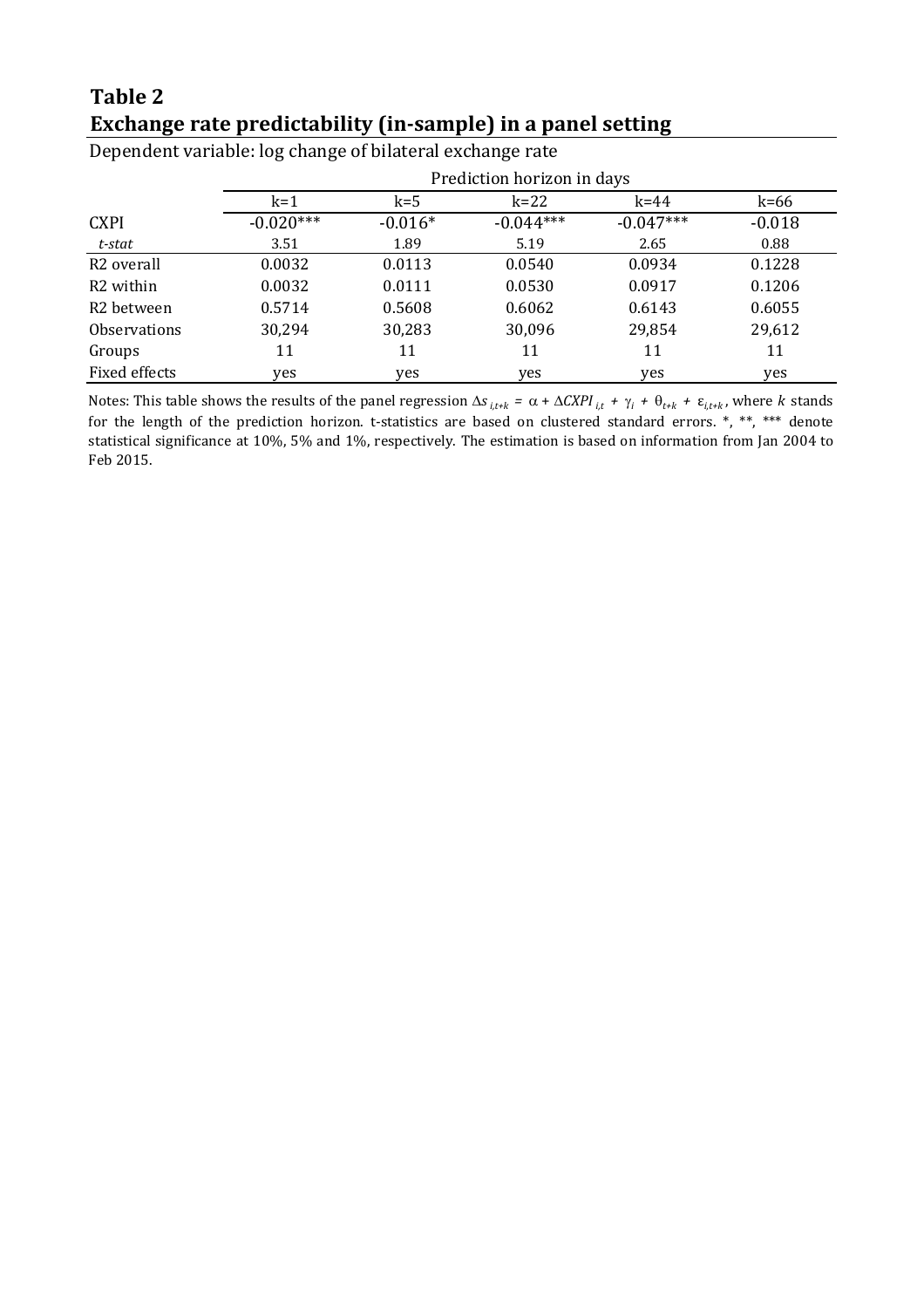### **Table 3 Exchange rate predictability by commodity prices (out-of-sample analysis)**

|            |                         | forecasting performance vs RW benchmark |                  |         |            |                              |                |  |  |  |
|------------|-------------------------|-----------------------------------------|------------------|---------|------------|------------------------------|----------------|--|--|--|
|            |                         |                                         | RW without drift |         |            | RW with (time-varying) drift |                |  |  |  |
| currency   | observations RMSE ratio |                                         | DM stat          | p-value | RMSE ratio | DM stat                      | <i>p-value</i> |  |  |  |
| AUD        |                         |                                         |                  |         |            |                              |                |  |  |  |
|            | 1607                    | 0.858                                   | $-5.30***$       | 0.000   | 0.858      | $-5.29***$                   | 0.000          |  |  |  |
| CAD        |                         |                                         |                  |         |            |                              |                |  |  |  |
|            | 1607                    | 0.850                                   | $-4.16***$       | 0.000   | 0.850      | $-4.16***$                   | 0.000          |  |  |  |
| <b>NOK</b> | 1607                    | 0.908                                   | $-3.79***$       | 0.000   | 0.908      | $-3.78***$                   | 0.000          |  |  |  |
| BRL        |                         |                                         |                  |         |            |                              |                |  |  |  |
|            | 1607                    | 0.936                                   | $-3.51***$       | 0.001   | 0.937      | $-3.45***$                   | 0.001          |  |  |  |
| <b>CLP</b> |                         |                                         |                  |         |            |                              |                |  |  |  |
|            | 1607                    | 0.918                                   | $-4.64***$       | 0.000   | 0.918      | $-4.63***$                   | 0.000          |  |  |  |
| COP        |                         |                                         |                  |         |            |                              |                |  |  |  |
|            | 1607                    | 0.953                                   | $-3.83***$       | 0.000   | 0.953      | $-3.82***$                   | 0.000          |  |  |  |
| <b>MXN</b> | 1607                    | 0.910                                   | $-4.29***$       | 0.000   | 0.910      | $-4.32***$                   | 0.000          |  |  |  |
| <b>PEN</b> |                         |                                         |                  |         |            |                              |                |  |  |  |
|            | 1607                    | 0.965                                   | $-4.12***$       | 0.000   | 0.966      | $-4.09***$                   | 0.000          |  |  |  |
| ZAR        |                         |                                         |                  |         |            |                              |                |  |  |  |
|            | 1607                    | 0.905                                   | $-5.36***$       | 0.000   | 0.905      | $-5.34***$                   | 0.000          |  |  |  |
| <b>RUB</b> |                         |                                         |                  |         |            |                              |                |  |  |  |
|            | 802                     | 0.958                                   | $-2.04**$        | 0.041   | 0.960      | $-1.99**$                    | 0.046          |  |  |  |
| <b>MYR</b> |                         |                                         |                  |         |            |                              |                |  |  |  |
|            | 1195                    | 0.972                                   | $-1.95*$         | 0.052   | 0.972      | $-1.95*$                     | 0.051          |  |  |  |

Notes: The null hypothesis of the Diebold Mariano test is that forecast accuracy is equal. Negative DM statistics indicate that the tested model has superior predictive performance when compared to benchmark. The coefficients were estimated with a 5 year rolling window, following the Meese-Rogoff approach. RMSE ratios refer to the RMSE of the model based on commodities divided by the RMSE of the RW benchmark in question. \*, \*\*, \*\*\* denote statistical significance at 10%, 5% and 1%, respectively.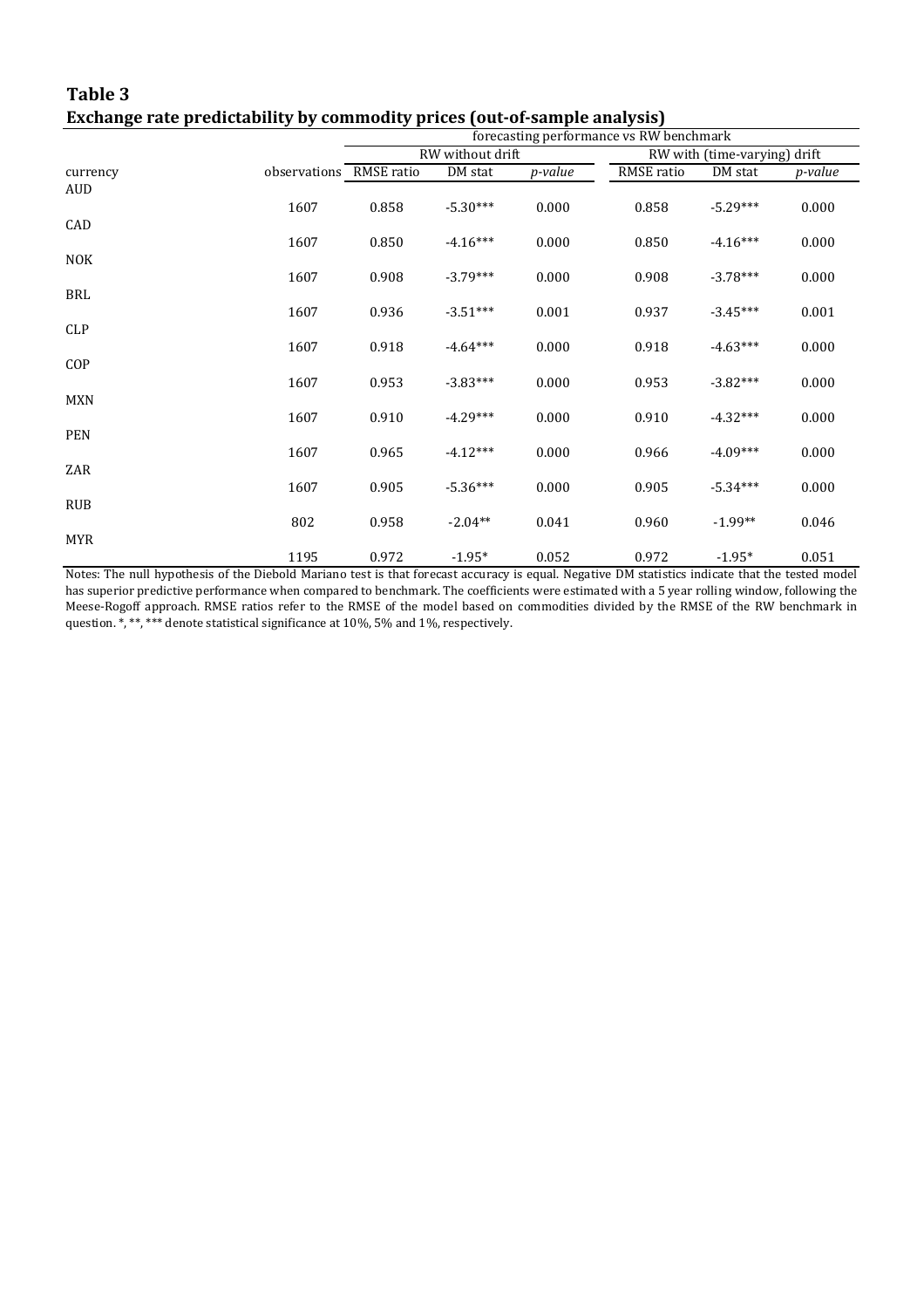|            | Exchange rate predictability by commodities over longer horizons |            |                    |                  |            |  |  |  |  |  |  |
|------------|------------------------------------------------------------------|------------|--------------------|------------------|------------|--|--|--|--|--|--|
|            |                                                                  |            | DM stats [p-value] |                  |            |  |  |  |  |  |  |
|            |                                                                  |            |                    | Length of Window |            |  |  |  |  |  |  |
| currency   | observations                                                     | 1 day      | 1 week             | 1 month          | 6 months   |  |  |  |  |  |  |
| <b>AUD</b> | 1611                                                             | $-5.28***$ | $-4.81***$         | $-3.27***$       | $-2.83***$ |  |  |  |  |  |  |
|            |                                                                  | [0.000]    | [0.000]            | [0.001]          | [0.005]    |  |  |  |  |  |  |
| CAD        | 1611                                                             | $-4.16***$ | $-4.43***$         | $-3.62***$       | $-3.08***$ |  |  |  |  |  |  |
|            |                                                                  | [0.000]    | [0.000]            | [0.000]          | [0.002]    |  |  |  |  |  |  |
| <b>NOK</b> | 1611                                                             | $-4.63***$ | $-3.84***$         | $-2.80***$       | $-2.93***$ |  |  |  |  |  |  |
|            |                                                                  | [0.000]    | [0.000]            | [0.005]          | [0.003]    |  |  |  |  |  |  |
| <b>BRL</b> | 1611                                                             | $-3.45***$ | $-3.06***$         | $-2.62***$       | $-2.65***$ |  |  |  |  |  |  |
|            |                                                                  | [0.001]    | [0.002]            | [0.009]          | [0.008]    |  |  |  |  |  |  |
| <b>CLP</b> | 1611                                                             | $-4.63***$ | $-3.75***$         | $-2.72***$       | $-4.98***$ |  |  |  |  |  |  |
|            |                                                                  | [0.000]    | [0.000]            | [0.007]          | [0.000]    |  |  |  |  |  |  |
| COP        | 1611                                                             | $-3.81***$ | $-3.17***$         | $-1.55$          | $-1.37$    |  |  |  |  |  |  |
|            |                                                                  | [0.000]    | [0.002]            | [0.121]          | [0.168]    |  |  |  |  |  |  |
| <b>MXN</b> | 1611                                                             | $-4.32***$ | $-3.51***$         | $-2.53**$        | $-2.48**$  |  |  |  |  |  |  |
|            |                                                                  | [0.000]    | [0.000]            | [0.011]          | [0.013]    |  |  |  |  |  |  |
| <b>PEN</b> | 1611                                                             | $-4.08***$ | $-2.50**$          | $-1.76*$         | $-2.01**$  |  |  |  |  |  |  |
|            |                                                                  | [0.000]    | [0.012]            | [0.077]          | [0.044]    |  |  |  |  |  |  |
| ZAR        | 1611                                                             | $-5.34***$ | $-4.12***$         | $-2.18**$        | $-3.55***$ |  |  |  |  |  |  |
|            |                                                                  | [0.000]    | [0.000]            | [0.029]          | [0.000]    |  |  |  |  |  |  |
| <b>RUB</b> | 806                                                              | $-1.99**$  | $-1.90*$           | $-1.54$          | $-1.53$    |  |  |  |  |  |  |
|            |                                                                  | [0.0464]   | [0.057]            | [0.123]          | [0.126]    |  |  |  |  |  |  |
| <b>MYR</b> | 1199                                                             | $-1.95*$   | $-2.15**$          | $-1.52$          | $-1.42$    |  |  |  |  |  |  |
|            |                                                                  | [0.051]    | [0.031]            | [0.127]          | [0.154]    |  |  |  |  |  |  |

Notes: The null hypothesis of the Diebold Mariano test is that forecast accuracy is equal. The benchmark that is used as a reference is the random walk model with a time-varying drift. Negative DM statistics indicate that the tested model has superior predictive performance when compared to benchmark. The coefficients were estimated with a 5 year rolling window, following the Meese-Rogoff approach. RMSE ratios refer to the RMSE of the model based on commodities divided by the RMSE of the RW benchmark in question. \*, \*\*, \*\*\* denote statistical significance at 10%, 5% and 1%, respectively.



# **Table 4**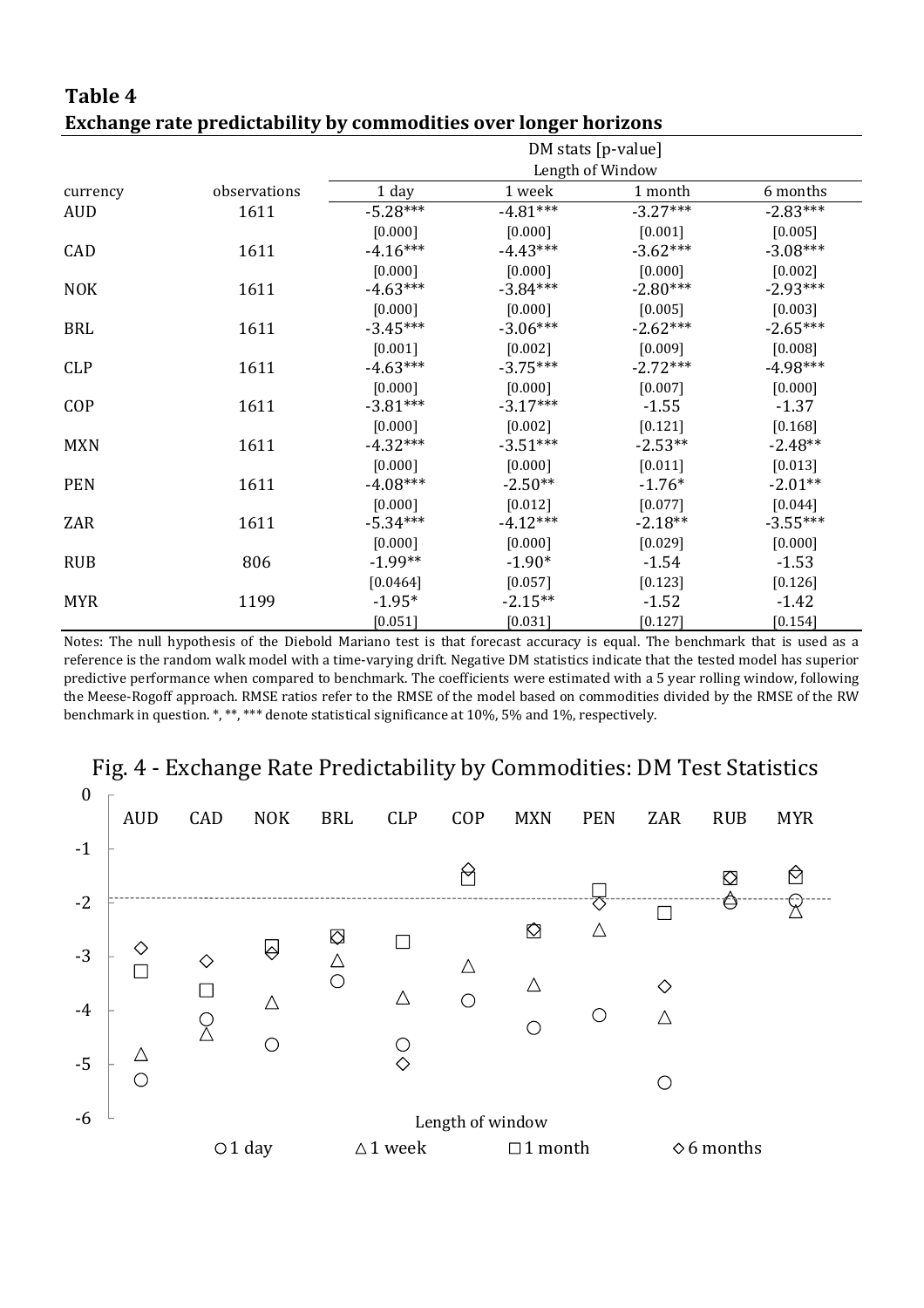### **Table 5 Exchange rate predictability by oil prices and the CRB index (out-of-sample analysis)**

|            |              | Diebold-Mariano statistics [p-value] |                            |            |                    |  |  |
|------------|--------------|--------------------------------------|----------------------------|------------|--------------------|--|--|
|            |              |                                      | Model based on Brent price |            | Model based on CRB |  |  |
| currency   | observations | 1 day                                | 6 months                   | 1 month    | 6 months           |  |  |
| <b>AUD</b> | 1611         | $-2.86***$                           | $-1.28$                    | $-2.83***$ | $-0.38$            |  |  |
|            |              | [0.004]                              | [0.200]                    | [0.005]    | [0.698]            |  |  |
| CAD        | 1611         | $-3.25***$                           | $-0.735$                   | $-2.81***$ | 0.975              |  |  |
|            |              | [0.001]                              | [0.462]                    | [0.005]    | [0.329]            |  |  |
| <b>NOK</b> | 1611         | $-3.69***$                           | $-1.32$                    | $-3.32***$ | 1.11               |  |  |
|            |              | [0.000]                              | [0.185]                    | [0.001]    | $[0.267]$          |  |  |
| <b>BRL</b> | 1611         | $-2.52**$                            | $-0.756$                   | $-2.29**$  | 0.130              |  |  |
|            |              | [0.012]                              | [0.449]                    | [0.022]    | [0.896]            |  |  |
| <b>CLP</b> | 1611         | $-2.99***$                           | $-0.292$                   | $-2.65***$ | 0.971              |  |  |
|            |              | [0.003]                              | [0.770]                    | [0.008]    | [0.331]            |  |  |
| <b>COP</b> | 1611         | $-2.70***$                           | $-0.017$                   | $-1.75$    | 1.46               |  |  |
|            |              | [0.007]                              | [0.986]                    | [0.079]    | [0.143]            |  |  |
| <b>MXN</b> | 1611         | $-2.83***$                           | $-0.226$                   | $-2.99***$ | 0.672              |  |  |
|            |              | [0.005]                              | [0.821]                    | [0.003]    | $[0.501]$          |  |  |
| <b>PEN</b> | 1611         | $-1.86*$                             | 0.717                      | $-1.04$    | 2.52               |  |  |
|            |              | [0.062]                              | [0.473]                    | [0.296]    | [0.988]            |  |  |
| ZAR        | 1611         | $-3.25***$                           | $-1.25$                    | $-3.28***$ | $-1.18$            |  |  |
|            |              | [0.001]                              | [0.208]                    | [0.001]    | [0.235]            |  |  |
| <b>RUB</b> | 806          | $-2.15**$                            | $-1.35$                    | $-1.99**$  | 0.883              |  |  |
|            |              | [0.031]                              | [0.177]                    | [0.046]    | [0.377]            |  |  |
| <b>MYR</b> | 1199         | $-0.468$                             | 0.422                      | $-1.21$    | $-0.743$           |  |  |
|            |              | [0.639]                              | [0.672]                    | [0.225]    | [0.457]            |  |  |

Notes: The null hypothesis of the Diebold Mariano test is that forecast accuracy is equal. The benchmark that is used as a reference is the random walk model with a time-varying drift. Negative DM statistics indicate that the tested model has superior predictive performance when compared to benchmark, while positive values indicate that the random walk benchmark is superior. The coefficients were estimated with a 5 year rolling window, following the Meese-Rogoff approach. RMSE ratios refer to the RMSE of the model based on commodities divided by the RMSE of the RW benchmark in question.  $*, **$ , \*\*\* denote statistical significance at 10%, 5% and 1%, respectively.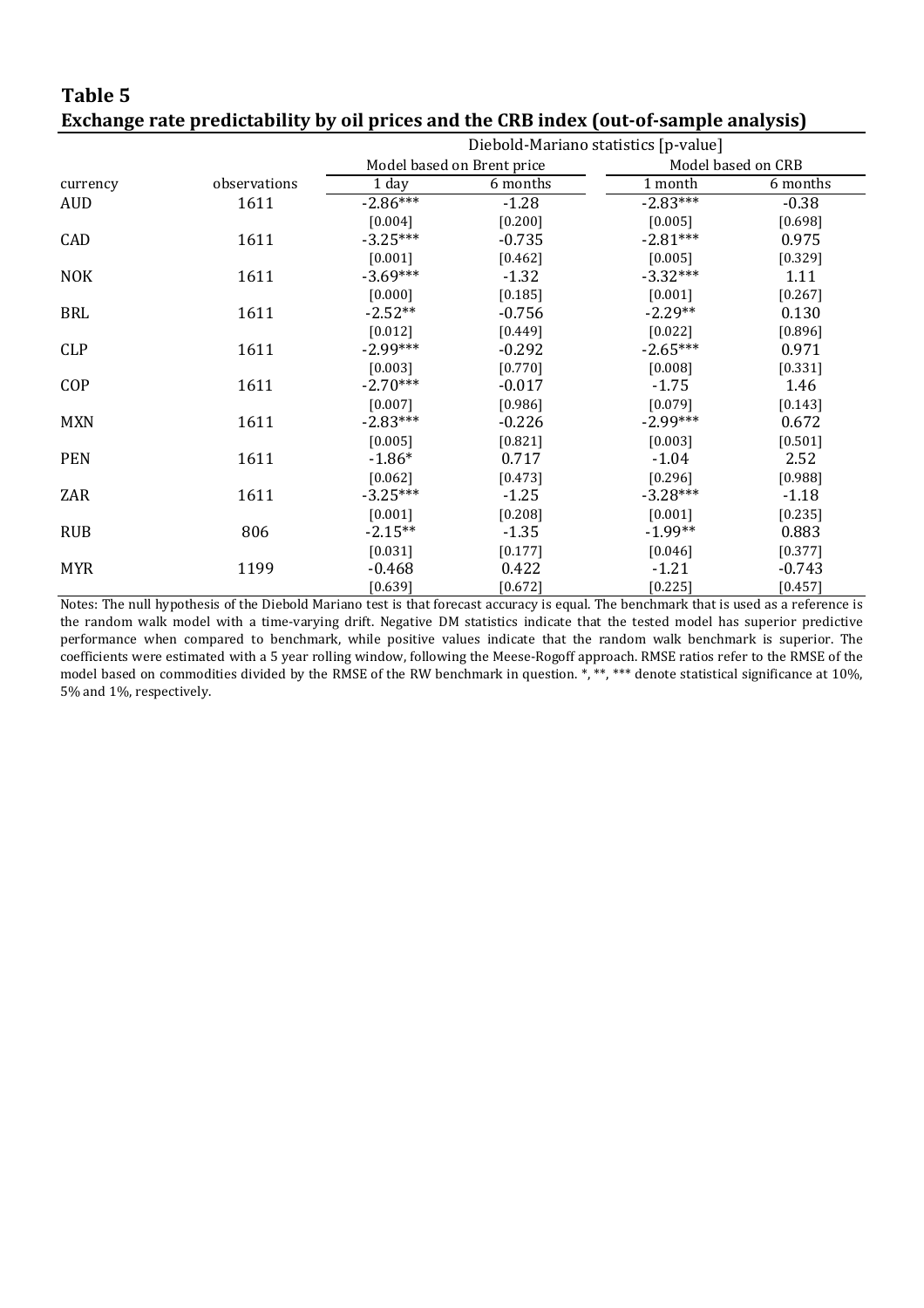### **Table 6 The reverse link: commodity price predictability by exchange rates**

Dependent variable: log change of commodity prices

|                         | Prediction horizon in days |          |          |          |          |  |  |  |  |
|-------------------------|----------------------------|----------|----------|----------|----------|--|--|--|--|
|                         | $k=1$                      | k=5      | $k=22$   | $k = 44$ | k=66     |  |  |  |  |
| bilateral exchange rate | $-0.017$                   | $-0.005$ | $-0.030$ | $-0.037$ | $-0.077$ |  |  |  |  |
| t-stat                  | 1.41                       | 0.46     | 0.71     | 0.94     | 0.75     |  |  |  |  |
| R <sub>2</sub> overall  | 0.0066                     | 0.0228   | 0.0912   | 0.1700   | 0.1802   |  |  |  |  |
| R <sub>2</sub> within   | 0.0065                     | 0.0226   | 0.0907   | 0.1690   | 0.1794   |  |  |  |  |
| R <sub>2</sub> between  | 0.5762                     | 0.5413   | 0.5957   | 0.6280   | 0.5290   |  |  |  |  |
| <b>Observations</b>     | 28,941                     | 28,897   | 28,710   | 28,468   | 28,226   |  |  |  |  |
| Groups                  | 11                         | 11       | 11       | 11       | 11       |  |  |  |  |
| Fixed effects           | yes                        | yes      | yes      | yes      | yes      |  |  |  |  |

Notes: This table shows the results of the fixed effects regression  $\Delta CXPI_{i,t+k} = \alpha + \Delta s_{i,t} + \gamma_i + \theta_{t+k} + \varepsilon_{i,t+k}$ , where *k* stands for the length of the prediction horizon. t-statistics are based on clustered standard errors. \*, \*\*, \*\*\* denote statistical significance at 10%, 5% and 1%, respectively. The estimation is based on information from Jan 2004 to Feb 2015, except for observations of the six months after the collapse of Lehman Brothers.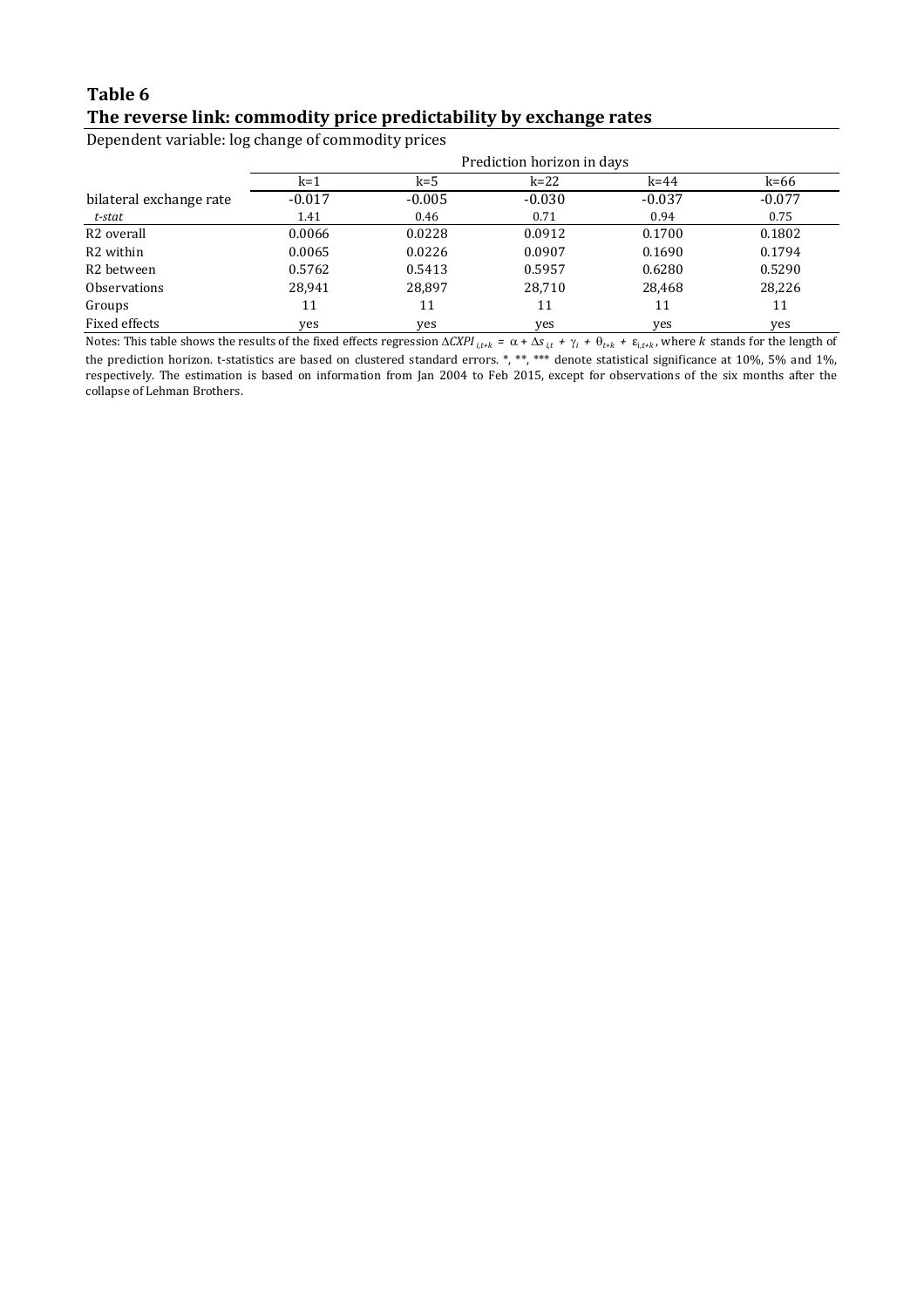|            | <b>Exchange rate predictability: Carry vs. Commodities</b> |       |             |         |            |                    |                 |  |  |  |  |
|------------|------------------------------------------------------------|-------|-------------|---------|------------|--------------------|-----------------|--|--|--|--|
|            |                                                            |       | carry model |         |            | carry + CXPI model |                 |  |  |  |  |
| currency   | observations RMSE ratio                                    |       | DM stat     | p-value | RMSE ratio | DM stat            | <i>p</i> -value |  |  |  |  |
| <b>AUD</b> |                                                            |       |             |         |            |                    |                 |  |  |  |  |
|            | 1607                                                       | 0.951 | $-4.66***$  | 0.000   | 0.819      | $-6.15***$         | 0.000           |  |  |  |  |
| CAD        |                                                            |       |             |         |            |                    |                 |  |  |  |  |
|            | 1607                                                       | 0.992 | $-2.85***$  | 0.004   | 0.841      | $-4.42***$         | 0.000           |  |  |  |  |
| <b>NOK</b> |                                                            |       |             |         |            |                    |                 |  |  |  |  |
|            | 1607                                                       | 1.000 | 0.23        | 0.817   | 0.908      | $-3.80***$         | 0.000           |  |  |  |  |
| <b>BRL</b> |                                                            |       |             |         |            |                    |                 |  |  |  |  |
|            | 1607                                                       | 1.036 | 2.62        | 0.009   | 0.958      | $-2.66***$         | 0.008           |  |  |  |  |
|            |                                                            |       |             |         |            |                    |                 |  |  |  |  |
| <b>CLP</b> |                                                            |       |             |         |            |                    |                 |  |  |  |  |
|            | 1607                                                       | 1.000 | 0.74        | 0.460   | 0.918      | $-4.69***$         | 0.000           |  |  |  |  |
| COP        |                                                            |       |             |         |            |                    |                 |  |  |  |  |
|            | 1607                                                       | 1.009 | 1.64        | 0.100   | 0.961      | $-3.31***$         | 0.001           |  |  |  |  |
| <b>MXN</b> |                                                            |       |             |         |            |                    |                 |  |  |  |  |
|            | 1607                                                       | 0.998 | $-0.72$     | 0.474   | 0.909      | $-4.29***$         | 0.000           |  |  |  |  |
| <b>PEN</b> |                                                            |       |             |         |            |                    |                 |  |  |  |  |
|            | 1607                                                       | 1.003 | 0.90        | 0.368   | 0.961      | $-3.42***$         | 0.001           |  |  |  |  |
| ZAR        |                                                            |       |             |         |            |                    |                 |  |  |  |  |
|            | 1607                                                       | 1.023 | 0.61        | 0.544   | 0.919      | $-2.20**$          | 0.028           |  |  |  |  |
| <b>RUB</b> |                                                            |       |             |         |            |                    |                 |  |  |  |  |
|            | 802                                                        | 0.808 | $-1.125$    | 0.261   | 0.776      | $-1.25$            | 0.210           |  |  |  |  |
| <b>MYR</b> |                                                            |       |             |         |            |                    |                 |  |  |  |  |
|            | 1195                                                       | 1.000 | 1.702       | 0.089   | 0.972      | $-1.90*$           | 0.057           |  |  |  |  |

**Table 7 Exchange rate predictability: carry vs. commodities**

Notes: The null hypothesis of the Diebold Mariano test is that forecast accuracy is equal. The benchmark that is used as a reference is the random walk model with a time-varying drift. Negative DM statistics indicate that the tested model has superior predictive performance when compared to benchmark, while positive values indicate that the random walk benchmark is superior. The coefficients were estimated with a 5 year rolling window, following the Meese-Rogoff approach. RMSE ratios refer to the RMSE of the model based on commodities divided by the RMSE of the RW benchmark in question. \*, \*\*, \*\*\* denote statistical significance at 10%, 5% and 1%, respectively.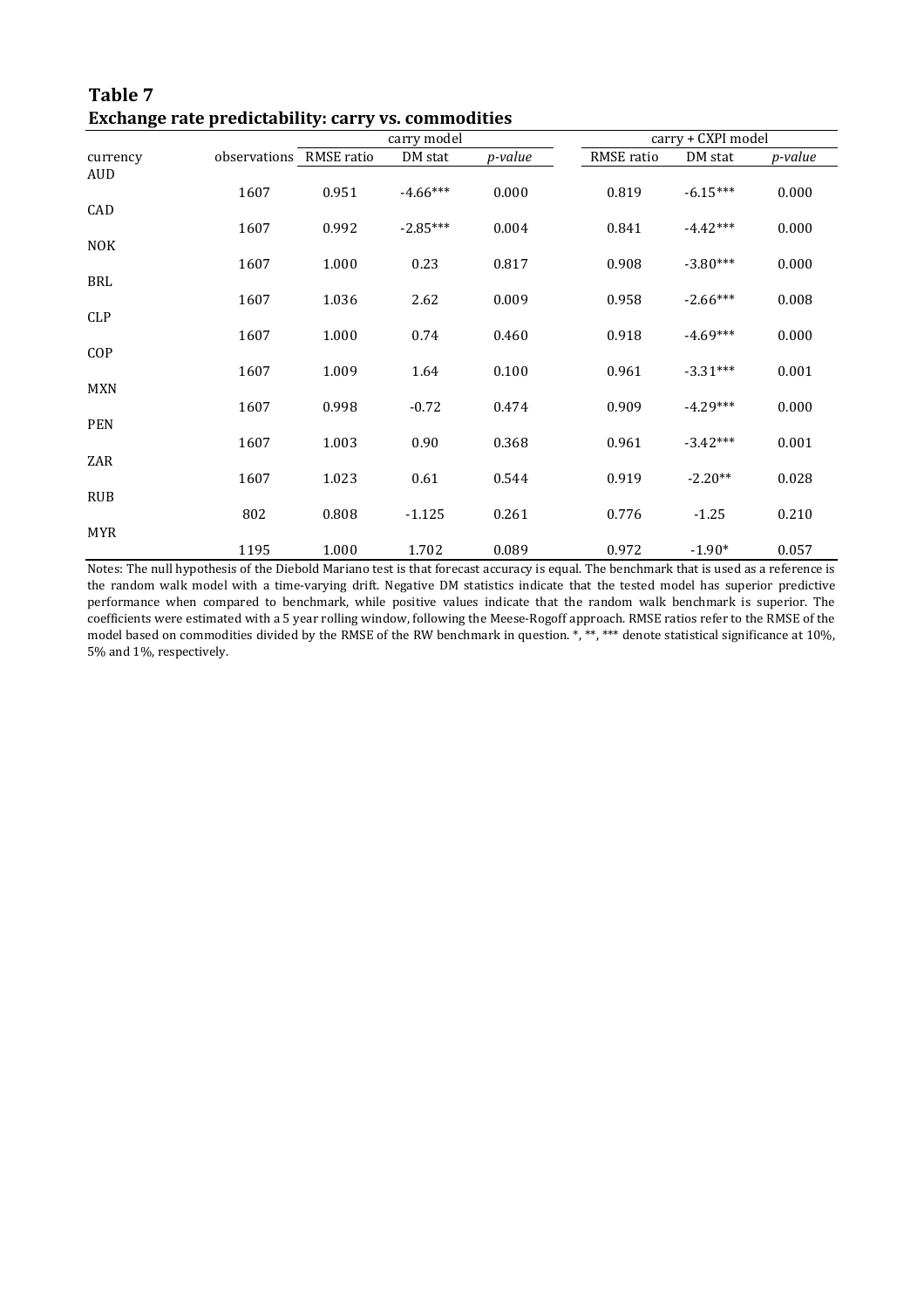|                |             |                                                                 | Global risk adjusted exchange rates and commodity prices |             |             |             |
|----------------|-------------|-----------------------------------------------------------------|----------------------------------------------------------|-------------|-------------|-------------|
|                | Australia   | Canada                                                          | Norway                                                   | Brazil      | Chile       | Colombia    |
|                |             |                                                                 |                                                          |             |             |             |
|                |             | 1st stage regression (D.V.: 100*log diff of exchange rate)      |                                                          |             |             |             |
| VIX            | $0.130***$  | $0.088***$                                                      | $0.088***$                                               | $0.158***$  | $0.100***$  | $0.088***$  |
|                | (7.24)      | (7.45)                                                          | (6.12)                                                   | (8.46)      | (8.36)      | (7.75)      |
| R <sub>2</sub> | 0.0673      | 0.0597                                                          | 0.0368                                                   | 0.0896      | 0.0695      | 0.0482      |
|                |             | 2nd stage regression (D.V.: residual of first stage regression) |                                                          |             |             |             |
| <b>CXPI</b>    | $-0.518***$ | $-0.257***$                                                     | $-0.167***$                                              | $-0.440***$ | $-0.154***$ | $-0.131***$ |
|                | (11.46)     | (17.56)                                                         | (14.49)                                                  | (9.94)      | (13.03)     | (9.64)      |
| R2             | 0.1967      | 0.1928                                                          | 0.1301                                                   | 0.0768      | 0.0999      | 0.0515      |
| observations   | 2912        | 2912                                                            | 2912                                                     | 2912        | 2912        | 2912        |
|                |             |                                                                 |                                                          |             |             |             |
|                | Mexico      | Peru                                                            | South Africa                                             | Russia      | Malaysia    |             |
|                |             | 1st stage regression (D.V.: 100*log diff of exchange rate)      |                                                          |             |             |             |
| VIX            | $0.120***$  | $0.028***$                                                      | $0.152***$                                               | $0.165***$  | $0.026***$  |             |
|                | (7.99)      | (6.36)                                                          | (8.46)                                                   | (6.37)      | (5.24)      |             |
| R2             | 0.1011      | 0.0285                                                          | 0.0655                                                   | 0.0725      | 0.0166      |             |
|                |             |                                                                 |                                                          |             |             |             |
|                |             | 2nd stage regression (D.V.: residual of first stage regression) |                                                          |             |             |             |
| <b>CXPI</b>    | $-0.163***$ | $-0.039***$                                                     | $-0.493***$                                              | $-0.221***$ | $-0.061***$ |             |
|                | (12.64)     | (5.43)                                                          | (12.20)                                                  | (11.94)     | (10.07)     |             |
| R <sub>2</sub> | 0.1042      | 0.0207                                                          | 0.1330                                                   | 0.0896      | 0.0461      |             |
| observations   | 2912        | 2912                                                            | 2912                                                     | 1584        | 2499        |             |

**Table 8**

Notes: Regression of the residual of the first stage regression on the log change of the commodity price index at daily frequency. Sample period is Jan 2004 to Feb 2015. Constants are not shown, as they were not significant in any case. t-statistics based on Newey-West standard errors are reported in parenthesis. \*, \*\*, \*\*\* denote statistical significance at 10%, 5% and 1%, respectively.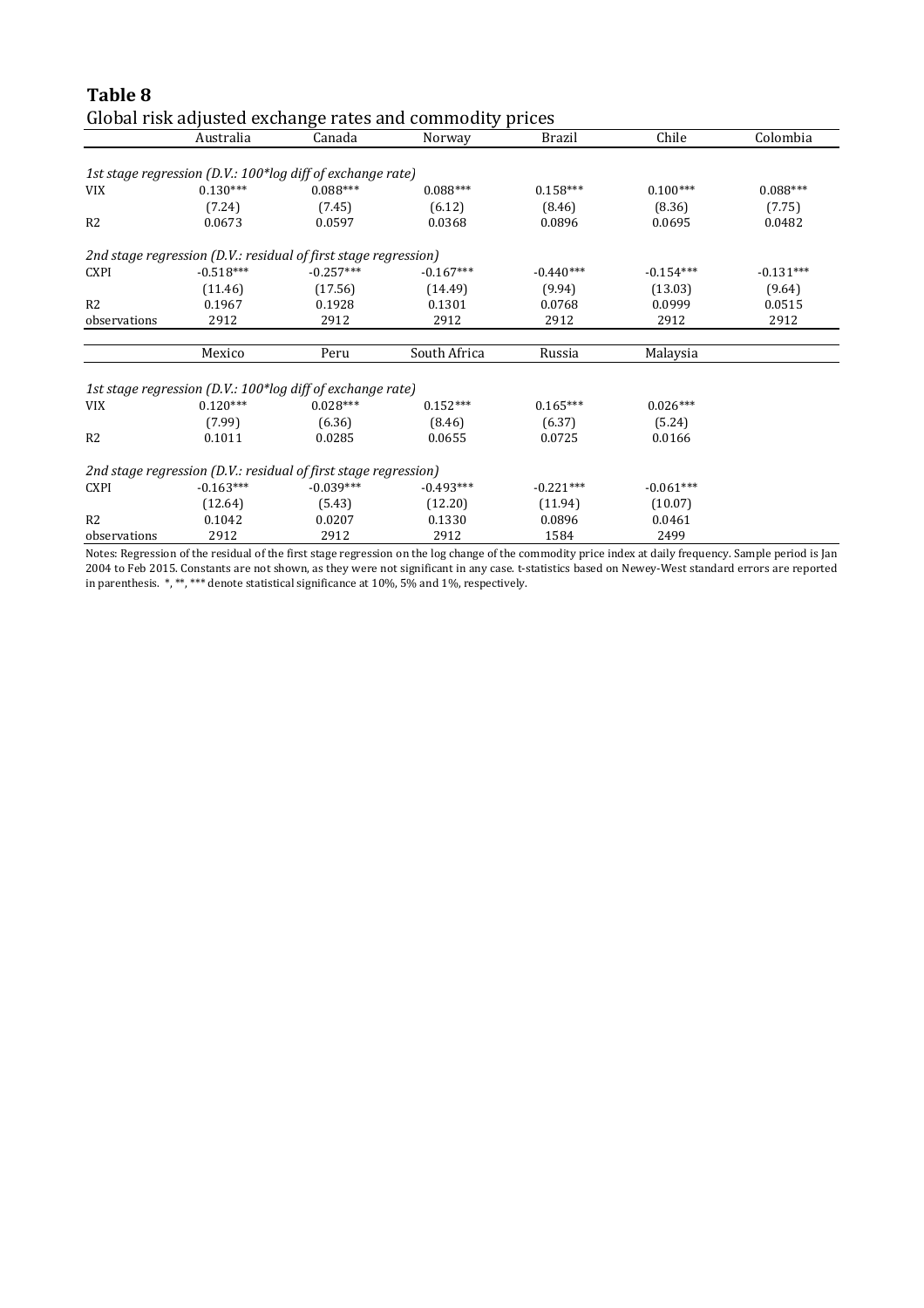### **Table A1 Shares of commodity groups in exports (2004-2013)**

|                 | Commodity exports/Total exports | Share in        | Description of group            |  |  |
|-----------------|---------------------------------|-----------------|---------------------------------|--|--|
|                 |                                 | commod. exports |                                 |  |  |
| Australia       | 0.793                           | 0.227           | IRON ORE, CONCENTRATES          |  |  |
|                 |                                 | 0.212           | COAL, NOT AGGLOMERATED          |  |  |
|                 |                                 | 0.076           | <b>GOLD, NONMONTRY EXCLORES</b> |  |  |
|                 |                                 | 0.054           | PETROLEUM OILS, CRUDE           |  |  |
|                 |                                 | 0.053           | <b>NATURAL GAS</b>              |  |  |
|                 |                                 | 0.033           | ALUMINIUM ORE, CONCTR.ETC       |  |  |
|                 |                                 | 0.029           | <b>BOVINE MEAT</b>              |  |  |
|                 |                                 | 0.028           | ALUMINIUM                       |  |  |
|                 |                                 | 0.028           | WHEAT, MESLIN, UNMILLED         |  |  |
|                 |                                 | 0.026           | COPPER ORES, CONCENTRATES       |  |  |
| <b>Brazil</b>   | 0.631                           | 0.172           | IRON ORE, CONCENTRATES          |  |  |
|                 |                                 | 0.103           | PETROLEUM OILS, CRUDE           |  |  |
|                 |                                 | 0.100           | OILSEED(SFT.FIX VEG.OIL)        |  |  |
|                 |                                 | 0.074           | SUGARS, MOLASSES, HONEY         |  |  |
|                 |                                 | 0.058           | OTHER MEAT, MEAT OFFAL          |  |  |
|                 |                                 | 0.042           | COFFEE, COFFEE SUBSTITUTE       |  |  |
|                 |                                 | 0.041           | <b>ANIMAL FEED STUFF</b>        |  |  |
|                 |                                 | 0.033           | PETROLEUM PRODUCTS              |  |  |
|                 |                                 | 0.032           | PULP AND WASTE PAPER            |  |  |
|                 |                                 | 0.032           | <b>BOVINE MEAT</b>              |  |  |
| Canada          | 0.453                           | 0.271           | PETROLEUM OILS, CRUDE           |  |  |
|                 |                                 | 0.107           | NATURAL GAS                     |  |  |
|                 |                                 | 0.076           | PETROLEUM PRODUCTS              |  |  |
|                 |                                 | 0.054           | GOLD, NONMONTRY EXCLORES        |  |  |
|                 |                                 | 0.042           | ALUMINIUM                       |  |  |
|                 |                                 | 0.037           | WOOD, SIMPLY WORKED             |  |  |
|                 |                                 | 0.035           | PULP AND WASTE PAPER            |  |  |
|                 |                                 | 0.026           | WHEAT, MESLIN, UNMILLED         |  |  |
|                 |                                 | 0.025           | COAL, NOT AGGLOMERATED          |  |  |
|                 |                                 | 0.023           | OILSEED(SFT.FIX VEG.OIL)        |  |  |
| Chile           | 0.849                           | 0.402           | <b>COPPER</b>                   |  |  |
|                 |                                 | 0.229           | COPPER ORES, CONCENTRATES       |  |  |
|                 |                                 | 0.066           | FRUIT, NUTS EXCLOIL NUTS        |  |  |
|                 |                                 | 0.049           | FISH,FRESH,CHILLED,FROZN        |  |  |
|                 |                                 | 0.040           | PULP AND WASTE PAPER            |  |  |
|                 |                                 | 0.034           | ORE, CONCENTR. BASE METALS      |  |  |
|                 |                                 | 0.017           | WOOD IN CHIPS, PARTICLES        |  |  |
|                 |                                 | 0.017           | PETROLEUM PRODUCTS              |  |  |
|                 |                                 | 0.017           | GOLD, NONMONTRY EXCLORES        |  |  |
|                 |                                 | 0.015           | <b>IRON ORE, CONCENTRATES</b>   |  |  |
| Colombia        | 0.769                           | 0.429           | PETROLEUM OILS, CRUDE           |  |  |
|                 |                                 | 0.162           | COAL, NOT AGGLOMERATED          |  |  |
|                 |                                 | 0.094           | PETROLEUM PRODUCTS              |  |  |
|                 |                                 | 0.067           | COFFEE, COFFEE SUBSTITUTE       |  |  |
|                 |                                 | 0.055           | <b>GOLD, NONMONTRY EXCLORES</b> |  |  |
|                 |                                 | 0.038           | CRUDE VEG.MATERIALS, NES        |  |  |
|                 |                                 | 0.031           | PIG IRON, SPIEGELEISN, ETC      |  |  |
|                 |                                 | 0.025           | FRUIT, NUTS EXCL.OIL NUTS       |  |  |
|                 |                                 | 0.012           | SUGARS, MOLASSES, HONEY         |  |  |
|                 |                                 | 0.011           | COKE, SEMI-COKE, RET. CARBN     |  |  |
| <b>Malaysia</b> | 0.291                           | 0.206           | NATURAL GAS                     |  |  |
|                 |                                 | 0.205           | FIXED VEG.FAT, OILS, OTHER      |  |  |
|                 |                                 | 0.175           | PETROLEUM OILS, CRUDE           |  |  |
|                 |                                 | 0.160           | PETROLEUM PRODUCTS              |  |  |
|                 |                                 | 0.025           | COPPER                          |  |  |
|                 |                                 | 0.020           | WOOD, SIMPLY WORKED             |  |  |
|                 |                                 | 0.017           | PETROLEUM GASES, NES            |  |  |
|                 |                                 | 0.015           | COCOA                           |  |  |
|                 |                                 | 0.015           | ALUMINIUM                       |  |  |
|                 |                                 | 0.011           | WOOD ROUGH, ROUGH SQUARED       |  |  |
|                 |                                 |                 | (continue)                      |  |  |

(continues)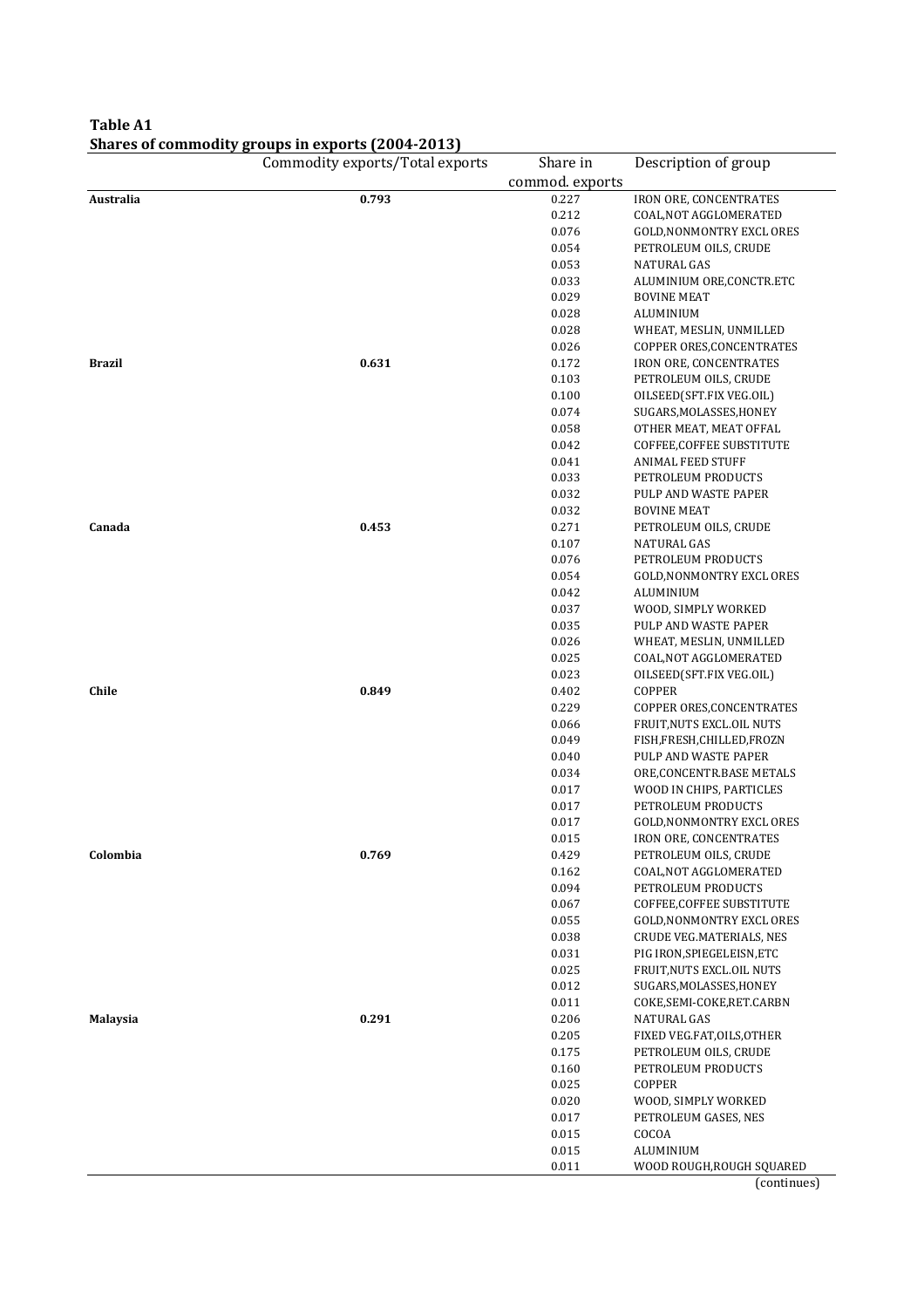#### **Table A1 (continued) Shares of commodity groups in exports (2004-2013)**

|                     | Commodity exports/Total exports | Share in        | Description of group             |
|---------------------|---------------------------------|-----------------|----------------------------------|
|                     |                                 | commod. exports |                                  |
| Mexico              | 0.242                           | 0.532           | PETROLEUM OILS, CRUDE            |
|                     |                                 | 0.065           | PETROLEUM PRODUCTS               |
|                     |                                 | 0.058           | VEGETABLES                       |
|                     |                                 | 0.055           | GOLD, NONMONTRY EXCLORES         |
|                     |                                 | 0.032           | SILVER, PLATINUM, ETC.           |
|                     |                                 | 0.030           | FRUIT, NUTS EXCL. OIL NUTS       |
|                     |                                 | 0.019           | <b>COPPER</b>                    |
|                     |                                 | 0.016           | ORE, CONCENTR. BASE METALS       |
|                     |                                 | 0.016           | <b>INGOTS ETC.IRON OR STEEL</b>  |
|                     |                                 | 0.013           | NON-FERROUS WASTE, SCRAP         |
| <b>Norway</b>       | 0.797                           | 0.475           | PETROLEUM OILS, CRUDE            |
|                     |                                 | 0.267           | <b>NATURAL GAS</b>               |
|                     |                                 | 0.059           | PETROLEUM PRODUCTS               |
|                     |                                 | 0.056           | FISH,FRESH,CHILLED,FROZN         |
|                     |                                 | 0.042           | ALUMINIUM                        |
|                     |                                 | 0.026           | LIQUEFIED PROPANE, BUTANE        |
|                     |                                 | 0.017           | NICKEL                           |
|                     |                                 | 0.008           | FISH, DRIED, SALTED, SMOKED      |
|                     |                                 | 0.006           | PIG IRON, SPIEGELEISN, ETC       |
|                     |                                 | 0.004           | PETROLEUM GASES, NES             |
| Peru                | 0.867                           | 0.229           | GOLD, NONMONTRY EXCLORES         |
|                     |                                 | 0.183           | COPPER ORES, CONCENTRATES        |
|                     |                                 | 0.108           | ORE, CONCENTR. BASE METALS       |
|                     |                                 | 0.101           | <b>COPPER</b>                    |
|                     |                                 | 0.077           | PETROLEUM PRODUCTS               |
|                     |                                 | 0.055           | <b>ANIMAL FEED STUFF</b>         |
|                     |                                 | 0.026           | COFFEE, COFFEE SUBSTITUTE        |
|                     |                                 | 0.018           | IRON ORE, CONCENTRATES           |
|                     |                                 | 0.017           | FRUIT, NUTS EXCLOIL NUTS         |
|                     |                                 | 0.017           | PETROLEUM OILS, CRUDE            |
| Russia              | 0.807                           | 0.407           | PETROLEUM OILS, CRUDE            |
|                     |                                 | 0.212           | PETROLEUM PRODUCTS               |
|                     |                                 | 0.164           | NATURAL GAS                      |
|                     |                                 | 0.025           | COAL, NOT AGGLOMERATED           |
|                     |                                 | 0.022           | INGOTS ETC.IRON OR STEEL         |
|                     |                                 | 0.022           | ALUMINIUM                        |
|                     |                                 | 0.016           | NICKEL                           |
|                     |                                 | 0.014<br>0.014  | FLAT-ROLLED IRON ETC.<br>COPPER  |
|                     |                                 | 0.012           | PIG IRON, SPIEGELEISN, ETC       |
| <b>South Africa</b> | 0.605                           | 0.192           | SILVER, PLATINUM, ETC.           |
|                     |                                 | 0.110           | COAL, NOT AGGLOMERATED           |
|                     |                                 | 0.096           | <b>IRON ORE, CONCENTRATES</b>    |
|                     |                                 | 0.092           | PIG IRON, SPIEGELEISN, ETC       |
|                     |                                 | 0.067           | <b>GOLD, NONMONTRY EXCL ORES</b> |
|                     |                                 | 0.063           | ORE, CONCENTR. BASE METALS       |
|                     |                                 | 0.047           | PETROLEUM PRODUCTS               |
|                     |                                 | 0.043           | ALUMINIUM                        |
|                     |                                 | 0.042           | FRUIT, NUTS EXCL.OIL NUTS        |
|                     |                                 | 0.023           | FLAT-ROLLED, ALLOY STEEL         |

Note: Compiled based on 3 digit UN Comtrade data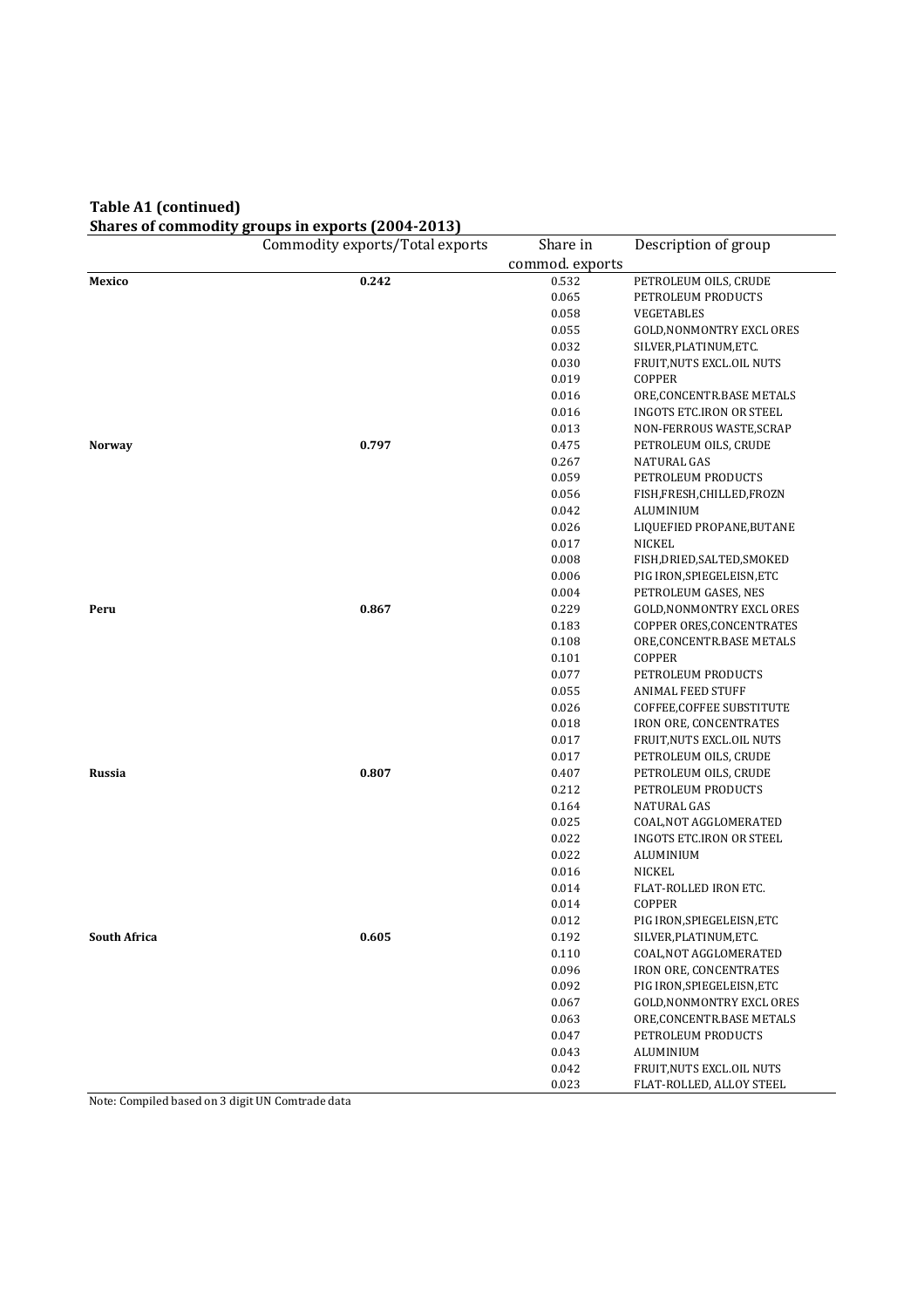|                                    |                 | Prediction horizon in days |                |                |                |                 |                 |  |  |
|------------------------------------|-----------------|----------------------------|----------------|----------------|----------------|-----------------|-----------------|--|--|
|                                    |                 | $k=0$                      | $k=1$          | $k=5$          | $k=22$         | $k = 44$        | $k=66$          |  |  |
| <b>AUD</b>                         |                 |                            |                |                |                |                 |                 |  |  |
|                                    | <b>CXPI</b>     | $-0.579***$                | $-0.044$       | $-0.091**$     | $-0.074***$    | $-0.026$        | 0.002           |  |  |
|                                    | $t\text{-}stat$ | 12.12                      | 1.30           | 2.20           | 3.07           | 1.43            | $0.18\,$        |  |  |
|                                    | R <sub>2</sub>  | 0.2286                     | 0.0013         | 0.0068         | 0.0083         | 0.0012          | 0.0000          |  |  |
| CAD                                |                 |                            |                |                |                |                 |                 |  |  |
|                                    | <b>CXPI</b>     | $-0.287***$                | $-0.019$       | $-0.014$       | $-0.057***$    | $-0.089***$     | $-0.071***$     |  |  |
|                                    | $t$ -stat       | 18.96                      | 1.33           | 0.83           | 4.22           | 7.51            | 8.53            |  |  |
|                                    | R2              | 0.2248                     | 0.0010         | 0.0006         | 0.0136         | 0.0399          | 0.0275          |  |  |
| <b>NOK</b>                         | <b>CXPI</b>     |                            |                |                |                |                 |                 |  |  |
|                                    |                 | $-0.180***$                | $-0.018*$      | 0.001          | $-0.074***$    | $-0.060***$     | $-0.025**$      |  |  |
|                                    | $t$ -stat<br>R2 | 15.31<br>0.1446            | 1.78<br>0.0015 | 0.14<br>0.0000 | 8.89<br>0.0326 | 5.40<br>0.0196  | 2.51<br>0.0034  |  |  |
| <b>BRL</b>                         |                 |                            |                |                |                |                 |                 |  |  |
|                                    | <b>CXPI</b>     | $-0.545***$                | $-0.060$       | $-0.074$       | $-0.244***$    | $-0.261***$     | $-0.154***$     |  |  |
|                                    | $t$ -stat       | 11.86                      | 1.25           | 1.55           | 8.54           | 11.69           | 9.17            |  |  |
|                                    | R2              | 0.1073                     | 0.0013         | 0.0027         | 0.0503         | 0.0718          | 0.0267          |  |  |
| <b>CLP</b>                         |                 |                            |                |                |                |                 |                 |  |  |
|                                    | <b>CXPI</b>     | $-0.190***$                | $-0.027**$     | $-0.058***$    | $-0.027**$     | $0.027**$       | $0.074***$      |  |  |
|                                    | $t$ -stat       | 14.66                      | 2.23           | 3.93           | 2.23           | 2.56            | 9.21            |  |  |
|                                    | R <sub>2</sub>  | 0.1405                     | 0.0029         | 0.0105         | 0.0026         | 0.0034          | 0.0263          |  |  |
| COP                                |                 |                            |                |                |                |                 |                 |  |  |
|                                    | <b>CXPI</b>     | $-0.152***$                | $-0.025*$      | 0.000          | $-0.046***$    | $-0.099***$     | $-0.094***$     |  |  |
|                                    | $t$ -stat       | 10.43                      | 1.74           | 0.02           | 3.71           | 7.45            | 9.76            |  |  |
|                                    | R <sub>2</sub>  | 0.0657                     | 0.0017         | 0.0000         | 0.0071         | 0.0329          | 0.0310          |  |  |
| <b>MXN</b>                         |                 |                            |                |                |                |                 |                 |  |  |
|                                    | <b>CXPI</b>     | $-0.195***$                | 0.002          | $-0.032**$     | $-0.076***$    | $-0.143***$     | $-0.121***$     |  |  |
|                                    | $t$ -stat<br>R2 | 13.70<br>0.1336            | 0.15<br>0.0000 | 2.04<br>0.0039 | 6.90<br>0.0274 | 13.00<br>0.1054 | 13.97<br>0.0807 |  |  |
| PEN                                |                 |                            |                |                |                |                 |                 |  |  |
|                                    | <b>CXPI</b>     | $-0.050***$                | $-0.004$       | $-0.016**$     | $-0.058***$    | $-0.076***$     | $-0.065***$     |  |  |
|                                    | $t\text{-}stat$ | 6.64                       | 0.55           | 2.05           | 9.89           | 16.44           | 16.08           |  |  |
|                                    | R <sub>2</sub>  | 0.0319                     | 0.0002         | 0.0029         | 0.0445         | 0.0796          | 0.0610          |  |  |
| ZAR                                |                 |                            |                |                |                |                 |                 |  |  |
|                                    | <b>CXPI</b>     | $-0.558***$                | 0.036          | $-0.015$       | $-0.033$       | $-0.034$        | 0.014           |  |  |
|                                    | $t$ -stat       | 13.75                      | 1.08           | 0.38           | 1.22           | 1.50            | 1.16            |  |  |
|                                    | R <sub>2</sub>  | 0.1592                     | 0.0007         | 0.0001         | 0.0012         | 0.0016          | 0.0004          |  |  |
| $\mathbf{R} \mathbf{U} \mathbf{B}$ |                 |                            |                |                |                |                 |                 |  |  |
|                                    | <b>CXPI</b>     | $-0.277***$                | $-0.075***$    | $-0.050*$      | $-0.170***$    | $-0.315***$     | $-0.348***$     |  |  |
|                                    | $t\text{-}stat$ | 14.44                      | 3.52           | 1.87           | 7.23           | 10.28           | 9.55            |  |  |
|                                    | R <sub>2</sub>  | 0.1293                     | 0.0097         | 0.0044         | 0.0569         | 0.1202          | 0.1165          |  |  |
| MYR                                |                 |                            |                |                |                |                 |                 |  |  |
|                                    | <b>CXPI</b>     | $-0.067***$                | $-0.0280***$   | $-0.005$       | $-0.041***$    | $-0.041***$     | $-0.039***$     |  |  |
|                                    | $t$ -stat       | 10.88                      | 5.15           | 0.89           | 7.89           | 7.62            | 9.66            |  |  |
|                                    | R2              | 0.0549                     | 0.0096         | 0.0003         | 0.0240         | 0.0245          | 0.0257          |  |  |

### **Table A2** Exchange rate predictability by commodities by country

Notes: This table shows the results of the OLS regression  $\Delta s_{tk} = \alpha + \Delta \text{CXPI}_t + \varepsilon_{tk}$ , where *k* stands for the length of the prediction horizon. Constants are not tabulated. t-statistics, which are reported below the coefficients, are based on Newey-West standard errors. \*, \*\*, \*\*\* denote statistical significance at 10%, 5% and 1%, respectively. The estimation is based on information of the full sample period (ie Jan 2004 - Feb 2015), except for Russia and Malaysia were the sample period starts in February 2009 and August 2005, respectively.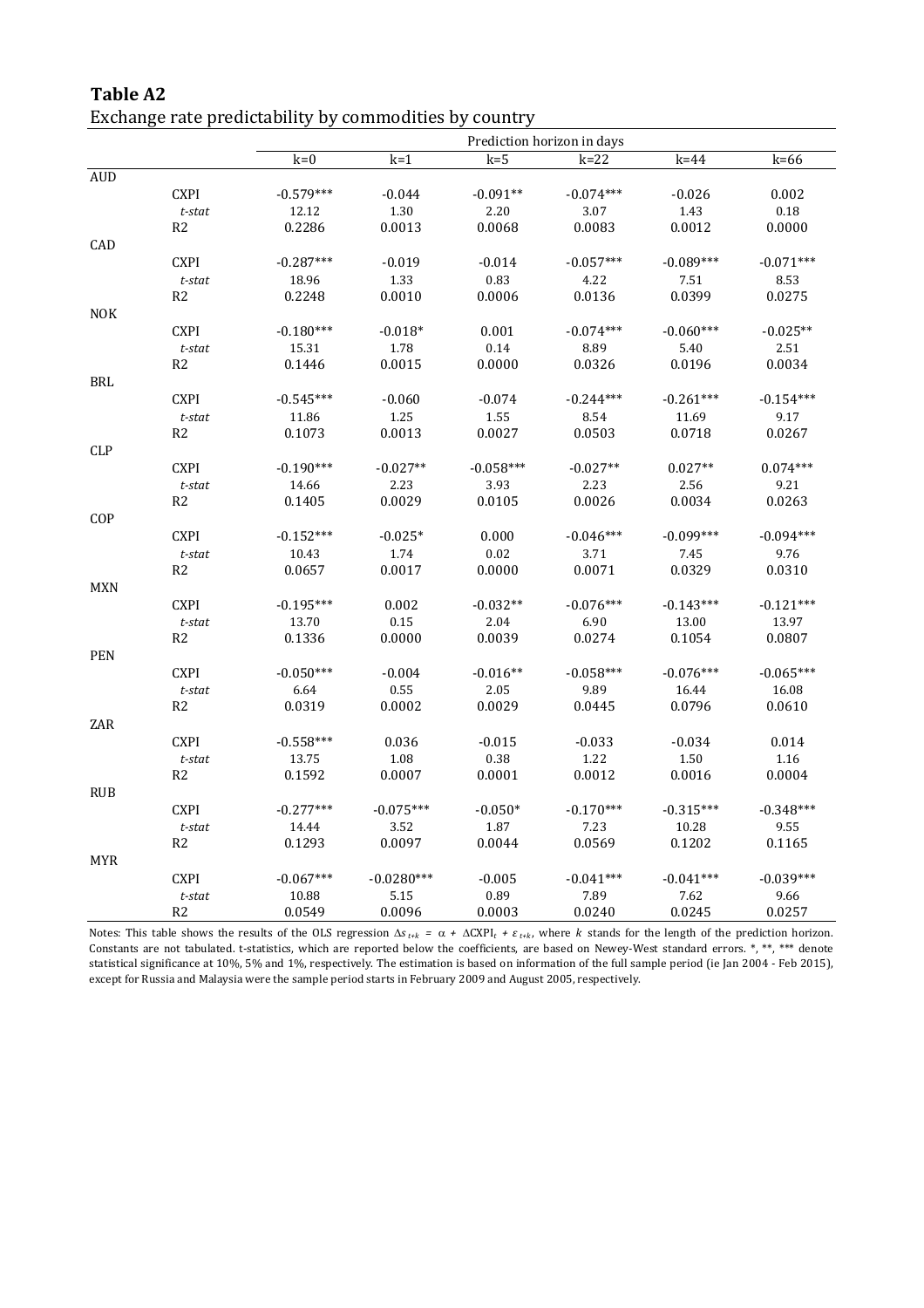|            |      |           |                  |                                     |                 | exenange rate preuteabinty with higgen commounty prices (out or sample analysis)<br>forecasting performance vs RW benchmark |                  |                                     |                |  |
|------------|------|-----------|------------------|-------------------------------------|-----------------|-----------------------------------------------------------------------------------------------------------------------------|------------------|-------------------------------------|----------------|--|
|            |      |           |                  | prediction of exchange rate vs. USD |                 |                                                                                                                             |                  | prediction of exchange rate vs. JPY |                |  |
|            |      |           | RW without drift |                                     | RW with drift   |                                                                                                                             | RW without drift |                                     | RW with drift  |  |
| currency   | obs  | DM stat   | <i>p-value</i>   | DM stat                             | <i>p</i> -value | DM stat                                                                                                                     | <i>p</i> -value  | DM stat                             | <i>p-value</i> |  |
| AUD        |      |           |                  |                                     |                 |                                                                                                                             |                  |                                     |                |  |
|            | 1607 | $-0.01$   | 0.994            | $-0.07$                             | 0.944           | 1.24                                                                                                                        | 0.212            | 0.69                                | 0.486          |  |
| CAD        |      |           |                  |                                     |                 |                                                                                                                             |                  |                                     |                |  |
|            | 1607 | $-0.10$   | 0.922            | $-0.07$                             | 0.937           | 1.31                                                                                                                        | 0.190            | 1.22                                | 0.221          |  |
| <b>NOK</b> |      |           |                  |                                     |                 |                                                                                                                             |                  |                                     |                |  |
|            | 1607 | $2.35**$  | 0.019            | $2.58***$                           | 0.010           | $2.58***$                                                                                                                   | 0.010            | $2.27**$                            | 0.023          |  |
| BRL        |      |           |                  |                                     |                 |                                                                                                                             |                  |                                     |                |  |
|            | 1607 | $-1.66*$  | 0.095            | $-1.12$                             | 0.248           | 0.08                                                                                                                        | 0.938            | $-0.12$                             | 0.902          |  |
| CLP        |      | $-2.13**$ |                  | $-2.37**$                           |                 | $-2.78***$                                                                                                                  | 0.005            | $-2.70***$                          |                |  |
| COP        | 1607 |           | 0.034            |                                     | 0.018           |                                                                                                                             |                  |                                     | 0.007          |  |
|            | 1607 | $-1.62$   | 0.105            | $-1.62$                             | 0.104           | $-1.58$                                                                                                                     | 0.113            | $-1.68*$                            | 0.092          |  |
| <b>MXN</b> |      |           |                  |                                     |                 |                                                                                                                             |                  |                                     |                |  |
|            | 1607 | 1.62      | 0.105            | 1.20                                | 0.231           | 1.23                                                                                                                        | 0.218            | 0.66                                | 0.505          |  |
| PEN        |      |           |                  |                                     |                 |                                                                                                                             |                  |                                     |                |  |
|            | 1607 | $-1.01$   | 0.311            | $-0.46$                             | 0.643           | 0.14                                                                                                                        | 0.893            | $-0.51$                             | 0.608          |  |
| ZAR        |      |           |                  |                                     |                 |                                                                                                                             |                  |                                     |                |  |
|            | 1607 | 0.36      | 0.722            | $-0.23$                             | 0.818           | $-0.87$                                                                                                                     | 0.384            | $-0.91$                             | 0.359          |  |
| <b>RUB</b> |      |           |                  |                                     |                 |                                                                                                                             |                  |                                     |                |  |
|            | 802  | 0.21      | 0.836            | 0.08                                | 0.933           | $-1.69*$                                                                                                                    | 0.091            | $-1.80*$                            | 0.071          |  |
| <b>MYR</b> |      |           |                  |                                     |                 |                                                                                                                             |                  |                                     |                |  |
|            | 1195 | $-1.71*$  | 0.087            | $-1.84*$                            | 0.065           | $-2.05**$                                                                                                                   | 0.040            | $-2.20**$                           | 0.028          |  |

**Table A3 Exchange rate predictability with lagged commodity prices (out-of-sample analysis)**

Notes: The null hypothesis of the Diebold Mariano test is that forecast accuracy is equal. Negative DM statistics indicate that the tested model has superior predictive performance when compared to benchmark. The coefficients were estimated with a 5 year rolling window. RMSE ratios refer to the RMSE of the model based on commodities divided by the RMSE of the RW benchmark in question. \*, \*\*, \*\*\* denote statistical significance at 10%, 5% and 1%, respectively.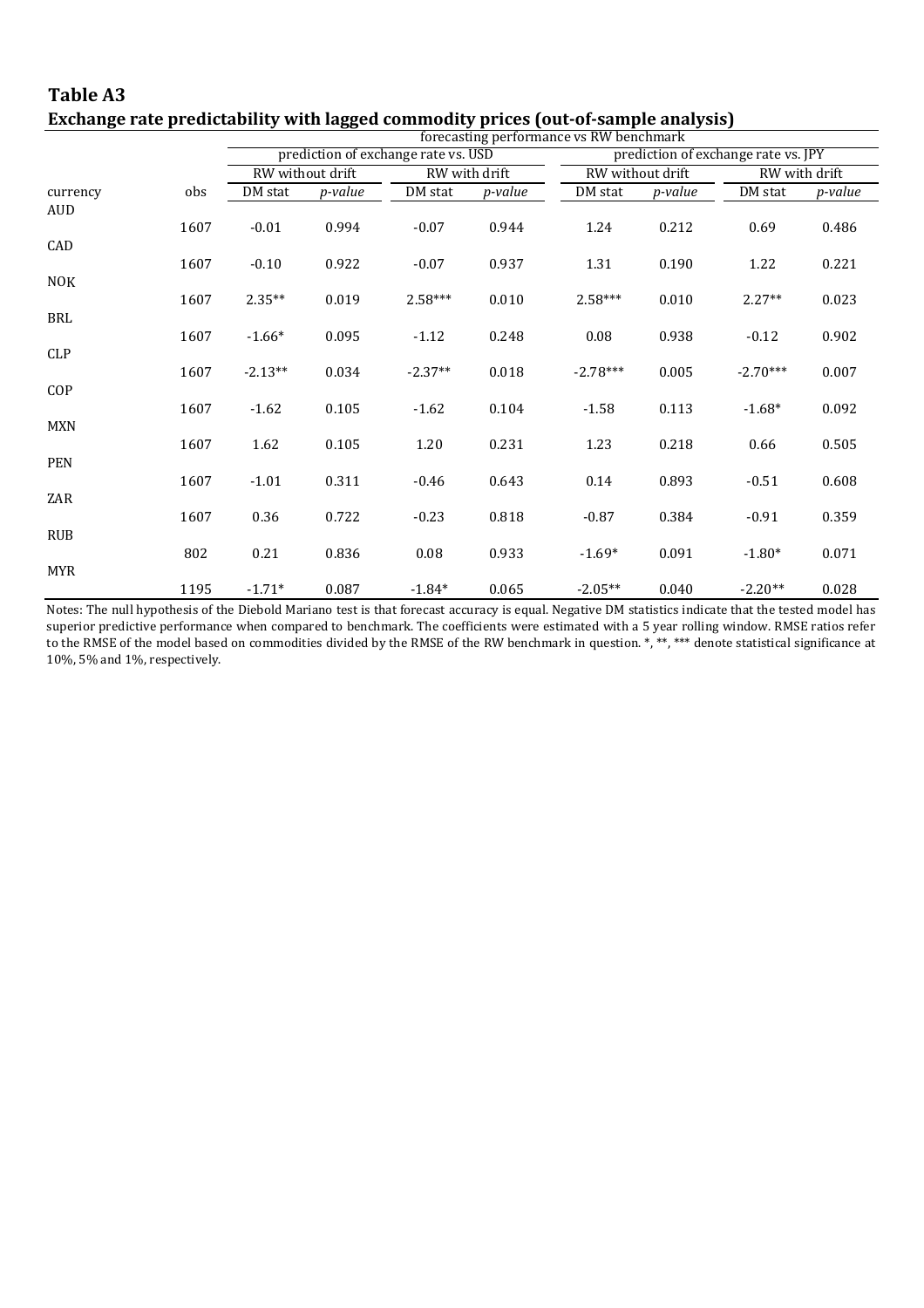|            |              | Diebold-Mariano statistics [p-value] |            |
|------------|--------------|--------------------------------------|------------|
| currency   | observations | vs JPY                               | vs NEER    |
| AUD        | 1611         | $-4.09***$                           | $-5.23***$ |
|            |              | [0.000]                              | [0.000]    |
| CAD        | 1611         | $-3.09***$                           | $-4.16***$ |
|            |              | $[0.002]$                            | $[0.000]$  |
| <b>NOK</b> | 1611         | $-3.16***$                           | $-3.82***$ |
|            |              | $[0.002]$                            | $[0.000]$  |
| BRL        | 1611         | $-2.70***$                           | $-3.43***$ |
|            |              | [0.007]                              | [0.006]    |
| <b>CLP</b> | 1611         | $-4.24***$                           | $-4.62***$ |
|            |              | [0.000]                              | [0.000]    |
| COP        | 1611         | $-2.51**$                            | $-3.80***$ |
|            |              | $[0.012]$                            | [0.001]    |
| <b>MXN</b> | 1611         | $-3.14***$                           | $-4.32***$ |
|            |              | [0.002]                              | [0.000]    |
| <b>PEN</b> | 1611         | 0.11                                 | $-3.97***$ |
|            |              | [0.909]                              | [0.000]    |
| ZAR        | 1611         | $-3.92***$                           | $-5.30***$ |
|            |              | [0.000]                              | [0.000]    |
| <b>RUB</b> | 806          | $-2.06**$                            | $-2.00**$  |
|            |              | [0.039]                              | $[0.045]$  |
| <b>MYR</b> | 1199         | $-0.95$                              | $-1.89*$   |
|            |              | $[0.340]$                            | $[0.058]$  |

**Table A4 Exchange rate predictability by commodities for alternative base currencies**

Notes: The null hypothesis of the Diebold Mariano test is that forecast accuracy is equal. The benchmark that is used as a reference is the random walk model with a time-varying drift. Negative DM statistics indicate that the tested model has superior predictive performance when compared to benchmark, while positive values indicate that the random walk benchmark is superior. The coefficients were estimated with a 5 year rolling window, following the Meese-Rogoff approach. RMSE ratios refer to the RMSE of the model based on commodities divided by the RMSE of the RW benchmark in question. \*, \*\*, \*\*\* denote statistical significance at 10%, 5% and 1%, respectively.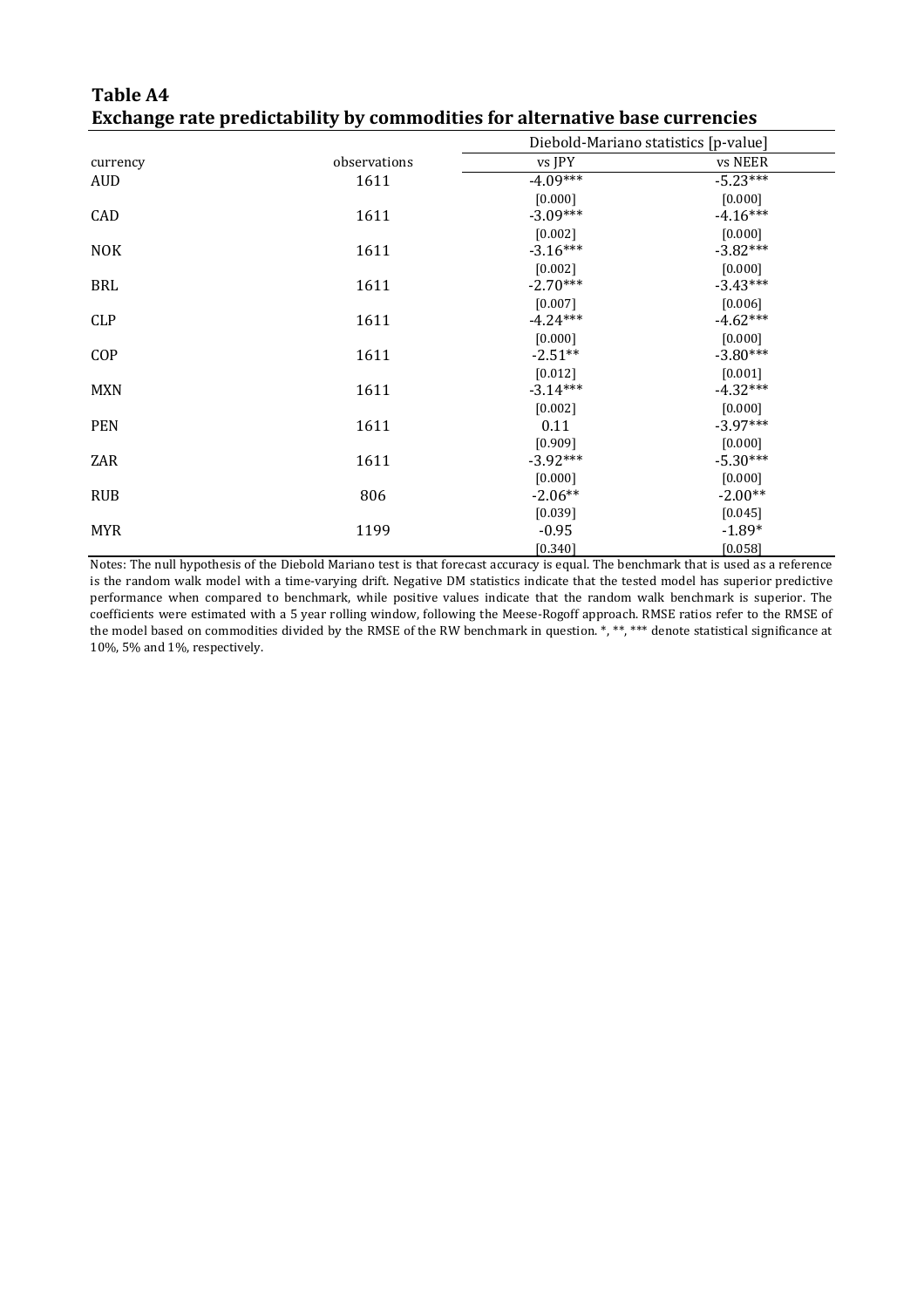|            |              | RW with (time-varying) drift |            |         |
|------------|--------------|------------------------------|------------|---------|
| currency   | observations | RMSE ratio                   | CW stat    | p-value |
| <b>AUD</b> | 1611         | 0.913                        | $11.77***$ | 0.000   |
| CAD        | 1611         | 0.918                        | $11.72***$ | 0.000   |
| <b>NOK</b> | 1611         | 0.920                        | 12.90***   | 0.000   |
| <b>BRL</b> | 1611         | 0.952                        | 9.83***    | 0.000   |
| CLP        | 1611         | 0.952                        | 9.53***    | 0.000   |
| COP        |              |                              | $8.63***$  |         |
| MXN        | 1611         | 0.965                        |            | 0.000   |
| <b>PEN</b> | 1611         | 0.942                        | $10.35***$ | 0.000   |
| ZAR        | 1611         | 1.002                        | $2.35**$   | 0.019   |
| <b>RUB</b> | 1611         | 0.938                        | $9.74***$  | 0.000   |
| <b>MYR</b> | 806          | 0.964                        | $6.08***$  | 0.000   |
|            | 1199         | 0.991                        | $4.63***$  | 0.000   |

### **Table A5 Exchange rate predictability by CXPI model - Clark and West statistics**

Notes: The null hypothesis of the Clark West (2007) test is that forecast accuracy is equal. Coefficients were estimated with a 5 year rolling window, following the Meese-Rogoff approach. Significant statistics indicate that the tested model has superior predictive performance when compared to benchmark. The RMSE ratio refers to the RMSE of the model based on commodities model divided by the RMSE of the random walk with time-varying drift benchmark. \*, \*\*, \*\*\* denote statistical significance at 10%, 5% and 1% respectively.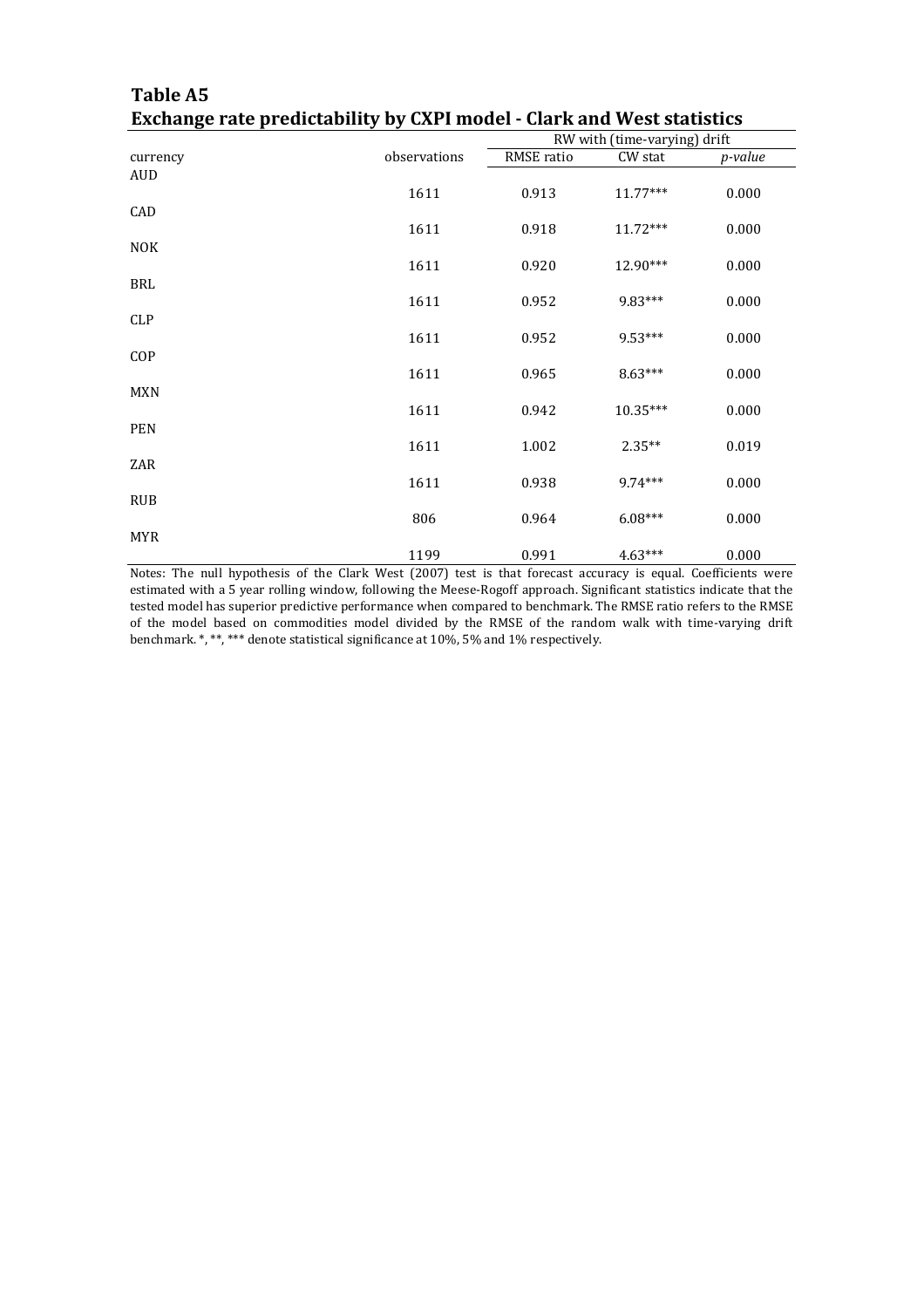| Table A6                                                                                   |
|--------------------------------------------------------------------------------------------|
| Exchange rate predictability by CXPI model based on estimation with 3-year rolling windows |

|            |              | forecasting performance vs RW benchmark |                  |                 |                              |            |         |
|------------|--------------|-----------------------------------------|------------------|-----------------|------------------------------|------------|---------|
|            |              |                                         | RW without drift |                 | RW with (time-varying) drift |            |         |
| currency   | observations | RMSE ratio                              | DM stat          | <i>p</i> -value | RMSE ratio                   | DM stat    | p-value |
| <b>AUD</b> |              |                                         |                  |                 |                              |            |         |
|            | 1607         | 0.856                                   | $-4.97***$       | 0.000           | 0.856                        | $-4.97***$ | 0.000   |
| CAD        |              |                                         |                  |                 |                              |            |         |
|            | 1607         | 0.831                                   | $-4.36***$       | 0.000           | 0.831                        | $-4.36***$ | 0.000   |
| <b>NOK</b> |              |                                         |                  |                 |                              |            |         |
|            | 1607         | 0.891                                   | $-3.84***$       | 0.000           | 0.891                        | $-3.85***$ | 0.000   |
| <b>BRL</b> |              |                                         |                  |                 |                              |            |         |
|            | 1607         | 0.937                                   | $-3.13***$       | 0.002           | 0.937                        | $-3.11***$ | 0.002   |
| <b>CLP</b> |              |                                         |                  |                 |                              |            |         |
|            | 1607         | 0.919                                   | $-4.34***$       | 0.000           | 0.918                        | $-4.34***$ | 0.000   |
| COP        |              |                                         |                  |                 |                              |            |         |
|            | 1607         | 0.949                                   | $-3.84***$       | 0.000           | 0.949                        | $-3.82***$ | 0.000   |
| <b>MXN</b> |              |                                         |                  |                 |                              |            |         |
| <b>PEN</b> | 1607         | 0.899                                   | $-4.05***$       | 0.000           | 0.898                        | $-4.09***$ | 0.000   |
|            | 1607         | 0.963                                   | $-3.74***$       | 0.000           | 0.964                        | $-3.68***$ | 0.000   |
| ZAR        |              |                                         |                  |                 |                              |            |         |
|            | 1607         | 0.907                                   | $-5.22***$       | 0.000           | 0.906                        | $-5.16***$ | 0.000   |
| <b>RUB</b> |              |                                         |                  |                 |                              |            |         |
|            | 802          | 0.958                                   | $-2.04**$        | 0.041           | 0.960                        | $-1.99**$  | 0.046   |
| <b>MYR</b> |              |                                         |                  |                 |                              |            |         |
|            | 1607         | 0.964                                   | $-2.58***$       | 0.010           | 0.964                        | $-2.59***$ | 0.009   |

Notes: The null hypothesis of the Diebold Mariano test is that forecast accuracy is equal. Negative DM statistics indicate that the tested model has superior predictive performance when compared to benchmark. The coefficients were estimated with a 3 year rolling window, following the Meese-Rogoff approach. RMSE ratios refer to the RMSE of the model based on commodities divided by the RMSE of the RW benchmark in question. \*, \*\*, \*\*\* denote statistical significance at 10%, 5% and 1% respectively.